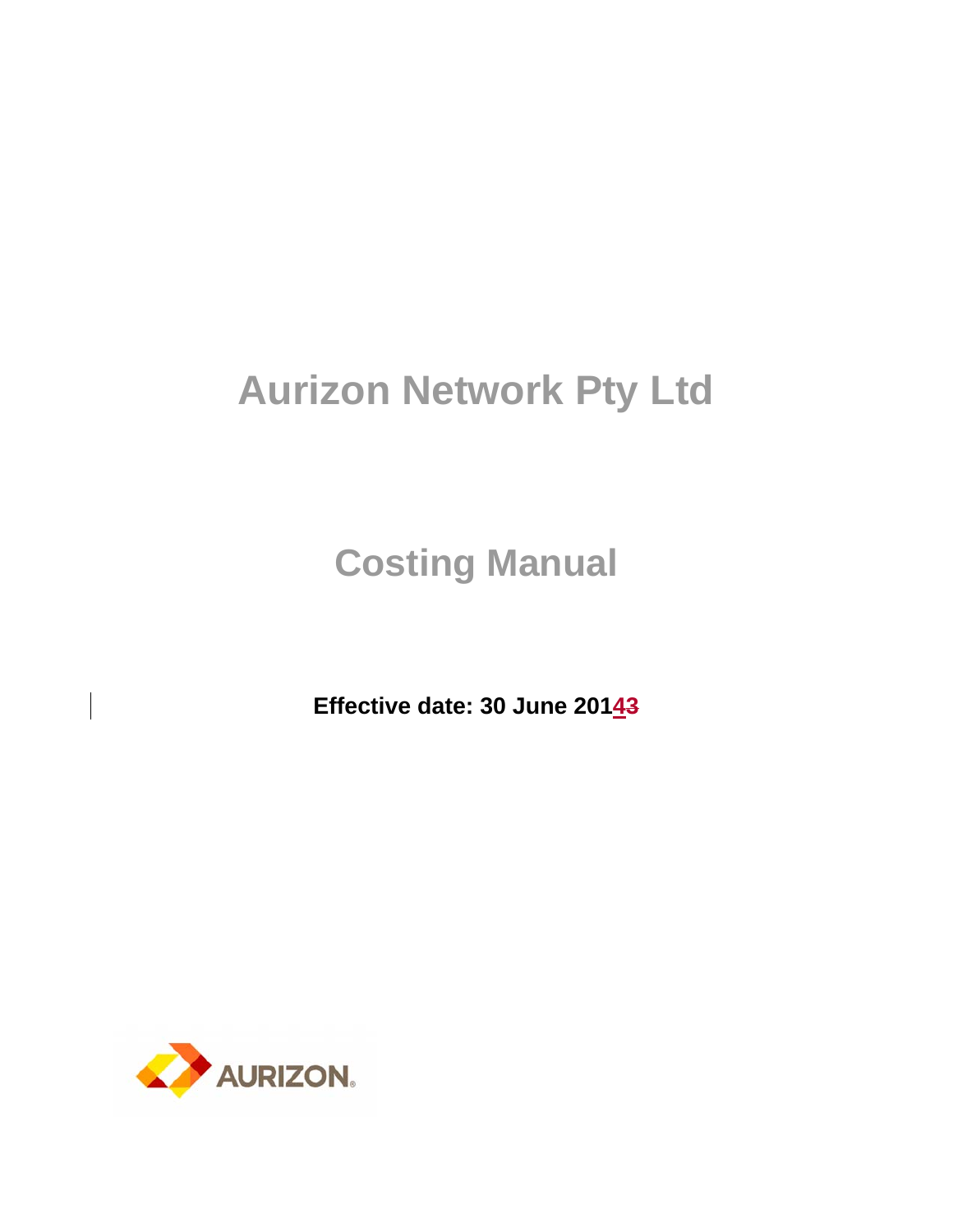$\mathsf{I}$ 

# **TABLE OF CONTENTS**

|         | PART 1. PURPOSE OF COSTING MANUAL                           |  |
|---------|-------------------------------------------------------------|--|
| 1.1     |                                                             |  |
| 1.2     |                                                             |  |
| 1.3     |                                                             |  |
|         | PART 2. SCOPE AND ADMINISTRATION OF COSTING MANUAL          |  |
| 2.1     |                                                             |  |
| 2.2     |                                                             |  |
| 2.3     |                                                             |  |
|         | <b>PART 3. COSTING FRAMEWORK</b>                            |  |
| 3.1     |                                                             |  |
| 3.2     |                                                             |  |
| 3.3     |                                                             |  |
|         | PART 4. SEPARATION OF BELOW RAIL ASSETS, COSTS, REVENUE AND |  |
|         | <b>INVESTMENTS</b>                                          |  |
| 4.1     |                                                             |  |
| 4.2     |                                                             |  |
| 4.3     |                                                             |  |
| 4.4     |                                                             |  |
| 4.5     |                                                             |  |
|         | PART 5. HIERARCHY OF BELOW RAIL ASSETS, COSTS, REVENUE AND  |  |
|         | <b>INVESTMENTS</b>                                          |  |
|         |                                                             |  |
|         |                                                             |  |
|         | PART 56. FINANCIAL STATEMENTS                               |  |
| $5.1 -$ |                                                             |  |
|         |                                                             |  |
|         |                                                             |  |
|         |                                                             |  |
|         |                                                             |  |

# **SCHEDULES**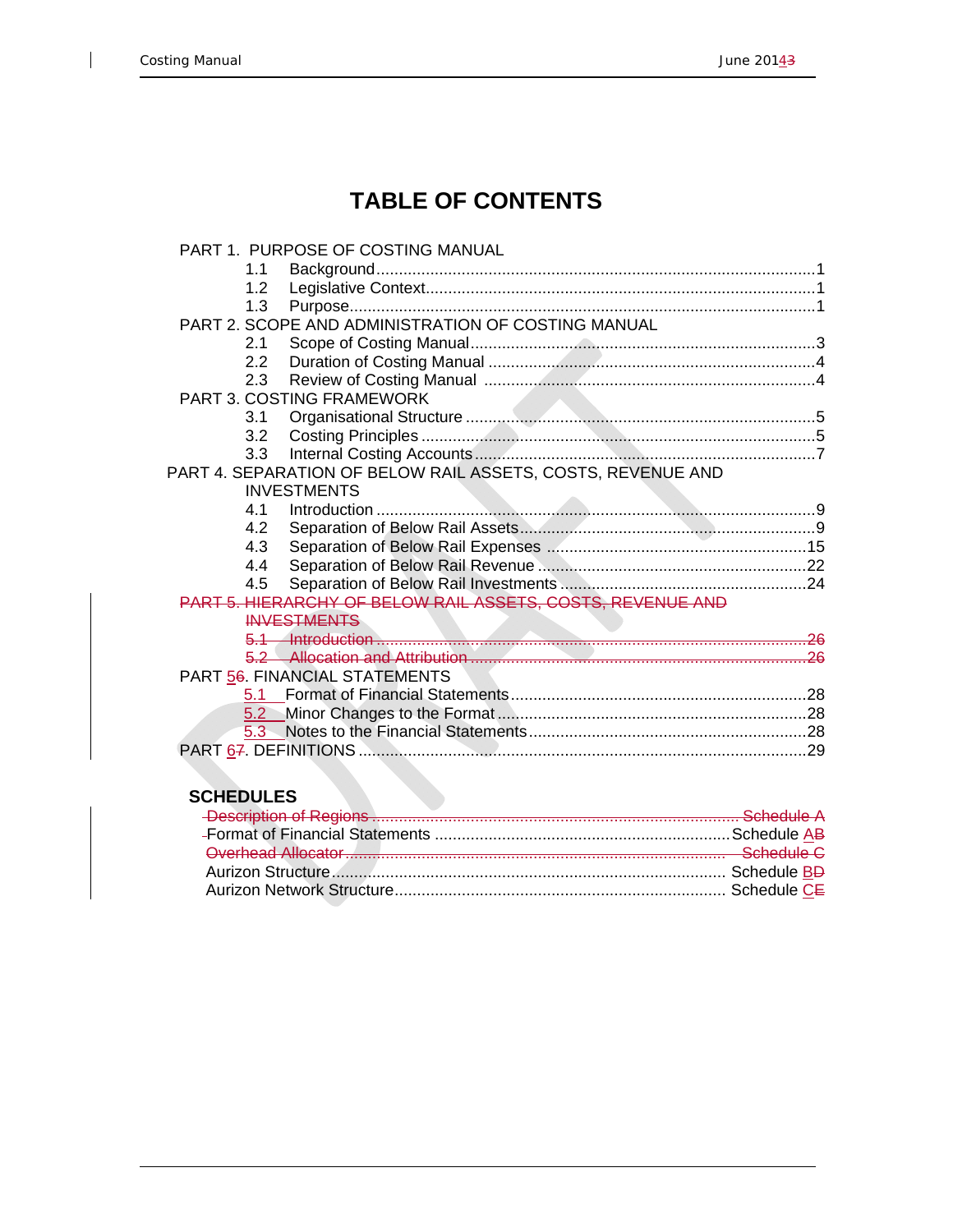# **PART 1. PURPOSE OF COSTING MANUAL**

#### **1.1 Background**

- (a) Aurizon Network Pty Ltd (Aurizon Network) has an Undertaking that provides the framework for negotiations with access seekers for Access to Rail Infrastructure for the purpose of operating Train Services.
- (b) The intent of the Undertaking is *inter alia* to ensure that Access negotiations are conducted expeditiously on a commercial basis, and in a competitively neutral environment. The Undertaking seeks to ensure that there will be no cross subsidy between individual Train Services or between combinations of Train Services. It also outlines pricing principles to be employed in determining applicable Access Charges.
- (c) Aurizon Network is a substantial and diverse rail infrastructure business serving train operators and supply chains in Queensland. Aurizon Network provides design, maintenance and management services on the rail network.
- (d) The Aurizon Holdings Limited (Aurizon) group of companies is an integrated railway provider, in that it provides both Below Rail Services as a Railway Manager and Above Rail Services as a Railway Operator. Aurizon is obligated, under the Act, to keep accounting records for Below Rail Services separate from its accounting records for its other operations. Consistent with this obligation, Aurizon Network has been created as a wholly owned subsidiary of Aurizon Operations Limited (Aurizon Operations), a direct subsidiary of Aurizon Holdings Limited, and the Undertaking contains a requirement for the production of separate Financial Statements for Below Rail Services provided by Aurizon Network. These Financial Statements will take the form of a statement of assets, a statement of earnings before interest and tax and a statement of investments.<del>, and which separately identify the Central Queensland Coal</del> Region (CQCR) from the rest of the network.
- (e) Under the Act the QCA may prepare a Costing Manual or ask Aurizon Network to do so. The QCA has exercised their powers under the Act in this regard, and requested Aurizon Network to prepare and submit a Costing Manual (referred to as the "Manual") to satisfy the accounting responsibilities under the Act and financial reporting obligations contained in the Undertaking.

#### **1.2 Legislative Context**

This Manual has been prepared in accordance with the requirements of Section 159 of the Act.

#### **1.3 Purpose**

- (a) The principal purpose of the Manual is to provide a framework for the Identification, Attribution and Allocation of assets, costs, revenues and investments relating to Queensland based Below Rail Services provided by Aurizon Network and the development of Financial Statements required in accordance with the Undertaking.
- (b) The manual sets out the process for identifying the cost base for Below Rail Services separate from other services provided by Aurizon Network.
- (c) The manual provides the basis for Aurizon Network to keep its accounting records for Below Rail Services separate from its accounting records for its other operations.
- (d) The manual provides for an assignment of costs based on Aurizon Network's current Costing accounts, the network system operated by Aurizon Network is essentially a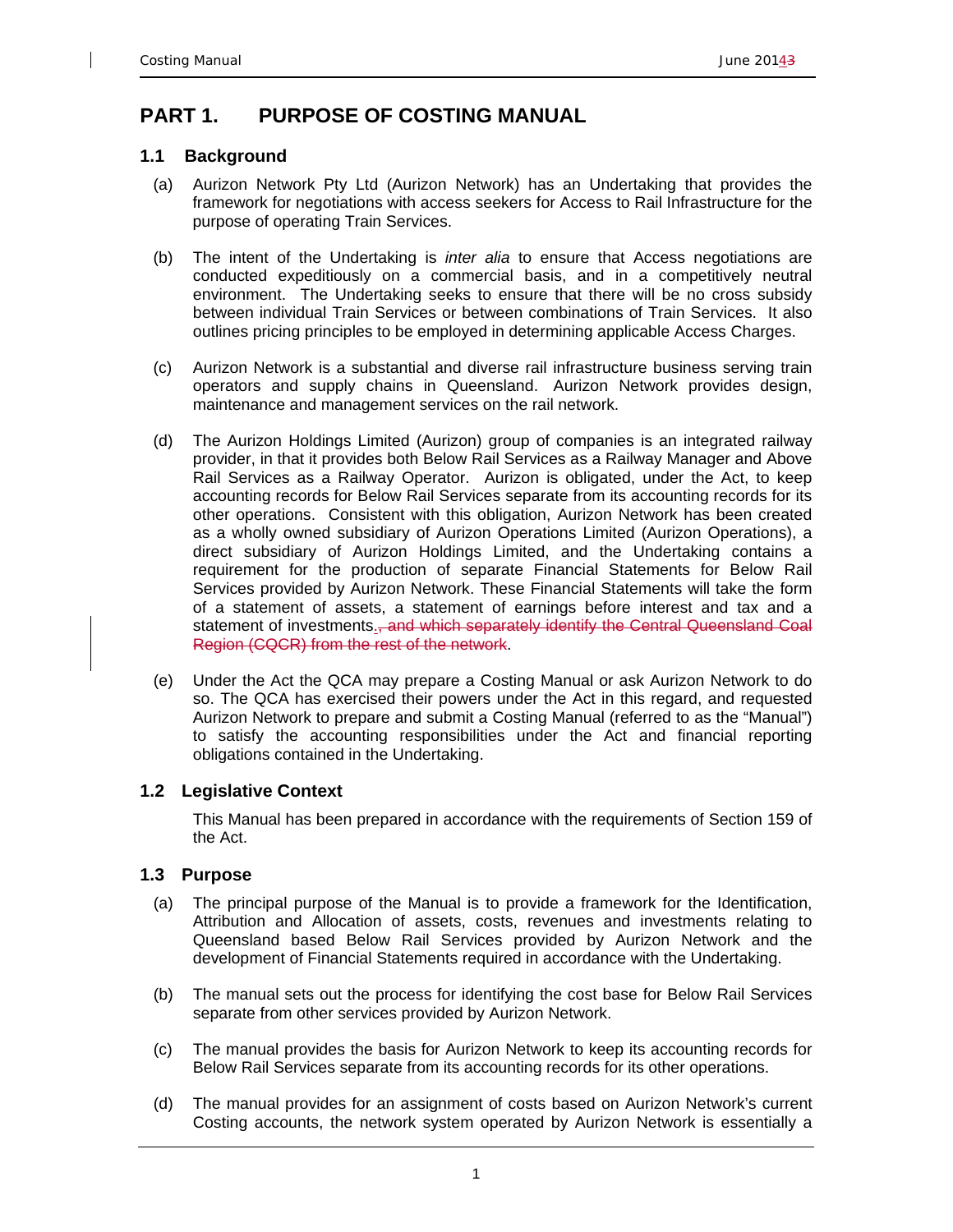$\overline{1}$ 

stand alone system servicing predominately coal traffic and the cost centre structure in the financial systems reflect this.

- (e) The manual provides a basis for the preparation of a statement of assets (a partial balance sheet), a statement of earnings before interest and tax (a partial profit and loss statement), and a statement of investments.
- (f) The manual is not designed to replicate the tariff setting process and the purpose of the manual is not to identify costs, there is a separate tariff setting process that identifies efficient costs that may be fed into tariffs.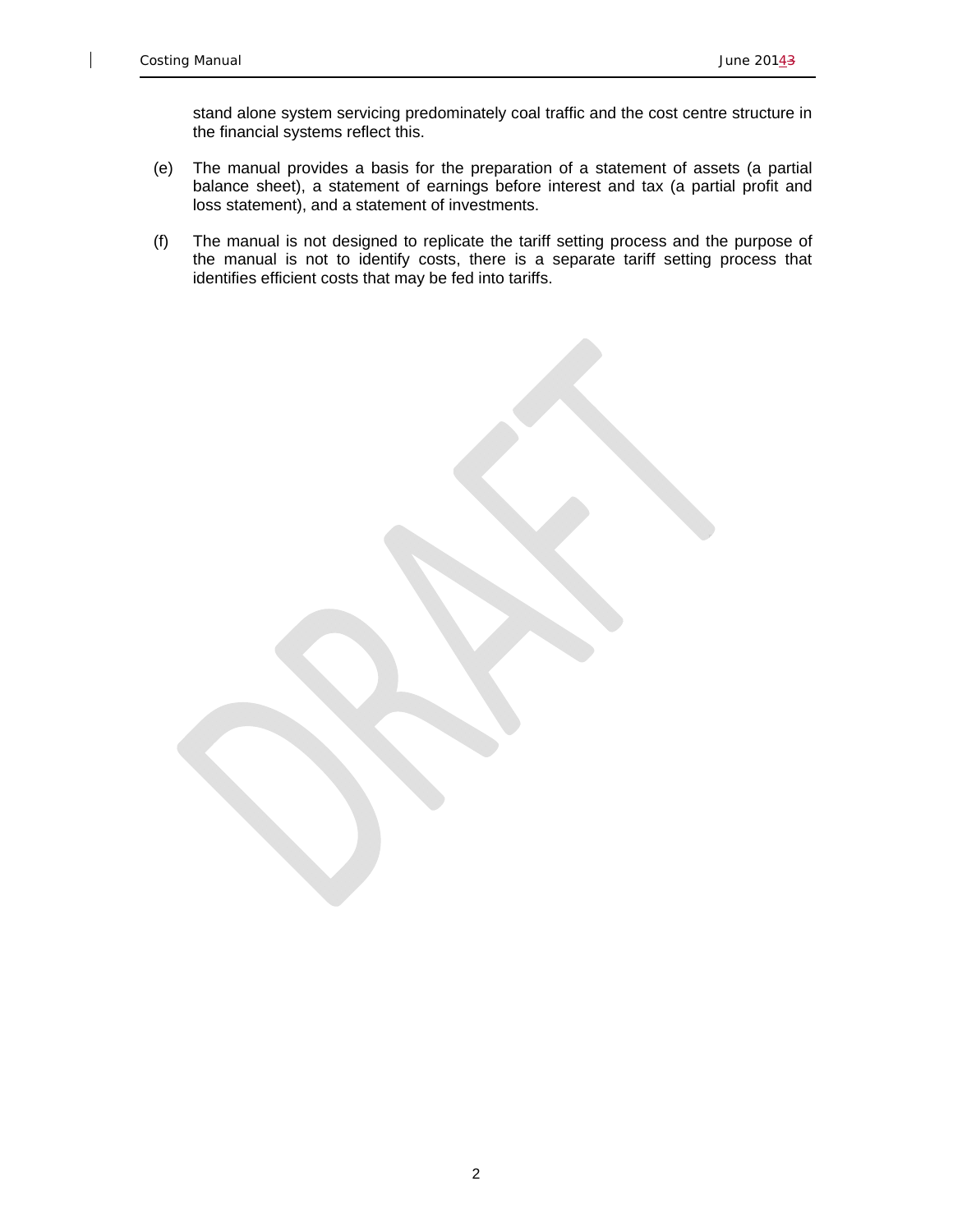# **PART 2. SCOPE AND ADMINISTRATION OF COSTING MANUAL**

### **2.1 Scope of Costing Manual**

- 2.1.1. In accordance with Clause 12.1 of Aurizon Network's Access Undertaking, the Costing This Manual is required to set out:
- (a) The process for identifying, from Aurizon Network's audited general purpose financial statements, the cost base for Below Rail Services provided by Aurizon Network separate from other services provided by Aurizon Network;
- (b) Within the cost base for Below Rail Services provided by Aurizon Network, the process for identifying:
	- (i) Assets and costs attributable to specified Line Sections;
	- (ii) Assets, costs, revenue and investments not attributable to specified Line Sections but attributable to specified gGeographic rRegions; and
	- (iii) Assets, costs, revenue and investments not attributable to specified Line Sections or any specified gGeographic rRegion; and
- (c) The format of the Financial Statements.
- 2.1.2. Paragraph 3.3.1(a) of the Undertaking allows Aurizon Network to seek approval by the QCA for the preparation of Financial Statements on an annual basis.

"*Unless otherwise approved by the QCA, Aurizon Network will develop, on an annual basis:* 

- *(i) General purpose financial statements for Aurizon Network in accordance with relevant legislation and applicable Australian accounting standards;*
- *(ii) "Financial Statements" which include a supplementary set of financial statements separately identifying Aurizon Network's business in respect of the Rail Infrastructure regulated by this undertaking from any other business conducted by Aurizon Network (if any) and are otherwise developed in accordance with the methodology and format set out in the Costing manual.*

As Aurizon Network currently operates a regulated Rail Infrastructure business that is largely attributed to the Central Queensland Coal Region (CQCR) there is no separation of costs into separate geographic regions in the Financial Statements. Costs may be Identified, Allocated to Attributed to individual coal systems within the CQCR (ie the Newlands System, Goonyella System, Blackwater System, Moura System or Goonyella to Abott Point System). Consistent with this business structure Aurizon Network has sought approval from the QCA to produce special purpose financial statements separately identifying CQCR from the rest of the network.

Accordingly, this Manual is required to set out the process for identifying assets, costs, revenues and investments for Below Rail Services provided by Aurizon Network attributable to line sections or regions.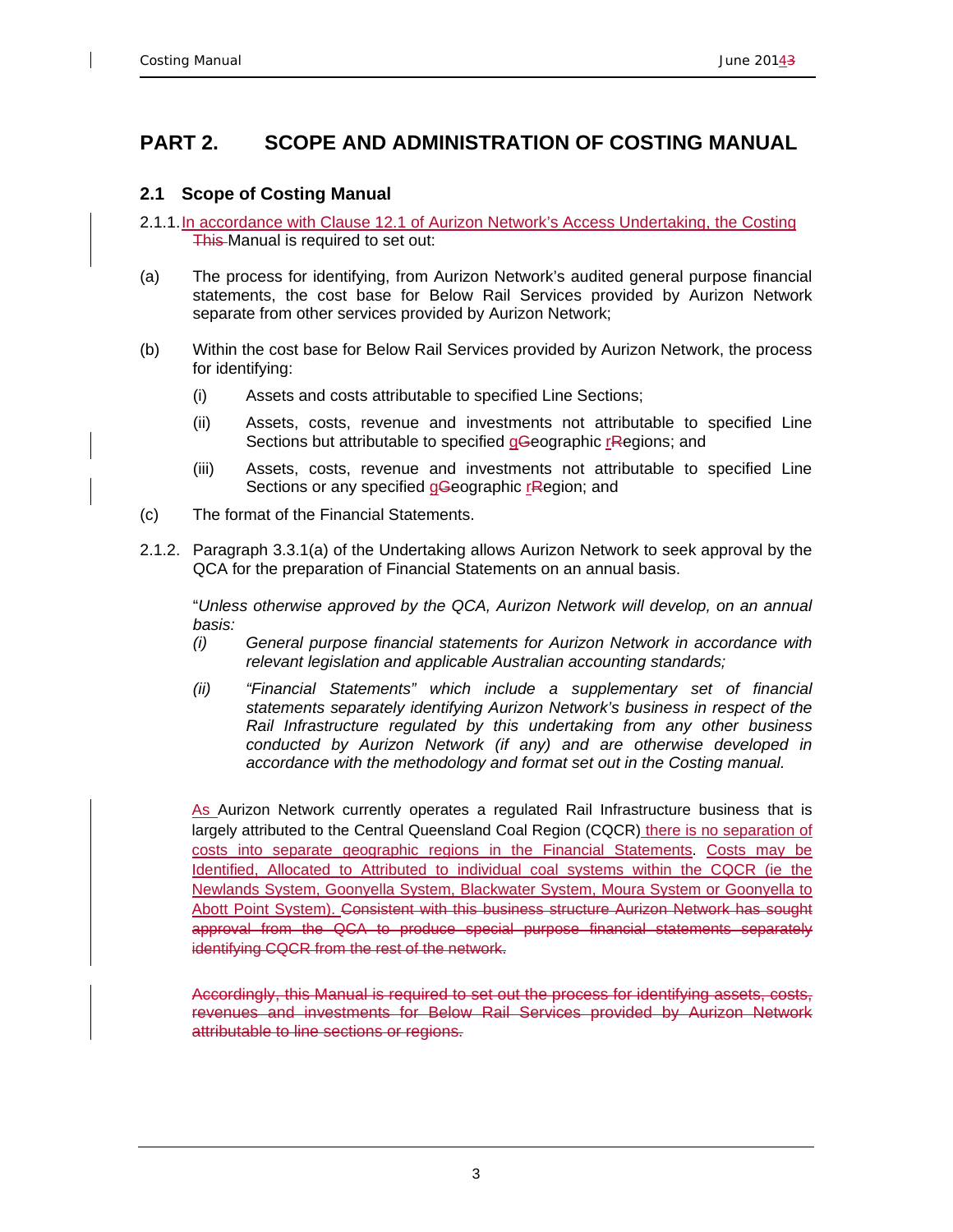#### **2.2 Duration of Costing Manual**

- (a) The Manual will take effect from the date specified as being the effective date, following approval by the QCA.
- (b) Aurizon Network must publish the current approved Costing Manual.
- (c) The Manual will apply to the annual Financial Statements prepared for each financial year commencing from the financial year in which the Manual is approved, and will continue to apply, subject to paragraph (d) and (f) until superseded by approved changes in accordance with clause 2.3 below.
- (d) If, for any 12 month financial period during the term of the Manual, the QCA ceases to be the regulator of Aurizon Network's below rail services, Aurizon Network may withdraw the Manual.
- (e) If, for any 12 month financial period during the term of the Manual, Aurizon Network does not have an approved Undertaking, Aurizon Network may elect not to publish the annual Financial Statements in accordance with paragraph 9.2 of the Undertaking and Part 6 of the Manual.
- (f) Apart from the circumstances identified in Paragraph (d), Aurizon Network may withdraw the Manual at any time, provided it has received written agreement to such withdrawal by the QCA.

#### **2.3 Review of Costing Manual**

- (a) If, at any time during the term of the Manual, Aurizon Network is of the view that changes to the Manual are desirable, Aurizon Network may submit amendments to the QCA including changes to the Overhead Allocator specified in Schedule C.
- (b) Where amendments to the Manual are submitted to the QCA, the QCA must consider the amendments to the Manual, and approve, or not approve them. If the QCA does not approve the amendments to the Manual, the previously approved Manual will continue to apply.
- (c) If the QCA does approve the amendments, the amended Manual will apply from:
	- (i) the date of the QCA's approval; or
	- (ii) a later date approved by the QCA.
- (d) Aurizon Network must publish any amendments to the Costing Manual including the date the amendments come in to force.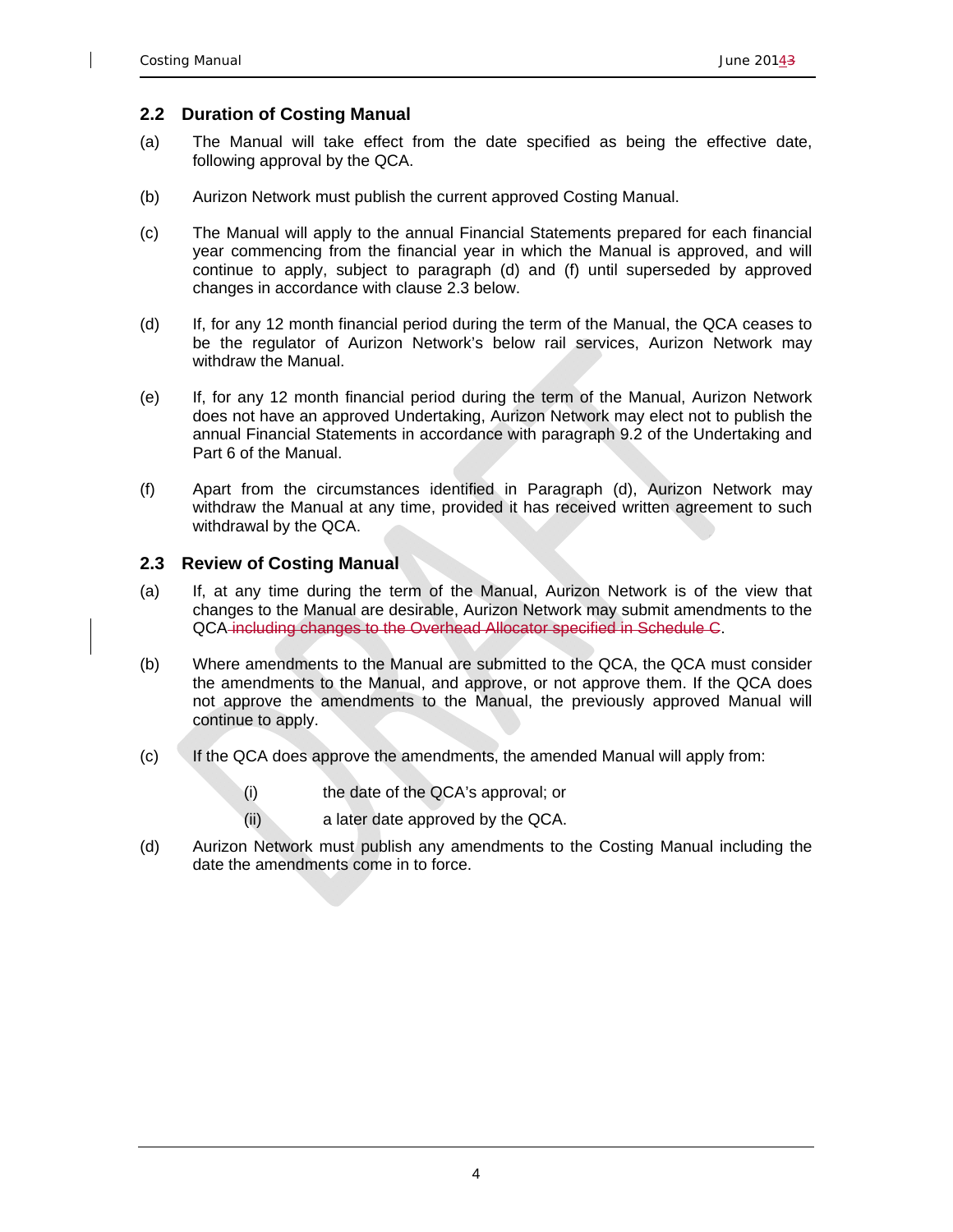# **PART 3. COSTING FRAMEWORK**

#### **3.1 Organisational Structure**

(a) Aurizon Network is a wholly owned subsidiary of Aurizon Operations Limited and Aurizon Operations Limited is a wholly owned subsidiary of Aurizon Holdings Limited (Aurizon).

This Aurizon Structure is illustrated in detail in ScheduleAppendix BD.

- (b) Aurizon has established its organisational structure to facilitate the separation of the management of Rail Infrastructure from the operation of Train Services.
- (c) Aurizon Network also representshas been established as a functional unit of Aurizon, separate from other operating and non-operating functional units. Aurizon Network is responsible for the provision of Below Rail Services.

This Network structure is illustrated in detail in ScheduleAppendix CE.

The Network function includes Aurizon Network Pty Ltd, as well as the Specialised Track Services division.

- (d) Aurizon Operations performs certain Below Rail Services on behalf of Aurizon Network as follows:
- Field incident management; and
- Signalling and safeworking and yard control services.
- (e) The principles of cost Identification, Attribution and Allocation recognise that Aurizon's organisational structure may change over time. Therefore, the Identification, Attribution and Allocation of assets, costs, revenues and investments are based on functions regardless of the area within Aurizon that provides them. The principles in the Manual have been developed on this basis, however at any point in time costing information will be drawn from responsibility-based accounts reflecting Aurizon's current organisational structure.

#### **3.2 Costing Principles**

- (a) The fundamental principle underlying Aurizon Network's approach to costing is that, wherever possible, assets, costs, revenues and investments are directly Identified or Attributed to a function, and functions are directly Identified or Attributed as a Below Rail Service provided by Aurizon Network or Other Services provided by Aurizon Network. Assets, costs, revenues and investments are only Allocated to a function/service where it is not possible or practical to disaggregate those costs and assets in a manner that allows for them to be directly Identified or Attributed to a function/service. This principle avoids the application of general rules of Allocation applying to all circumstances. Rather, it requires a detailed process to be put in place to analyse the assets owned, and the costs incurred, by Aurizon Network.
- (b) Assets shall only include those items recorded in the accounts of Aurizon Network, except for fixed assets recorded in Aurizon's Fixed Asset Register that are held specifically for Aurizon Network (i.e. freehold land and motor vehicles) which shall be added to the assets of Aurizon Network for the purposes of preparing the Financial Statements.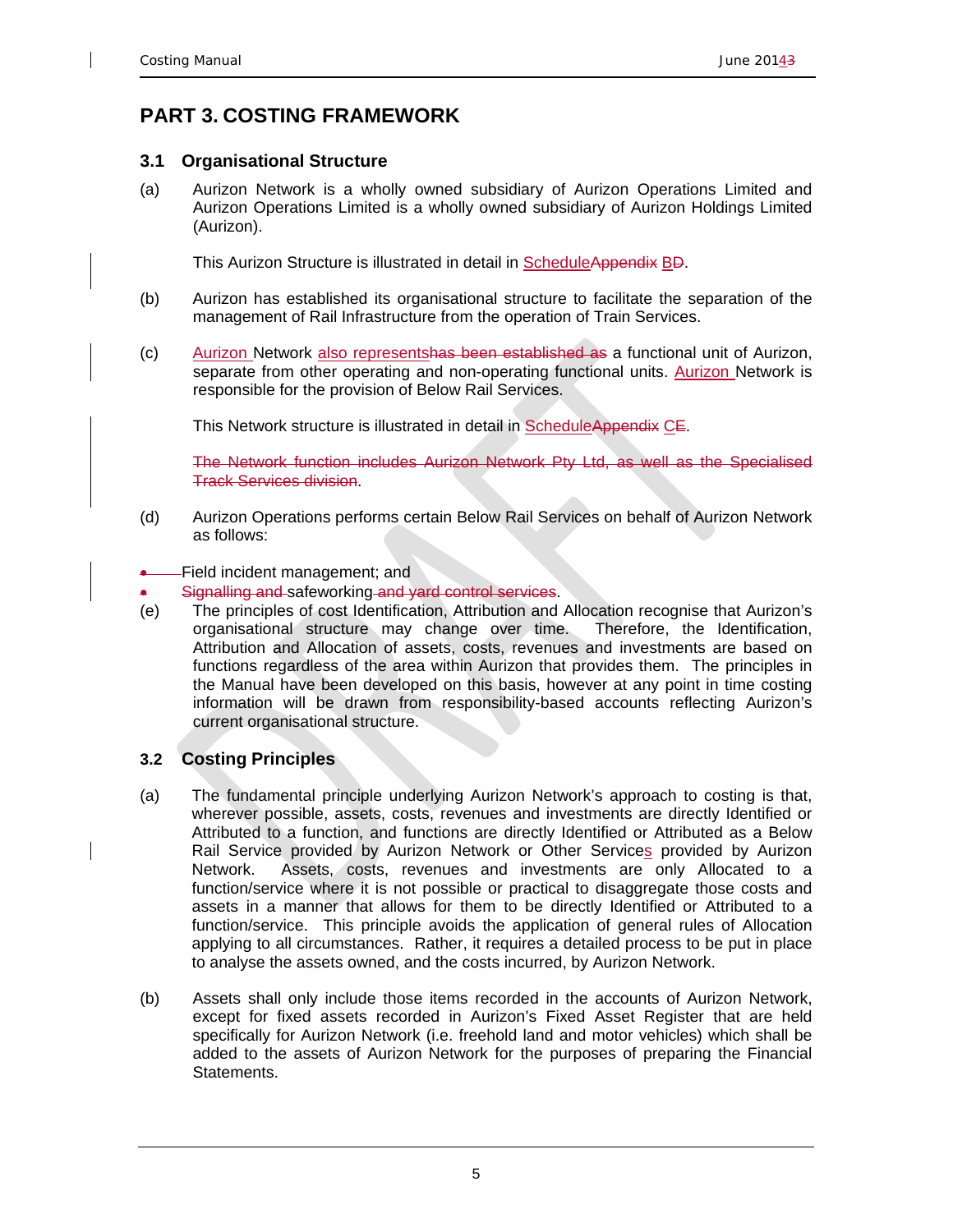-All inter-company transfers recorded in the accounts of Aurizon Network are included as relevant in the costs, revenues and investments of Aurizon Network. with the exception of:

To the extent that the intercompany cost allocation is lower than the efficient stand alone corporate costs, If the intercompany transfers between Aurizon and Aurizon Network do not include an Allocation for corporate overhead, an Allocation is to be calculated outside Aurizon's Costing Accounts and added to the cost base of Aurizon Network for the purposes of preparing the Financial Statements;

- $\left(\frac{d}{dx}\right)(c)$  The general approach described in the Manual is based on the following:
	- (i) Where costs are directly incurred, or assets directly used, in the performance of Below Rail Services provided by Aurizon Network, those costs and assets are directly Identified as Below Rail Costs;
	- (ii) Where costs are incurred, or assets are used, in common for the provision of Below Rail Services provided by Aurizon Network and/or Other Services, and where there is a causal relationship between the resources used for Below Rail Services provided by Aurizon Network, and/or Other Services, these costs are Attributed on a reasonable basis of cost causality; and
	- (iii) Where assets, costs, revenues and investments are used jointly for the provision of Below Rail Services provided by Aurizon Network and/or Other Services, and where there is no direct causal relationship between the resources used for Below Rail Services provided by Aurizon Network or Other Services, these costs are Allocated on a reasonable basis.
- $\left(\frac{e}{e}\right)$  In order to achieve the requirements under the Act whilst operating within the fundamental principle identified in Pparagraph (a), Aurizon Network applies this costing methodology so that:
	- (i) All assets, costs, revenues and investments must be Identified, Attributed or Allocated as Below Rail Services or Other Services;
	- (ii) Within each of these overarching categories, allocation of costs and assets is minimised. Rather, costs, revenue and assets not Identified directly to geographic regions are Identified to the functions and hence, the type of activity for which they are incurred. For example, costs incurred in providing train control services are Identified as relating to the region across which those train control services are provided – they are not Allocated to the provision of the individual line sections within that region. Any Allocation of Below Rail Costs to a more detailed geographic level is essentially arbitrary in nature.
- (f) In Identifying, Attributing and Allocating assets, costs, revenue and investments, rigid application of the methodologies in the Manual is not necessary for immaterial amounts.
- (g) The Manual establishes a methodology for the Identification, Attribution and Allocation of costs based on the accounting information available and methodologies applicable at the time of its development. Where, in the future, costs or assets are identified for which the Identification, Attribution or Allocation methodology has not been explicitly defined within this Manual, Aurizon Network will, as far as reasonably possible, Identify, Attribute or Allocate these costs and assets in a manner consistent with the methodology and principles defined within the Manual.
- (h) The Financial Statements of Aurizon Network are prepared from the audited consolidated financial statements for trial balance of Aurizon Network Pty Ltd and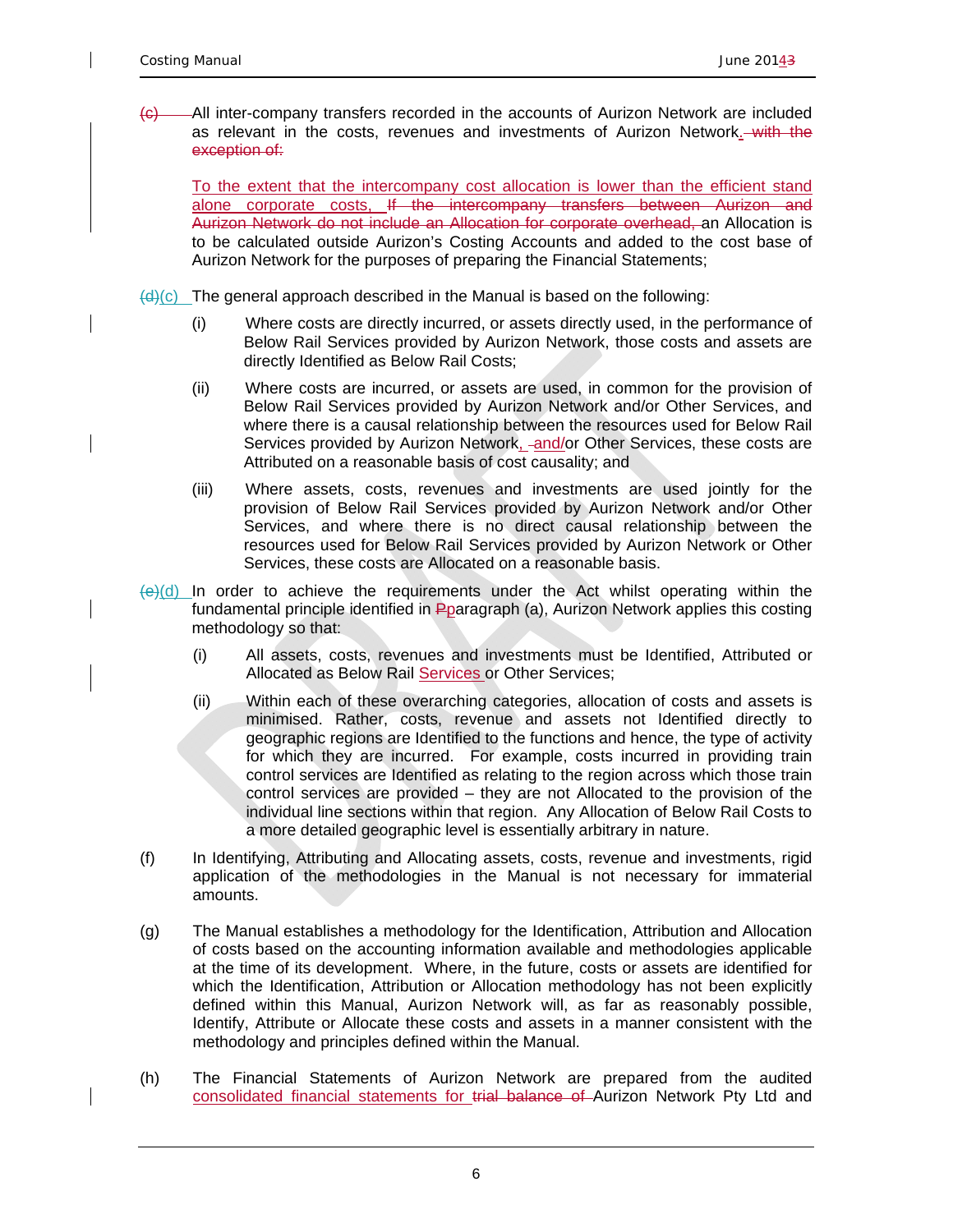adjusted in accordance with the requirements of this Manual. These adjustments are audited to ensure compliance with this Manual.

(i) Aurizon Network Pty Ltd entered into a deed of cross guarantee dated 11 March 2011 with Aurizon Holdings Limited as the Holding Entity, under which each Aurizon Deed Party guarantees the debts of each other Aurizon Deed Party. The cross guarantee became effective on lodgement with ASIC on 29 March 2011.

On 5 June 2013, each Aurizon Deed Party entered into a Revocation Deed pursuant to which the cross guarantee is to be revoked in respect of Aurizon Network from the date the Revocation Deed becomes operative. The Revocation Deed was lodged with ASIC on 15 July 2013 and pursuant to the provisions of ASIC Class Order 98/1418 will become operative on 16 January 2014.

Further information in relation to the deed of cross guarantee can be found in Aurizon Network's Financial Report. To assess the financial risk of Aurizon Network, with the deed of cross guarantee in place, the financial risk of Aurizon Operations Limited needs to be assessed. Further information on Aurizon's financial risk management can be found in Aurizon's Financial Report.

#### **3.3 Internal Costing Accounts**

- (a) Aurizon maintains its Costing Accounts on a regular basis. Monthly management accounts are prepared for Network and are input into the Aurizon monthly management accounts. These accounts provide detailed information on the costs of various business activities and reconcile to Aurizon's audited general purpose consolidated financial statements.
- (b) The Costing Accounts associate assets, costs and revenue to functional activities, and from this separate Aurizon Network's assets, costs and revenue into Below Rail or Other Services. The resulting information forms the basis for the Financial Statements.
- (c) For financial accounting purposes all transactions are booked to an appropriate cost centre and account code. The account code is constructed to allow identification of:
	- (i) the nature of the activity requiring the transaction;
	- (ii) the element of activity (e.g. labour, materials); and
	- (iii) the responsible cost centre and manager.
- (d) This financial account coding is designed primarily around the requirements for construction of Aurizon's Costing accounts based on the objectives of responsibility management. The network nature of the railway operation for Aurizon is currently restricted to the CQCR, where assets and activities serve this one geographic sector, therefore the responsibility-based accounting provides direct Identification of all costs and assets to functions and, hence, to Below Rail or Other Services.

This financial account coding and underlying information is collected and arranged such that it is suitable for functional cost analysis through the Aurizon's Costing Accounts process.

(e) The functional cost analysis process represents the financial accounts to reflect the functional activities that give rise to the costs and assets, using physical resource and empirical measures to Attribute and Allocate those costs and assets that cannot be directly Identified to a function.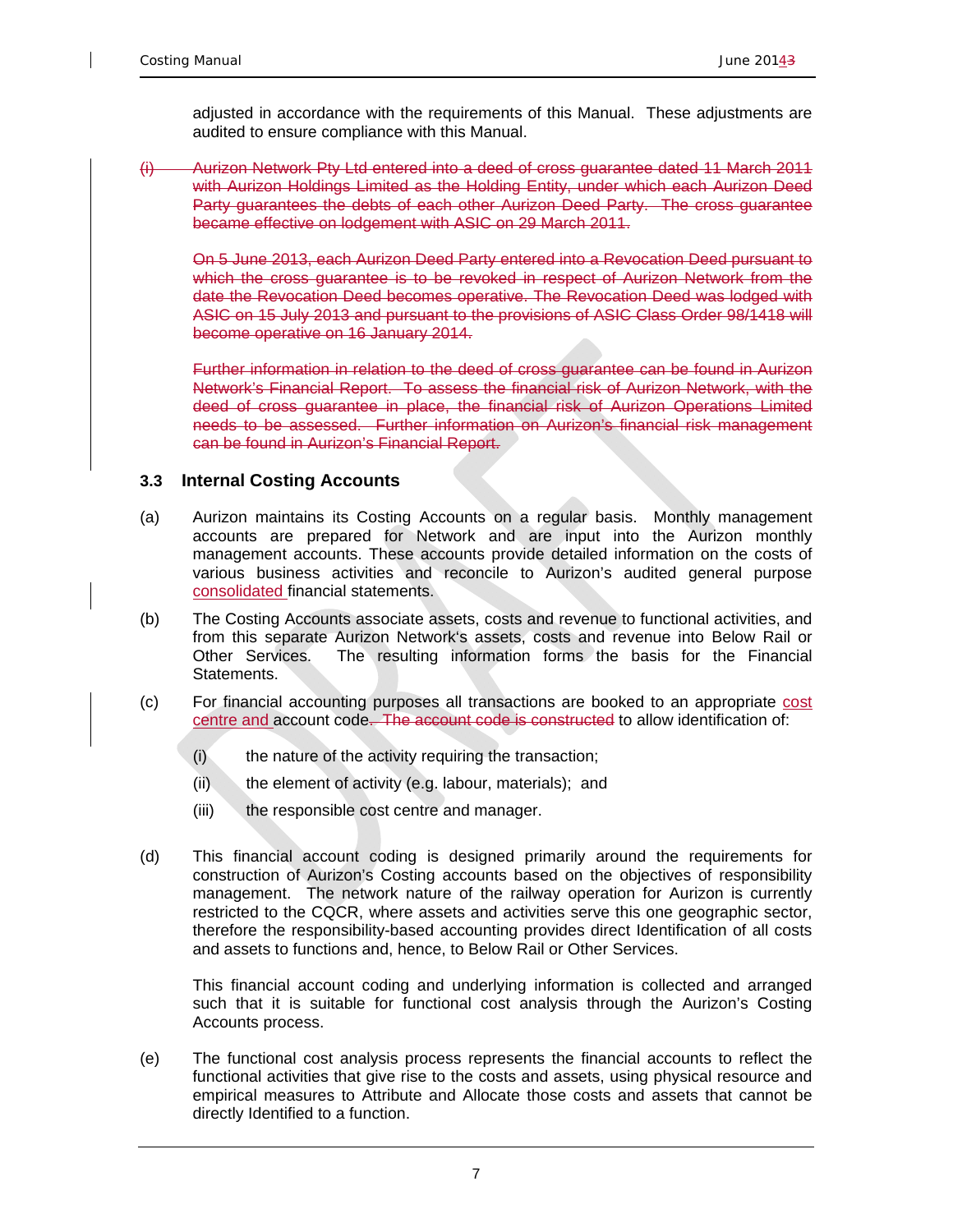- (f) The amount of internal charges, e.g. internal telecommunication charges, shall be included in the cost base of the users of those services as recorded in Aurizon's Costing accounts. Such charges are to be included in the Aurizon's Costing Accounts process with the transfer of other internal service costs.
- (g) For maintenance of Rail Infrastructure, a standard costing system using work orders underlies and balances to the Costing accounts. The work order system allows for the identification of costing information at an activity level, which then permits a functional analysis of such costs. Work orders typically incorporate a description of the nature of the activity undertaken and the location<sub>1</sub>, e.g. Line Section code, station code, etc;
- (h) For activities other than maintenance of Rail Infrastructure, information is drawn from the cost centre/account code (primarily the responsible cost centre and manager) and supporting information, such as supporting transaction explanations and traffic statistics, in order to undertake a functional analysis of these costs. Where supporting information does not provide sufficiently detailed information regarding the functions undertaken at a particular location, Aurizon may undertake surveys in order to gain such detailed information.
- (i) The assets, costs and revenue associated with each function are then separated into Below Rail or Other Services in accordance with the process set out in Part 4 of the Manual.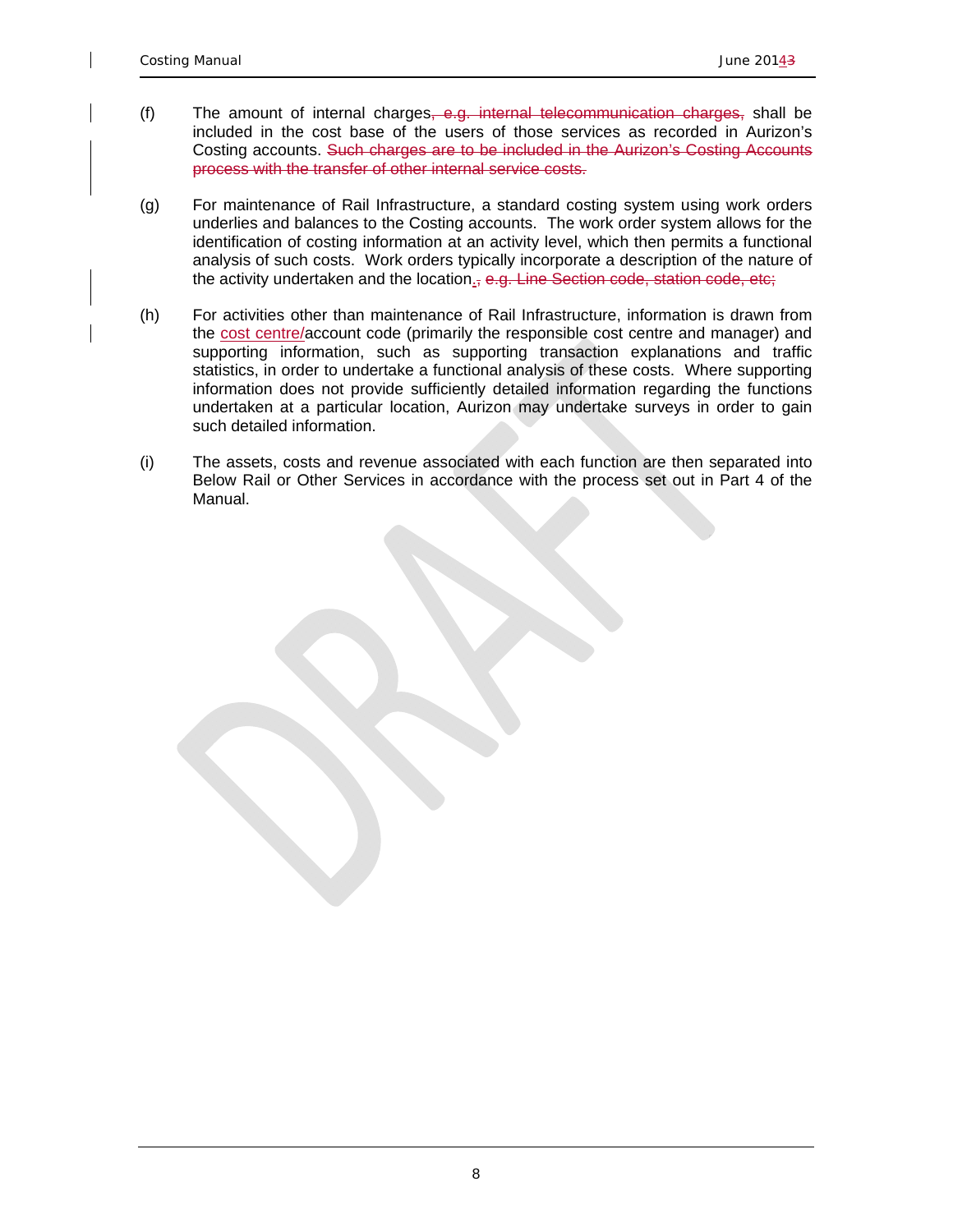# **PART 4. SEPARATION OF BELOW RAIL ASSETS, COSTS, REVENUE AND INVESTMENTS**

### **4.1 INTRODUCTION**

(a) Paragraph 3.3.1 (a) (ii) of the Undertaking requires Aurizon Network to "*develop, on an annual basis,… Financial Statements" which include a supplementary set of financial statements separately identifying Aurizon Network's business in respect of the Rail Infrastructure regulated by this undertaking from any other business conducted by Aurizon Network (if any) and are otherwise developed in accordance with the methodology and format set out in the Costing Manual."*

Accordingly, this Manual is required to set out the process for identifying Below Rail assets, revenue and investments as well as costs, separately from other services provided by Aurizon Network.

- (b) Assets, costs, revenue and investments shall only include those items recorded in the accounts of Aurizon Network, except for the following:
	- (i) Fixed assets recorded in Aurizon's Fixed Asset Register held specifically for Aurizon Network (i.e. freehold land, property and some motor vehicles) shall be added to the assets of Aurizon Network for the purposes of preparing the Financial Statements;
	- (ii) To the extent that the intercompany cost allocation is lower than the efficient stand alone corporate costs, If the intercompany transfers between Aurizon and Aurizon Network do not include an Allocation for corporate overhead, an Allocation is to be calculated outside Aurizon's Costing Accounts and added to the cost base of Aurizon Network for the purposes of preparing the Financial Statements.

# **4.2 SEPARATION OF BELOW RAIL ASSETS**

### **4.2.1 Classification of Assets**

- (a) Assets shall only include those items recorded in the accounts of Aurizon Network, except for fixed assets recorded in Aurizon's Fixed Asset Register held specifically for Aurizon Network (i.e. freehold land and some motor vehicles), which shall be added to the assets of Aurizon Network for the purposes of preparing the Financial Statements.
- (b) Assets shall be classified as Below Rail services provided by Aurizon Network or Other Services provided by Aurizon Network by determining the function for which the assets are required. In some instances, Attribution or Allocation of assets may be required in order to align with the Identified functions (Ident). Aurizon Network's major asset categories are shown in Table 4.1.
- $(b)$ (c) Note that asset values have not been apportioned where they are used for the provision of both Below Rail and Other Services.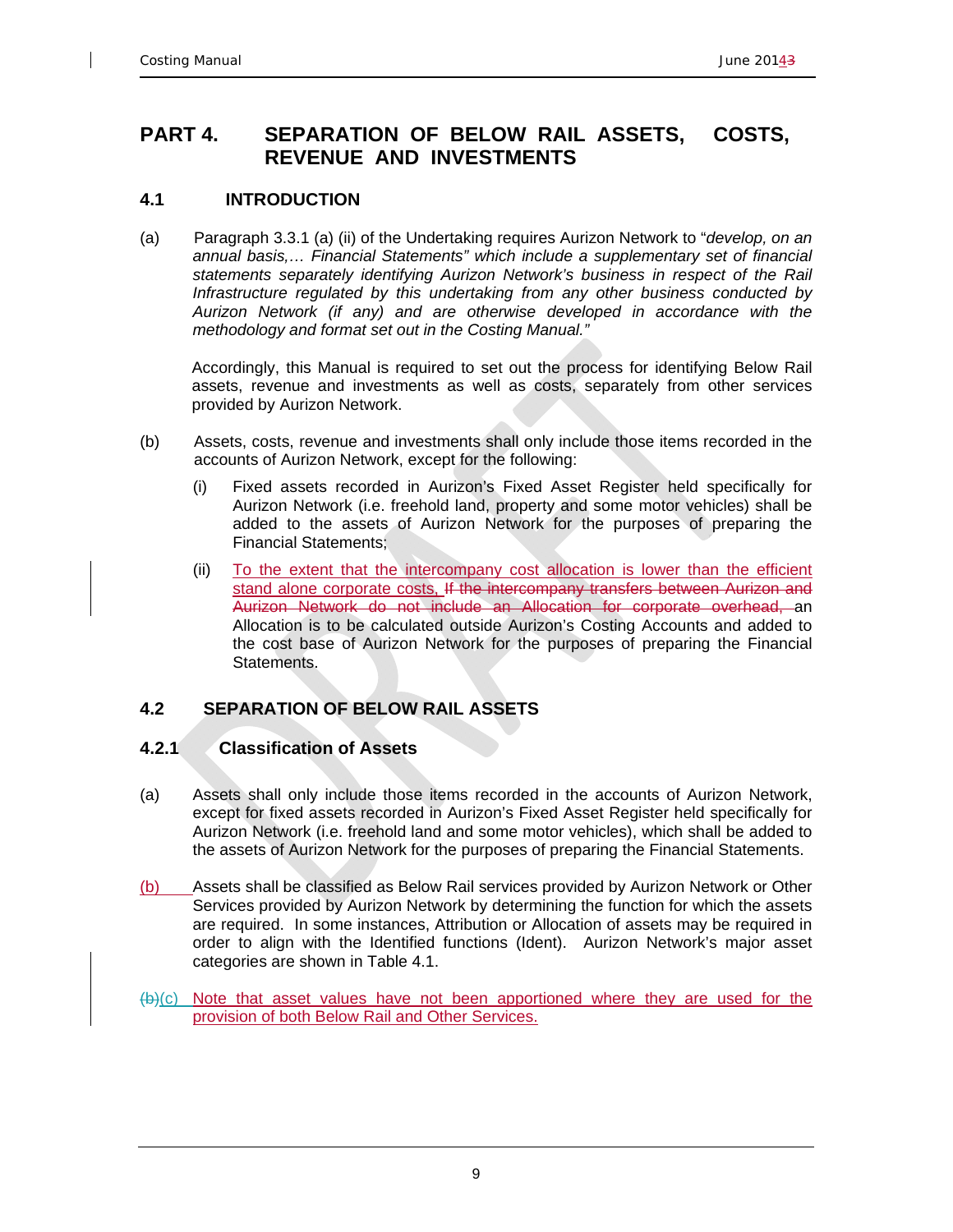#### **Table 4.1 Aurizon Network Asset Categories**

|                                 |                   | <b>Aurizon Network</b> |                   | <b>Aurizon (held for</b> |
|---------------------------------|-------------------|------------------------|-------------------|--------------------------|
|                                 |                   |                        |                   | <b>Aurizon Network)</b>  |
|                                 | <b>Below Rail</b> | <b>Other</b>           | <b>Below Rail</b> | <b>Other</b>             |
|                                 | <b>Services</b>   | <b>Services</b>        | <b>Services</b>   | <b>Services</b>          |
| <b>Fixed Assets</b>             |                   |                        |                   |                          |
| Land                            | Ident             | Ident                  | Ident             | <b>Ident</b>             |
| <b>Buildings</b>                | Ident/Attrib/     | Ident/Attrib/          | Ident             | <b>Ident</b>             |
|                                 | Alloc             | Alloc                  |                   |                          |
| <b>Rollingstock</b>             | <b>Ident</b>      | <b>Ident</b>           |                   |                          |
| Plant and equipment             | Ident/Attrib/     | Ident/Attrib/          |                   |                          |
|                                 | Alloc             | Alloc                  |                   |                          |
| Motor vehicles                  | Ident/Attrib/     | Ident/Attrib/          | Ident             | <b>Ident</b>             |
|                                 | Alloc             | Alloc                  |                   |                          |
| Computers & misc. equipment     | Ident/Attrib/     | Ident/Attrib/          |                   |                          |
|                                 | Alloc             | Alloc                  |                   |                          |
| Permanent way                   | Ident             |                        | Ident             | <b>Ident</b>             |
| <b>Traction Power Equipment</b> |                   |                        |                   |                          |
| Distribution equipment          | Ident             |                        |                   |                          |
| Supply equipment                | Ident             |                        |                   |                          |
| <b>Facilities</b>               | Ident/Attrib/     | Ident/Alloc/           |                   |                          |
|                                 | Alloc             | <b>Attrib</b>          |                   |                          |
| Signals                         |                   |                        |                   |                          |
| Control systems                 | Ident             |                        |                   |                          |
| Field signals                   | Ident             | Ident                  |                   |                          |
| Telecommunications              |                   |                        |                   |                          |
| Backbone network                | Ident             |                        |                   |                          |
| <b>Customer premises equip-</b> | Ident/Attrib/     | Ident/Attrib/          |                   |                          |
|                                 | <b>Allee</b>      | <b>Allee</b>           |                   |                          |
| Assets under construction       | <b>Attrib</b>     | Attrib                 |                   |                          |
| <b>Other Assets</b>             |                   |                        |                   |                          |
| Intangible Assets               | Ident/Attrib/     | Ident/Attrib/          |                   |                          |
|                                 | Alloc             | Alloc                  |                   |                          |
| <b>Receivables</b>              | Ident/Attrib/     | Ident/Attrib/          |                   |                          |
|                                 | Alloc             | Alloc                  |                   |                          |
| Inventories                     | <b>IdentAlloc</b> | <b>Ident</b>           |                   |                          |
| Prepayments                     | Ident/Attrib/     | Ident/Attrib/          |                   |                          |
|                                 | Alloc             | Alloc                  |                   |                          |
| Investments                     |                   | Ident                  |                   |                          |
| Cash, net deferred income tax   | Alloc             | Alloc                  |                   |                          |
| assets                          |                   |                        |                   |                          |

#### **4.2.2 Fixed Assets**

- (a) Details of fixed assets are recorded on Aurizon Network's Fixed Asset Register, or Aurizon's Fixed Asset Register in respect to some freehold land, property and motor vehicles, including each asset's cost centre, class, description and physical location.
- (b) Separation of the fixed assets into Below Rail services provided by Aurizon Network or Other Services provided by Aurizon Network shall be based on an analysis of cost centre data in Aurizon Network's or Aurizon's Fixed Asset Registers to identify assets to areas within Aurizon Network. These assets are associated with the functions provided by those areas within Aurizon Network and then Identified, Attributed or Allocated in a manner consistent with how that function is Identified, Attributed or Allocated to Below Rail services provided by Aurizon Network or Other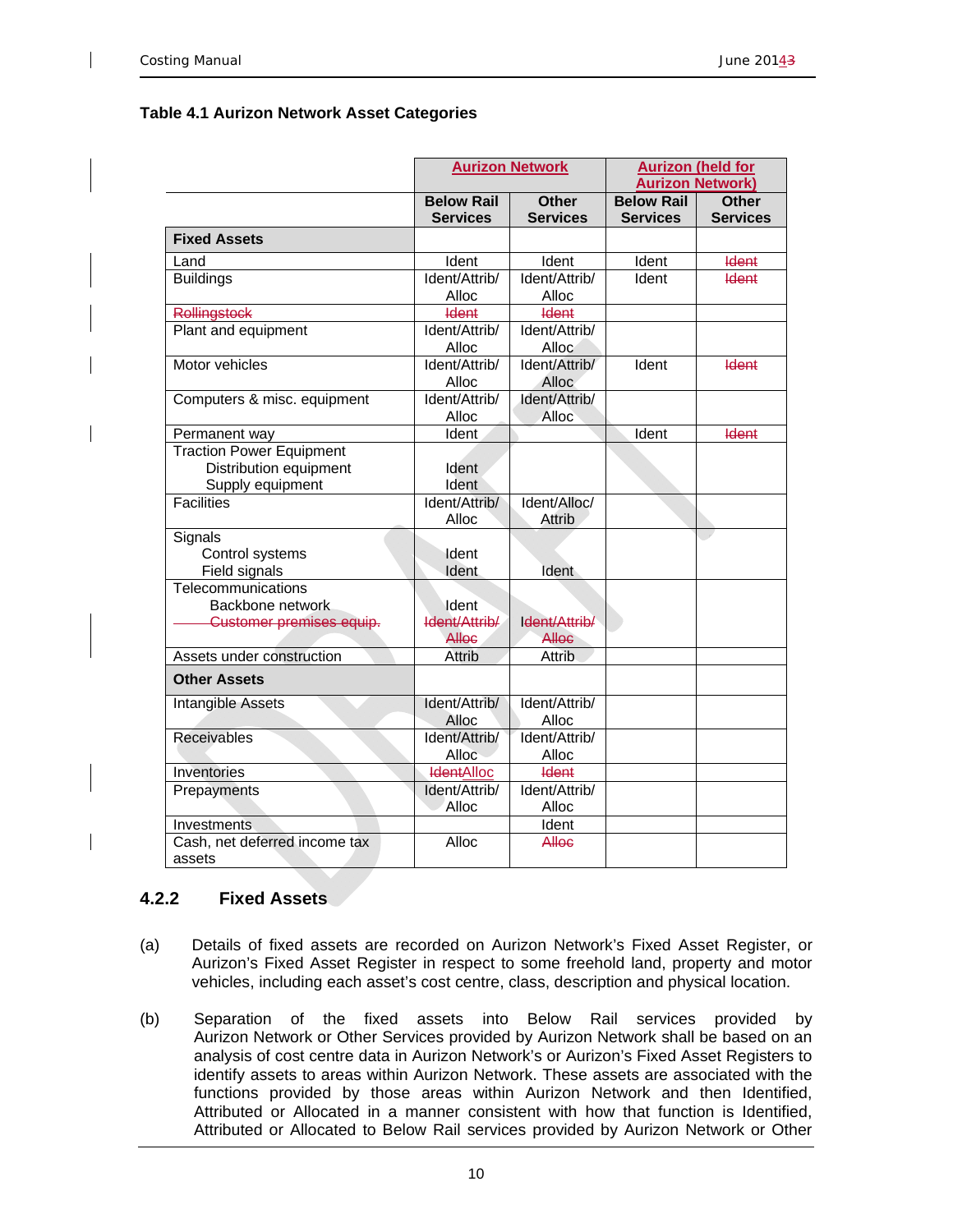Services provided by Aurizon Network, giving consideration to the asset class, description and location.

- (c) In analysing fixed asset's cost centre data the following general principles are to be followed:
	- (i) Aurizon Network assets are Below Rail<del>, except those attributed to asset</del> maintenance services.
	- (ii) Assets attributed to sSupport a Areas (ie Network Finance and Commercial Development) are insignificant and are to be allocated to Below Rail-and Other Services.
	- (iii) Aurizon assets specifically held on behalf of Aurizon Network (freehold land, property and motor vehicles) are Below Rail, except those attributed to asset maintenance services.
	- (iv) Where a particular function of the business to which the asset has been Identified as relating to performs both Below Rail Services and Other Services, the asset will be recognised as a Below Rail asset if the Other Services are incidental to, or insignificant compared to, the Below Rail Services (ie the value of the asset is not apportioned between Below Rail and Other Services on the same basis that expenses of the function may be apportioned).
- (d) The value of Fixed Assets on the Statement of Assets does not represent the Regulated Asset Base (RAB) due to differences in the calculation of the asset bases, including depreciation methods. The Fixed Assets on the Statement of Assets also includes assets that are not included in the RAB but for which a return on assets is included in the maintenance allowance for pricing purposes.

#### **4.2.2.1 Land**

- (a) Land assets include any parcels of land owned by Aurizon and held on behalf of Aurizon Network and parcels of land owned directly by Aurizon Network. Land assets exclude corridor land, as Aurizon subleases the corridor land from Department of Transport and Main Roads and, hence, Aurizon or Aurizon Network does not own the corridor land.
- (b) Land assets shall be Identified to areas within Aurizon Network through analysis of the cost centre and responsible manager for each parcel of land. Once land assets are Identified to areas within Aurizon Network, these assets become associated with the functions provided by those areas within Aurizon Network. The land is then Identified as Below Rail services provided by Aurizon Network or Other Services provided by Aurizon Network in a manner consistent with how that function is Identified to Below Rail services provided by Aurizon Network or Other Services provided by Aurizon Network.

#### **4.2.2.2 Buildings**

(a) Buildings recorded in Aurizon Network's Asset Register are described according to the type of building and its location. Based on an analysis of this information, an assessment shall be made of the function/s associated with each building. To the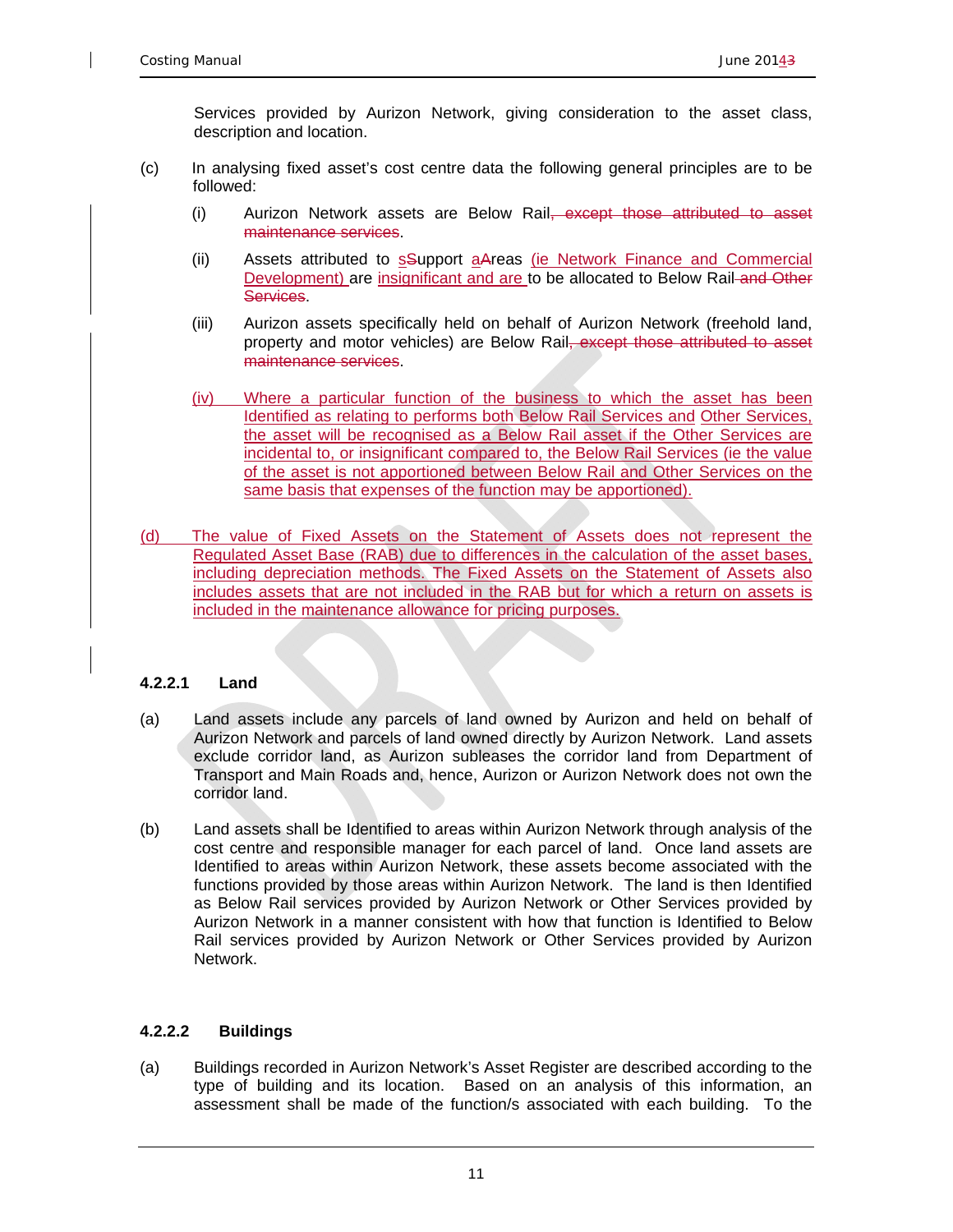extent that more than one function is associated with a building, that building is Attributed between those functions.

(b) Aurizon Network buildings, or portions thereof, shall be then Attributed or Allocated to Below Rail services provided by Aurizon Network or Other Services provided by Aurizon Network in a manner consistent with how the relevant function is Attributed or Allocated to Below Rail Services Rail services provided by Aurizon Network or Other Services provided by Aurizon Network.

#### **4.2.2.3 Rollingstock**

(a) Rollingstock assets recorded on Aurizon Network's Fixed Asset Register are special purpose non-revenue vehicles used for infrastructure inspection including survey and profile vehicles. All of Aurizon Network's Rollingstock are Below Rail.

#### **4.2.2.34 Plant and Equipment**

(a) Plant and equipment assets shall be Identified to areas within Aurizon Network through analysis of the cost centre for each piece of equipment. Once plant and equipment assets are Identified to areas within Aurizon Network, these assets become associated with the functions provided by those areas within Aurizon Network. The plant and equipment assets are then Identified, Attributed or Allocated as Below Rail or Other Services provided by Aurizon Network in a manner consistent with how that function is Identified, Attributed or Allocated to Below Rail Services or Other Services provided by Aurizon Network.

#### **4.2.2.45 Motor Vehicles**

- (a) The majority of Aurizon Network's motor vehicle Assets are controlled within a central fleet. Aurizon's Fixed Asset Register or Aurizon Network's Fixed Asset Register (for those vehicles owned directly by Aurizon Network) contain the cost centre of the vehicle, allowing Identification to areas within Aurizon Network.
- (b) Once motor vehicles are Identified to areas within Aurizon Network, these assets become associated with the functions provided by those areas of Aurizon Network. The motor vehicles shall then be Identified, Attributed or Allocated as Below Rail or Other Services provided by Aurizon Network in a manner consistent with how that function is Identified, Attributed or Allocated to Below Rail Services or Other Services provided by Aurizon Network.

#### **4.2.2.56 Computers and Miscellaneous Equipment**

- (a) Computers and miscellaneous equipment assets shall be Identified to areas within Aurizon Network through analysis of the cost centre and responsible manager for each piece of equipment recorded on Aurizon Network's Fixed Asset Register.
- (b) Once computers and miscellaneous equipment are Identified to areas within Aurizon Network, these assets become associated with the functions provided by those areas within Aurizon Network. The equipment shall then be Attributed or Allocated as Below Rail or Other Services provided by Aurizon Network in a manner consistent with how that function is Attributed or Allocated.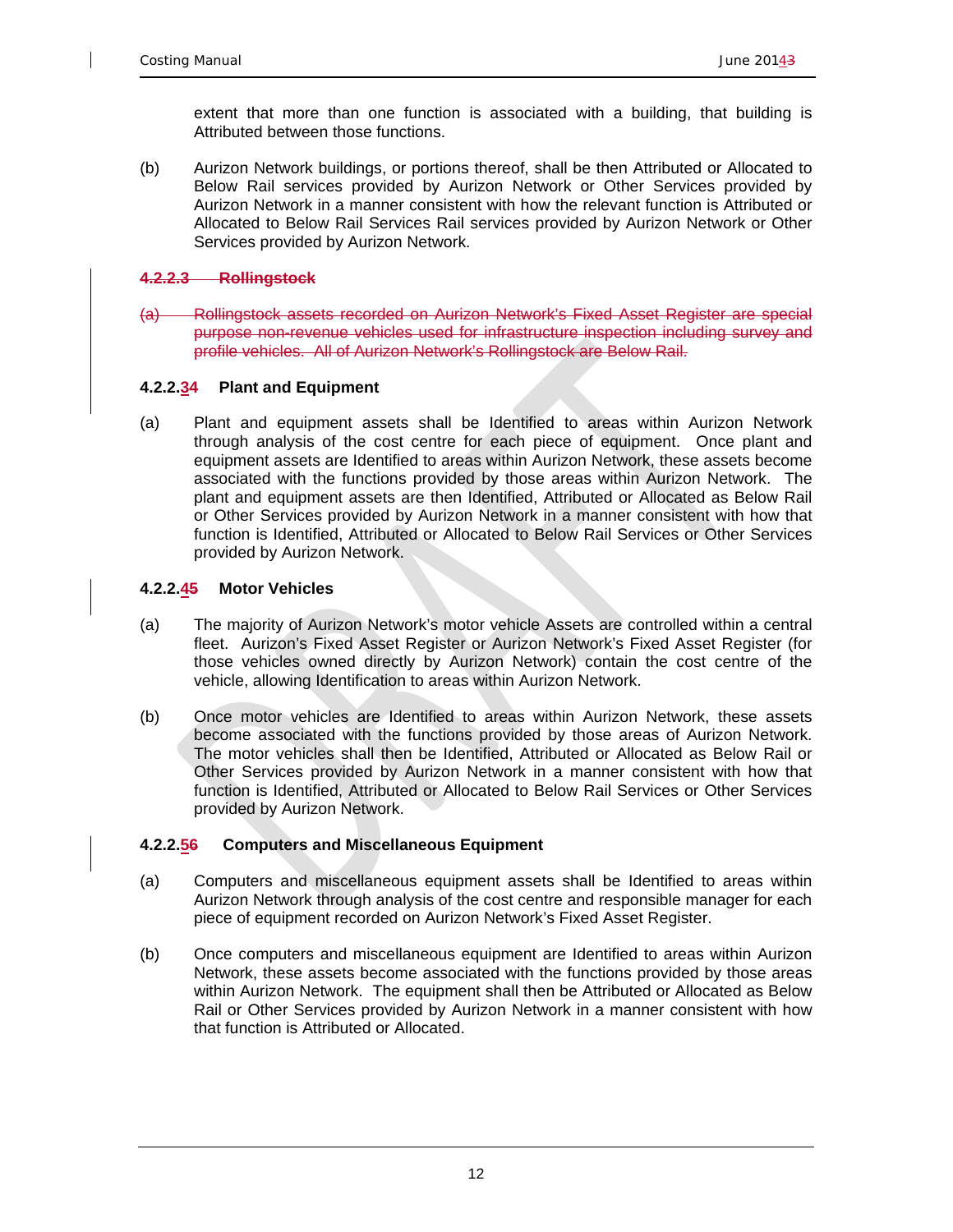#### **4.2.2.67 Permanent Way**

(a) Permanent Way assets are Identified to individual Line Sections and are Identified according to cost centre and Line Section codes. Aurizon Network's Permanent Way assets are Below Rail.

#### **4.2.2.78 Traction Power Distribution Equipment**

(a) Traction power distribution equipment includes contact wire and the overhead support structure. Traction power distribution assets are Identified to specific line sections and to cost centres. All Aurizon Network's traction power distribution assets are Identified as Below Rail assets.

#### **4.2.2.89 Traction Power Supply Equipment**

- (a) Traction power supply equipment is used to supply electric energy for traction over the overhead traction power distribution system. Traction power supply equipment includes traction substation switchboards and transformers, power distribution assets and earthing and bonding equipment. Traction power supply equipment is Identified separately to any power supply assets that are used to provide electricity to facilities and buildings.
- (b) Given that energy is taken from Aurizon Network's electric overhead system by all electric trains in common, all traction power supply equipment is Identified as Below Rail assets.

#### **4.2.2.910 Facilities**

- (a) Each facility is described in Aurizon Network's asset register according to the type of facility and its location. Based on an analysis of this information, an assessment shall be made of the function/s associated with each facility. To the extent that more than one function is associated with a facility, that facility shall be Attributed between those functions.
- (b) Facilities, or portions thereof, shall then be Attributed or Allocated to Below Rail Services provided by Aurizon Network or Other Services provided by Aurizon Network in a manner consistent with how the relevant function is Attributed or Allocated to Below Rail Services provided by Aurizon Network or Other Services provided by Aurizon Network.

#### **4.2.2.101 Control Systems**

- (a) Control systems include real time information systems, signal control systems, traction power control systems and Train/Track monitoring systems.
- (b) Control systems shall be assessed according to cost centre and all such Aurizon Network assets, shall be treated as Below Rail, (typically wayside and control centre equipment).

#### **4.2.2.112 Field Signals**

(a) Field signals include electrical signal interlocking, train order/DTC (field componentry), level crossing protection and tramway crossings.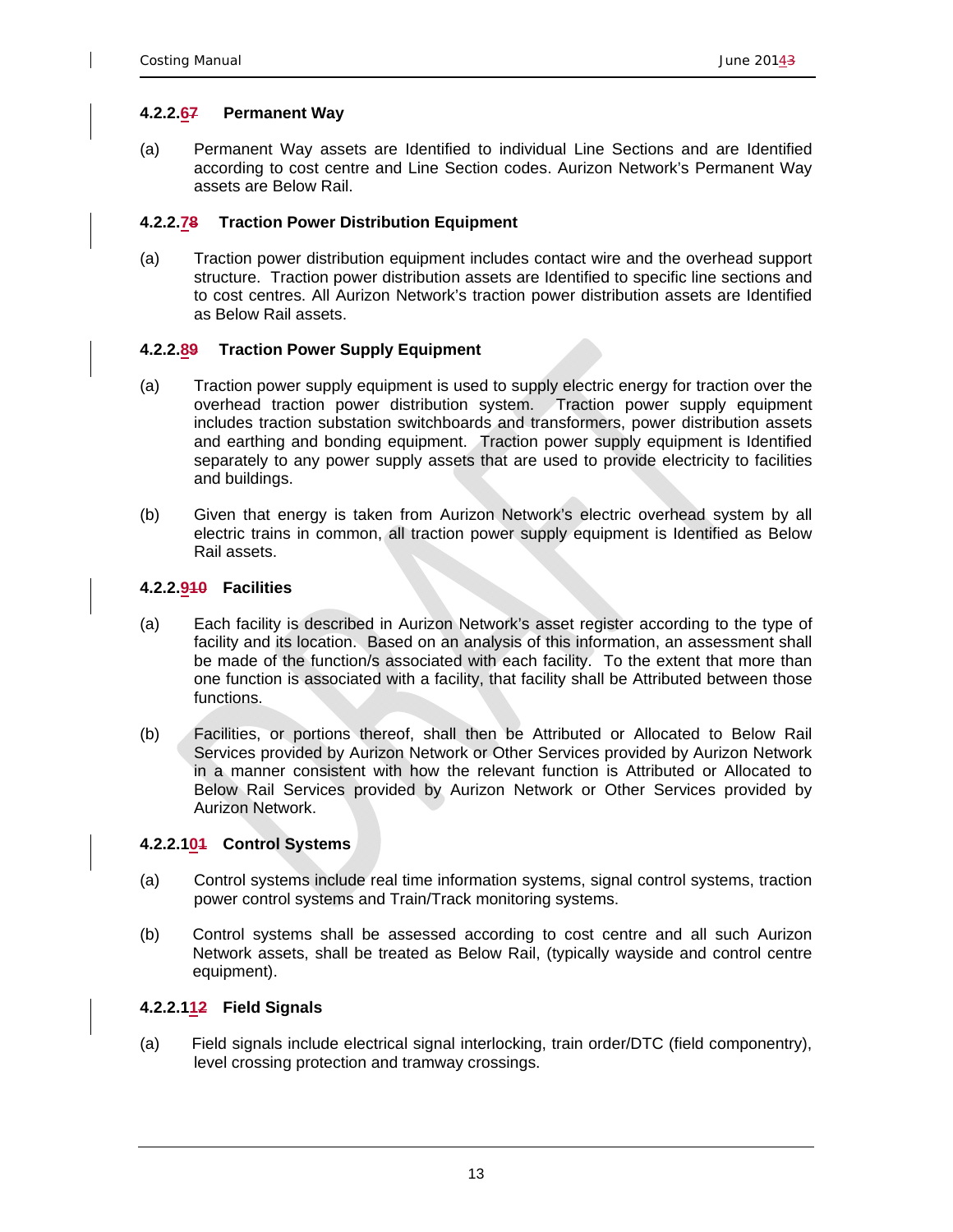(b) Field signals shall be Identified as Below Rail services provided by Aurizon Network or Other Services provided by Aurizon Network assets from an analysis of asset cost centres.

#### **4.2.2.123 Telecommunications**

- (a) Telecommunications assets can be Identified as those required for the "backbone" telecommunication systems and those required for customer premises. In addition, both backbone and customer premises assets can be categorised by type of asset, e.g. cable, hand held radios, microwave.
- (b) Telecommunications backbone assets have a primary purpose of providing train control services as part of Below Rail Services.
- (c) Telecommunications customer premises equipment shall be Identified to areas within Aurizon Network by an analysis of cost centres, and associated with the functions provided by those areas within Aurizon Network. The equipment shall then be Attributed or Allocated as Below Rail or Other Services provided by Aurizon Network in a manner consistent with how that function is Attributed or Allocated to Below Rail Services or Other Services provided by Aurizon Network.

#### **4.2.2.134 Assets Under Construction**

- (a) Aurizon Network capital projects are assessed in terms of whether, and to what extent, the project is being undertaken for the purpose of providing Below Rail Services or Other Services provided by Aurizon Network.
- (b) Assets under construction shall be Identified as Below Rail or Other Services provided by Aurizon Network based on an identification of each project currently underway and the extent to which the individual projects are related to Below Rail Services or Other Services provided by Aurizon Network.

#### **4.2.3 Intangible Assets**

- (a) Intangible assets are items such as computer software, patents or copyrights. Aurizon Network has computer software that is reported under the heading of intangible assets. Details of computer software is recorded on Aurizon Network's fixed asset register and amortised over its expected useful life.
- (b) Intangible assets shall be Identified to areas within Aurizon Network through analysis of the cost centre and responsible manager for the intangible asset recorded on Aurizon Network's Fixed Asset Register.
- (c) Once intangible assets are Identified to areas within Aurizon Network, these assets become associated with the functions provided by those areas within Aurizon Network. The intangible asset shall then be Attributed or Allocated as Below Rail or Other Services provided by Aurizon Network in a manner consistent with how that function is Attributed or Allocated.

#### **4.2.4 Other Assets**

(a) Receivables recorded in the accounts of Aurizon Network shall be assessed and Identified to business areas through an analysis of the customer and the nature of the service that is provided to that customer. Once Identified to business areas, these assets shall be Identified, Attributed or Allocated as Below Rail or Other Services provided by Aurizon Network in a manner consistent with the way that service is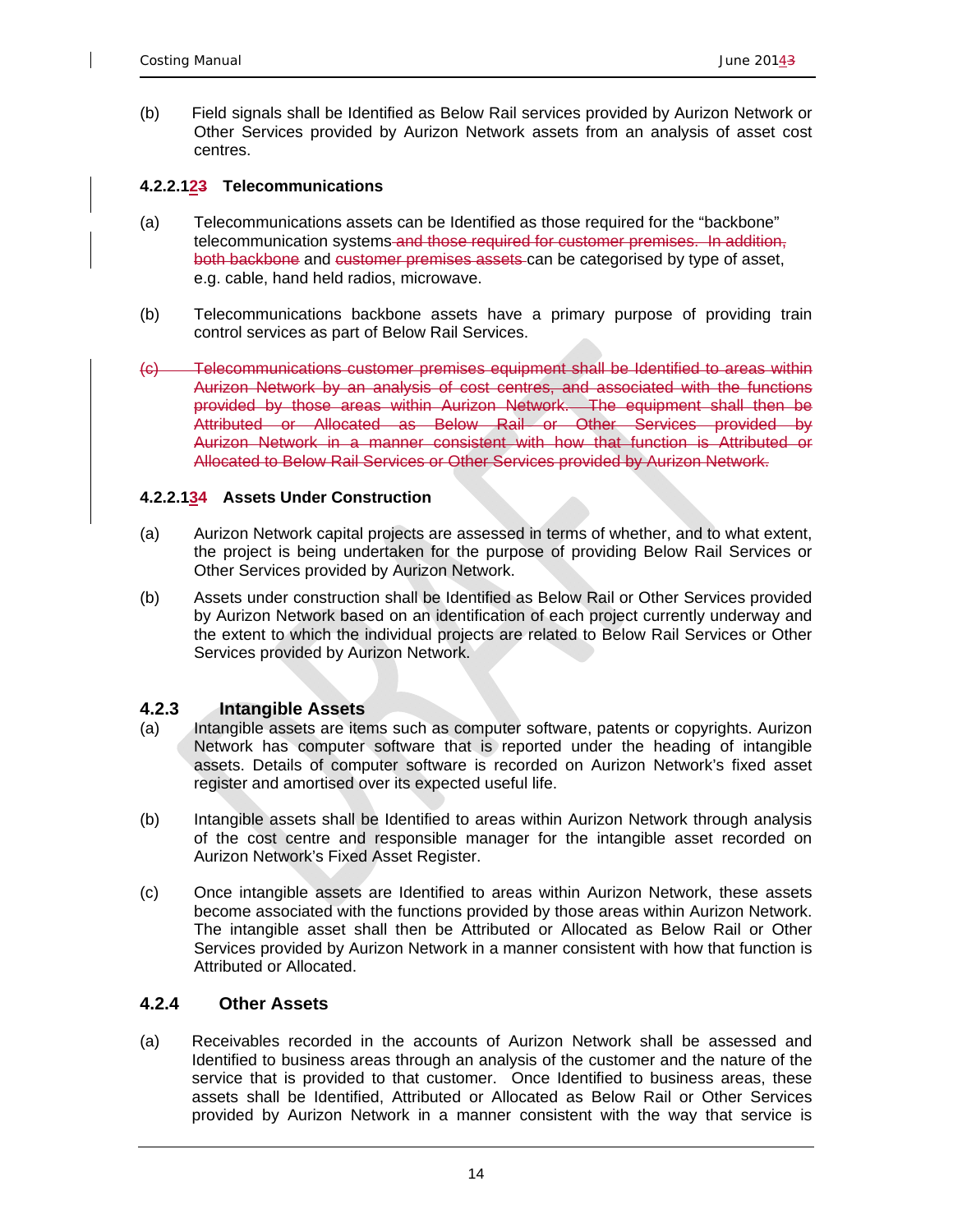Identified, Attributed or Allocated to Below Rail or Other Services provided by Aurizon Network.

 Aurizon Network's GST receivable and GST payable shall be offset and reported as an asset if a net receivable or treated as a liability if a net payable.

- (b) Inventories recorded in the accounts of Aurizon Network shall be Identified in terms of store location and cost centre that holds them. All inventory will be treated as being for Below Rail Services, as it cannot be identified at the point of acquisition where it will be used.
- (c) Prepayments recorded in the accounts of Aurizon Network shall be assessed and Identified to business areas through an analysis of the service provider and the nature of the service that is received from that service provider. Once Identified to business areas, these assets shall be Identified, Attributed or Allocated as Below Rail Services provided by Aurizon Network or Other Services provided by Aurizon Network in a manner consistent with the way in which that function is Identified, Attributed or Allocated to Below Rail Services provided by Aurizon Network or Other Services provided by Aurizon Network.
- (d) For the purposes of the Financial Statements, Aurizon Network's deferred tax assets and deferred tax liabilities shall be offset and only reported as an asset if a net deferred tax asset, and treated as a liability if a net deferred tax liability. Any resulting net deferred tax asset shall be Allocated as Below Rail.
- (e) Investments in other entities or joint ventures shall be Identified as Other Services provided by Aurizon Network.
- (f) Cash is Allocated as Below Rail.

### **4.3 SEPARATION OF BELOW RAIL EXPENSES**

- (a) Expenses shall only include those items recorded in the Costing accounts of Aurizon Network. However:
	- (i) To the extent that the intercompany cost allocation is lower than the efficient stand alone corporate costs, If the intercompany transfers between Aurizon and Aurizon Network do not include an Allocation for corporate overhead, an Allocation is to be calculated outside Aurizon's Costing Accounts and added to the cost base of Aurizon Network for the purposes of preparing the Financial Statements;
	- (ii) Aurizon Network engages in some railway construction and maintenance work for external customers and also engages in project management, engineering and other technical work, for outside parties. These activities do not relate to the maintenance and management of Aurizon's Regulated Rail Infrastructure declared infrastructure. This is Identified separately in Aurizon's Costing system and will be classified as Other Below Rail Services.is excluded from the Financial Statements.
- (b) Expenses shall be classified as relating to Below Rail Services provided by Aurizon Network or Other Services provided by Aurizon Network by responsibility-based accounting determining the cost centre and function for which the costs are incurred.

In some instances, Attribution or Allocation of expenses may be required in order to align with the Identified functions. Aurizon Network's major expense categories are shown in Table 4.2 which lists the cost functions and summarises their assignment.

The costs associated with these functions (except a net Gain on Disposal of Assets or net Gain on Derivatives) shall be aggregated and reported as "Expenses" in the Statement of Earnings Before Interest and Tax.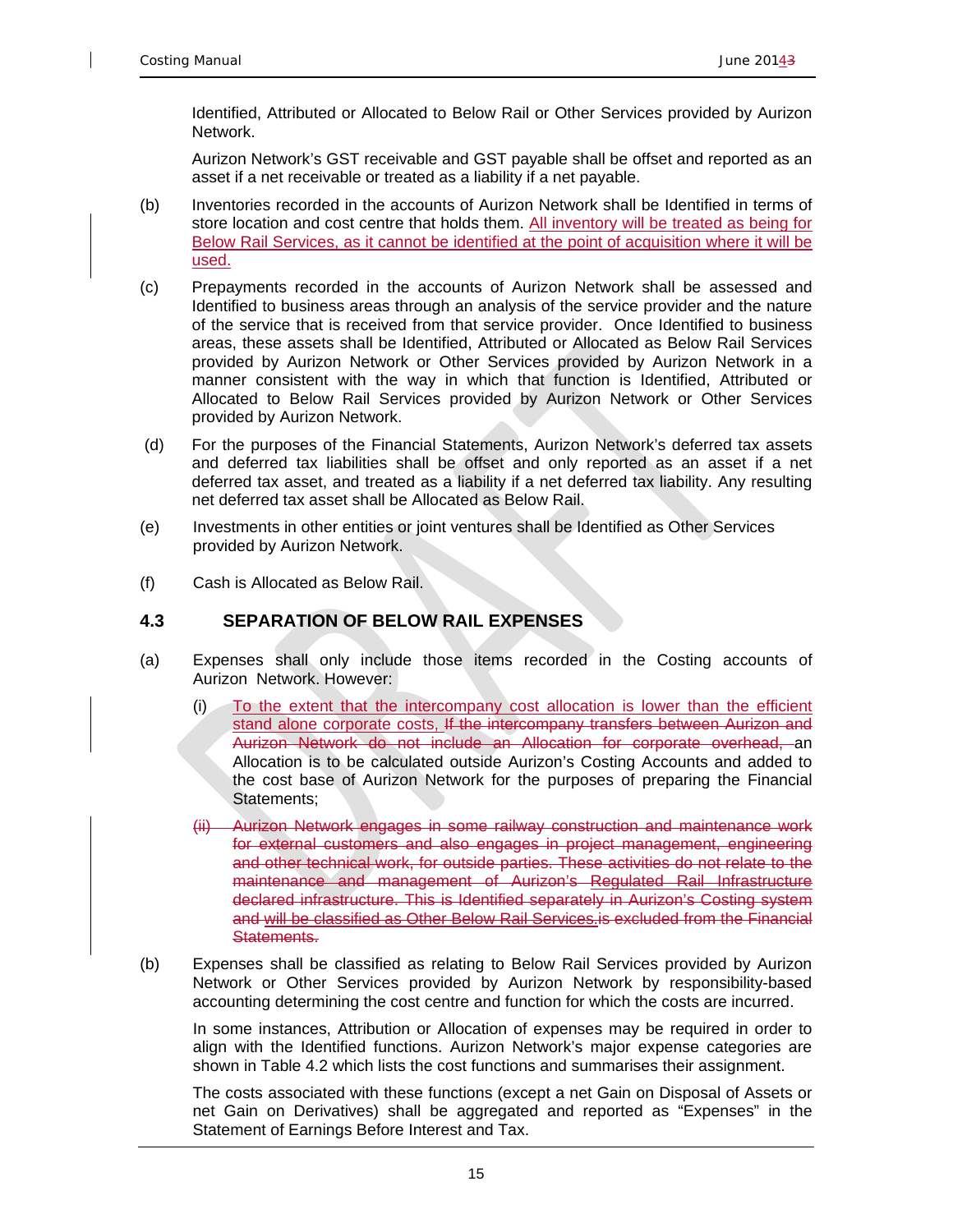| <b>Aurizon Network Cost</b>              | <b>Below Rail</b><br><b>Services</b> | <b>Other</b><br><b>Services</b> |
|------------------------------------------|--------------------------------------|---------------------------------|
| <b>Corridor/ Regional Costs</b>          |                                      |                                 |
| <b>Train Operations Management</b>       |                                      |                                 |
| Signalling and safeworking               | Ident/Alloc                          | Alloc <sup>1</sup>              |
| Train control and scheduling             | Ident/Alloc                          | Alloc <sup>1</sup>              |
| Operations management                    | Ident/Alloc                          | Alloc <sup>1</sup>              |
|                                          |                                      |                                 |
| <b>Infrastructure Maintenance</b>        |                                      |                                 |
| Track                                    | Ident                                |                                 |
| <b>Bridge</b>                            | Ident                                |                                 |
| <b>Buildings and Facilities</b>          | Ident/Alloc                          | <b>Ident/Alloc</b>              |
| Signals                                  | Ident                                |                                 |
| Telecommunications                       |                                      |                                 |
| <b>Customer premises</b>                 | <b>Ident/Attrib</b>                  | <b>Ident/Attrib</b>             |
| Network backbone                         | Ident                                |                                 |
| Traction power distribution equipment    | Ident                                |                                 |
| Traction power supply equipment          | Ident                                |                                 |
| Inventory adjustments                    | <b>Ident</b>                         | <b>Ident</b>                    |
| Other maintenance                        | Ident                                | Ident                           |
|                                          |                                      |                                 |
| <b>Derailment / Flood Repairs</b>        |                                      |                                 |
| Derailments and collisions               | Ident                                | <b>Ident</b>                    |
| <b>Flood Repairs</b>                     | Ident                                | Ident                           |
|                                          |                                      |                                 |
| <b>Insurance and Accreditation Fees</b>  |                                      |                                 |
| <b>Insurance Premium</b>                 | Ident                                | Ident                           |
| <b>Insurance Excess</b>                  | Ident                                | Ident                           |
| <b>Qld Transport Accreditation Fee</b>   | Ident                                |                                 |
|                                          |                                      |                                 |
| <b>Other</b>                             |                                      |                                 |
| <b>Qld Competition Authority Levy</b>    | Ident                                |                                 |
| Traction electricity energy cost         | Ident                                |                                 |
| Infrastructure management                | Ident                                | Ident                           |
| <b>Business support costs</b>            | Ident/Alloca<br>ted                  | Allocated                       |
| <b>External construction works</b>       |                                      | Ident                           |
| <b>Other Items</b>                       |                                      |                                 |
| Land tax                                 | Attrib                               | Attrib                          |
| (Gain)/ Loss on disposal of assets 2#    | Ident                                | Ident                           |
| (Gain)/Loss on derivatives <sup>2#</sup> | Alloc                                | Alloc                           |
| Professional fees (eg audit)             | Alloc                                | Alloc                           |
| Bad/doubtful debts                       | Ident                                | Ident                           |
| Miscellaneous                            | Ident                                | Ident                           |
| <b>Corporate Overhead</b>                | Allocated                            | Allocated                       |
| <b>Depreciation and amortisation</b>     | Ident                                | Ident                           |

### **Table 4.2 Summary of Procedures for Assigning Expenses**

 $\overline{\phantom{a}}$ 

1. Allocation to Other Services based on a notional % of FTEs allocated to non-coal train paths. At the date of this manual this has been calculated as 2%.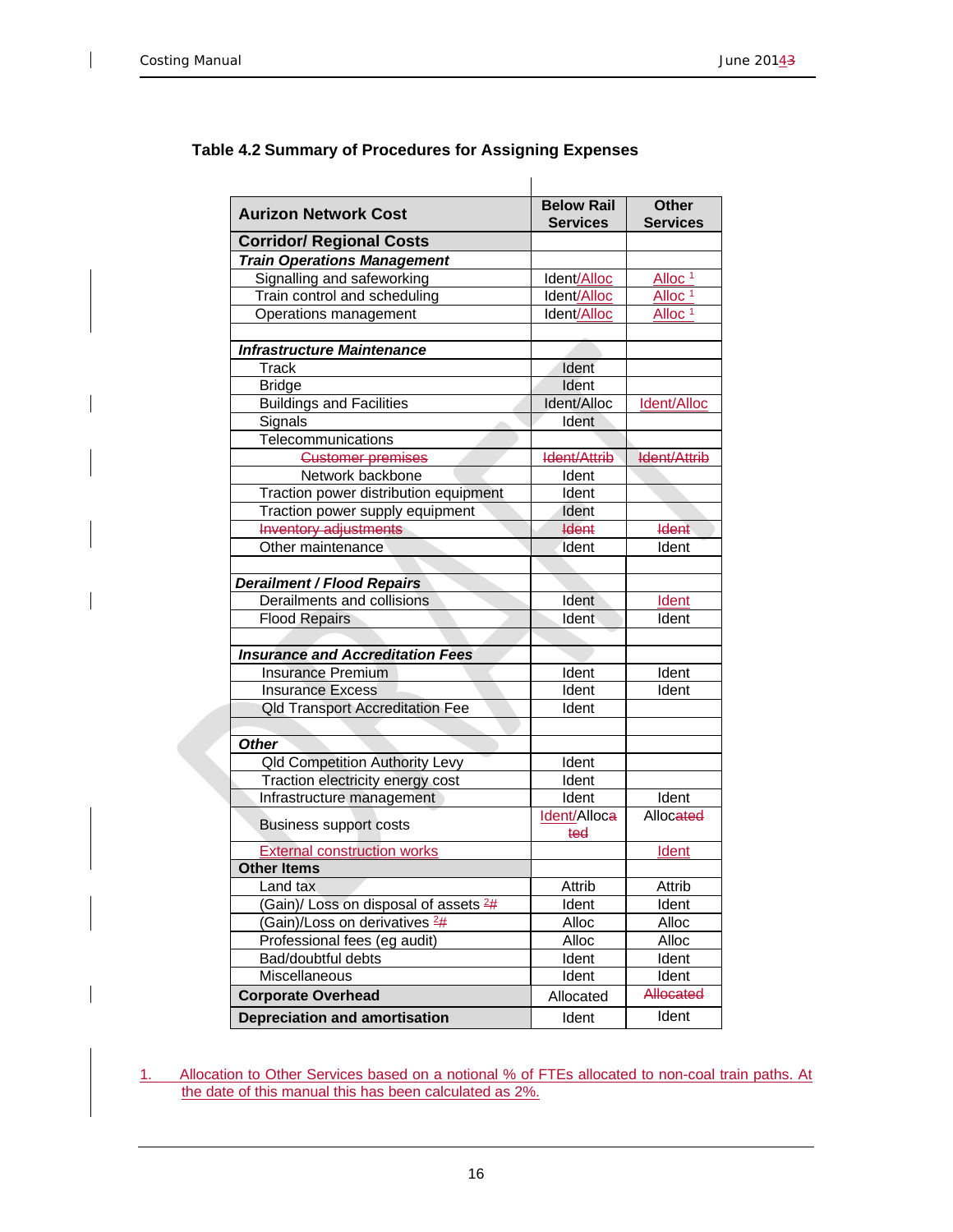2# (Gain) / Loss on Disposal of Assets or (Gain) / Loss on Derivatives may be either included in revenue or expenses depending upon whether Aurizon Network's total is a net gain or a net loss.

#### **4.3.1 CORRIDOR / REGIONAL COSTS – TRAIN OPERATIONS MANAGEMENT**

#### **4.3.1.1 Signalling and Safeworking**

(a) This line item relates to the operation of signal cabins and panels at stations for the safeworking of trains along corridors and in yards. This is performed by Aurizon Network staff  $+$  is 100% Below Rail, and is Identified in Aurizon's Costing System.

#### **4.3.1.2 Train Control Scheduling**

(a) This cost item is performed by Aurizon Network staff, is  $100\%$  Below Rail and is Identified in Aurizon's Costing System. The cost of the train control centres is Identified in Aurizon's Costing System separate from the operations management functions directly carried out by Aurizon Network.

#### **4.3.1.3 Operations Management**

- (a) Operations management functions are performed directly by Aurizon Network and are 100% Below Rail. This cost item shall be Identified in Aurizon's Costing System separate from other train operations management functions, for example:
	- **Train control**
	- **Signalling and safeworking**
	- Any other significant item that is not of an administrative nature.

#### **4.3.2 CORRIDOR/REGIONAL COSTS – INFRASTRUCTURE MAINTENANCE**

#### **4.3.2.1 Maintenance of Track, Bridges, Signals and Traction Power Distribution Equipment**

- (a) The cost of these functions is identified by line section and cost centre in Aurizon's Costing System by utilising work orders with standard unit rates that allow for direct costs, indirect costs (leave, training, downtime etc) and a share of infrastructure administration costs.
- (b) All the costs are Below Rail except for the following costs Identified from work orders:
	- (i) Maintenance of lines which are not part of the declared network and are maintained by Aurizon Network under contracts with the relevant infrastructure owner (these costs should be treated as Other Services provided by Aurizon Network).
- (c) Costs associated with new construction on the declared Aurizon network shall be capitalised.
- (d) Costs associated with new construction on lines that are not part of Aurizon Network's declared network shall be treated as Other Services provided by Aurizon Network.

#### **4.3.2.2 Maintenance of Traction Power Supply Equipment**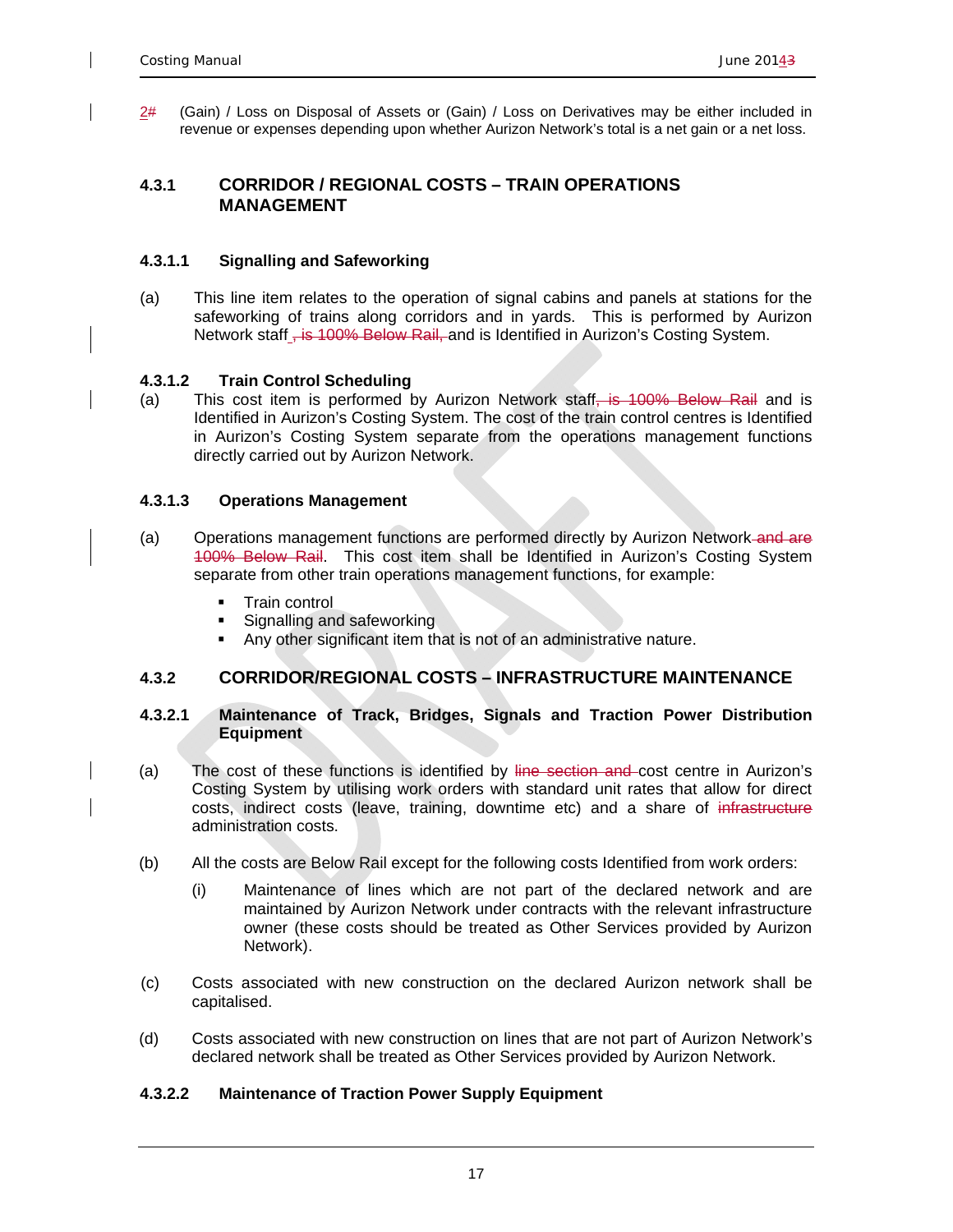(a) All maintenance of the traction power supply systems is Identified as a Below Rail cost.

#### **4.3.2.3 Maintenance of Buildings and Facilities**

- (a) Maintenance of Aurizon Network's building and facilities is derived in the Aurizon's Costing Accounts from work order cost details recorded in Aurizon's costing system, including location and type of building or facility and maintenance activity.
- (b) Maintenance costs are Identified with particular buildings or facilities, and Allocated to Below Rail Services provided by Aurizon Network or Other Services provided by Aurizon Network depending on the building or facilities use. Specific allocations are:
	- (i) Maintenance of water, power and lighting facilities in Below Rail yards (Identified in the Undertaking) are 100% Below Rail;
	- (ii) Buildings or facilities utilised for housing telecommunications backbone equipment are 100% Below Rail;

#### **4.3.2.4 Telecommunications**

(a) Telecommunications maintenance relates is to be separated into two categories, the Telecommunications Backbone Network. and Customer Premises Equipment:

#### (i) The Telecommunications Backbone Network

These core assets of the network include pole routes, optic fibre installations, microwave links, radio networks, exchanges and associated equipment. Most railways including Aurizon developed telecommunications networks for the purpose of linking train control centres to signals and other safe working communications. Over the years the backbone has been expanded in size, complexity and technical sophistication to cater for technical developments in train control and signalling but also for increasing use of the network for voice and data transmissions.

Aurizon Network is the "owner" of the backbone assets in the CQCR and maintenance costs of the backbone are separately Identified by work order. These costs are to be treated 100% Below Rail.

Aurizon Network charges revenue for use of the backbone by other parts of Aurizon (internal customers) and External customers (eg. Queensland Rail).

#### (ii) Customer Premises Equipment (CPE)

CPE includes items such as:

- **Train control telephone equipment**
- **-** Traction electricity distribution control equipment
- Data terminals and personal computer links
- **Locomotive radios**
- Mobile radios
- **Passenger information display systems**
- **•** Telephone and fax machines
- **Portable radio and vard shunt system**
- Public address systems

Costs are recorded by costs centre (customer) and equipment / system type. From this information, the costs shall be Attributed to Below Rail Services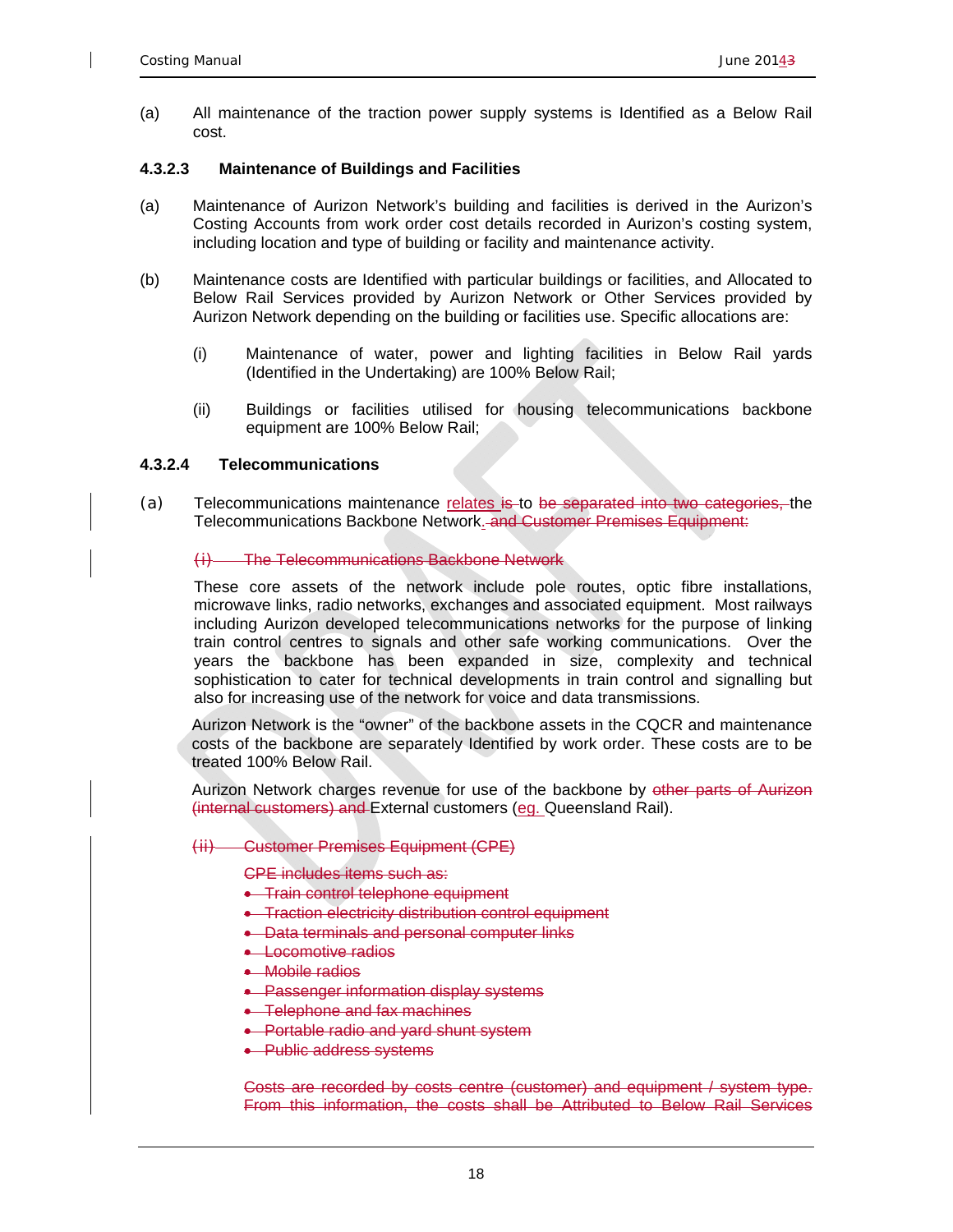provided by Aurizon Network or Other Services provided by Aurizon Network in accordance with the treatment of the cost centres.

#### **4.3.2.5 Inventory Adjustments**

- This item consists of two items:
	- Adjustments resulting from stocktakes of inventory;
	- (ii) Credits to cost resulting from the "netting off" of revenue arising from inventory price fluctuations.

Inventory adjustments are Identified with cost centres and can be Identified with Below Rail Services provided by Aurizon Network or Other Services provided by Aurizon Network from an analysis of cost centres.

#### **4.3.3 CORRIDOR/REGIONAL COSTS – OTHER ITEMS**

#### **4.3.3.1 Derailments and Collisions**

(a) Infrastructure repair and other costs arising from derailments, collisions and other accidents recorded in the accounts of Aurizon Network shall be treated as Below Rail unless it relates to lines which are not part of the declared network and are maintained by Aurizon Network under contracts with the relevant infrastructure owner, in which case it will be Identified as Other Services.

#### **4.3.3.2 Flood Repairs**

(a) Infrastructure repair and other costs arising from flooding and other natural disasters shall be separately recorded in the accounts of Aurizon Network, and treated as Below Rail unless it relates to lines which are not part of the declared network and are maintained by Aurizon Network under contracts with the relevant infrastructure owner, in which case it will be Identified as Other Services.

#### **4.3.3.3 Insurance**

- (a) Insurance premiums charged directly to Aurizon Network are able to be identified via the cost centre structure and can be identified with Below Rail Services provided by Aurizon Network or Other Services provided by Aurizon Network from an analysis of these cost centres.
- (b) The Aurizon Group has in place a group insurance program for a number of different insurance policies direct with the insurance market. The policies in this program cover Aurizon Network and its activities. A specific premium is not allocated by the insurers to Aurizon Network. The amounts recognised as insurance premiums in the Costing Accounts for Aurizon Network represent an allocation of the Aurizon Group's premium. The insurance allowance included in the reference tariffs has been estimated for Aurizon Network on a standalone basis and not the allocation basis noted above.

#### **4.3.3.4 Qld Transport Accreditation Fees**

(a) Qld Transport accreditation fees are Identified in the accounts of Aurizon Network and relate to Aurizon Network's role as a Rail Manager, and therefore are Below Rail.

#### **4.3.3.5 Qld Competition Authority Levy**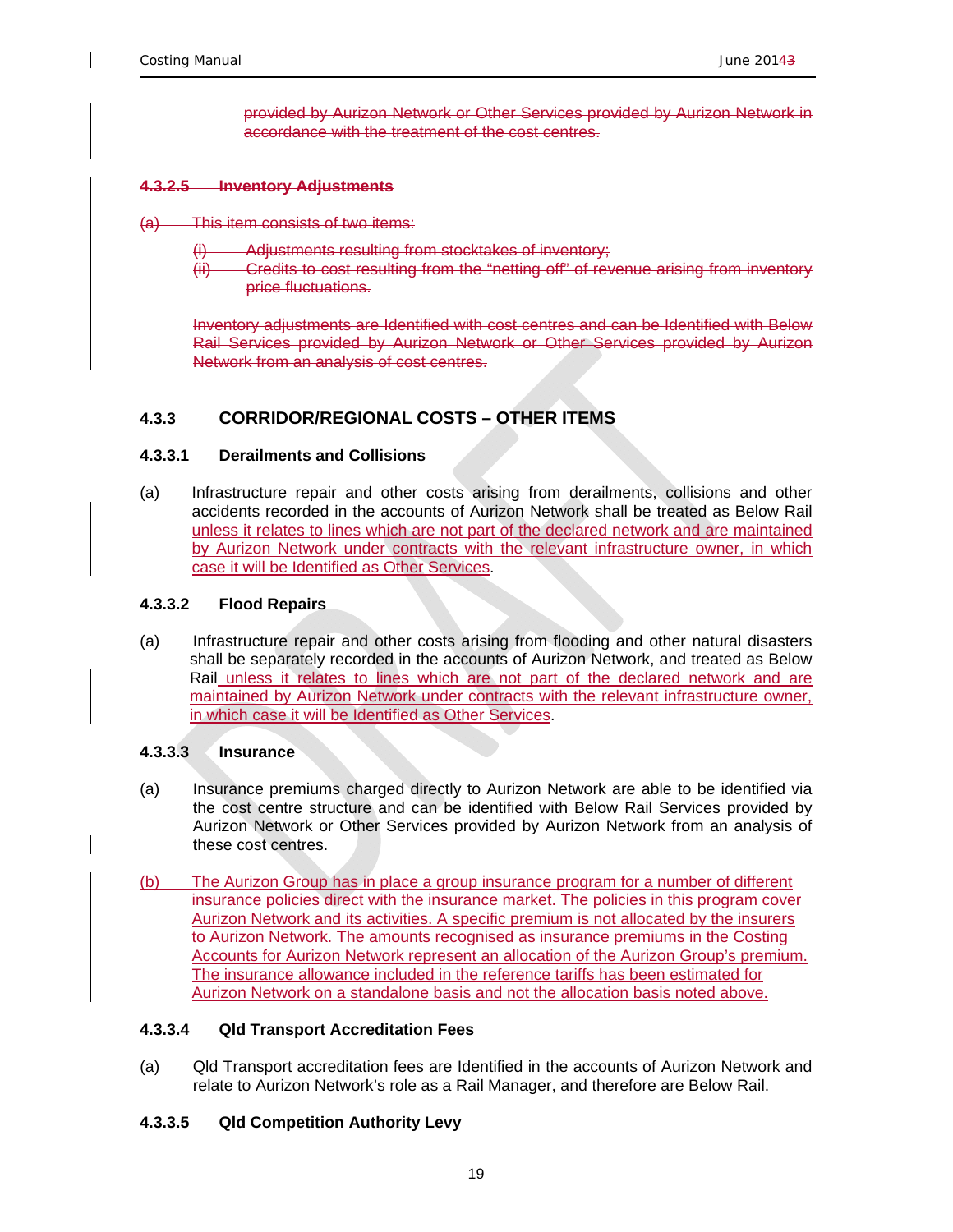(a) The QCA Levy is Identified in Aurizon Network's Costing accounts and is Below Rail.

#### **4.3.3.6 Traction Electricity Energy Costs**

- (a) Traction Electricity Energy cost is the actual cost of electric energy for motive power traction. It shall be treated as a Below Rail cost, because the electricity is taken from Aurizon Network's electric overhead system by all electric trains in common. Therefore, it is necessary for rail operators to purchase traction electricity from Aurizon Network.
- (b) Aurizon Network is responsible for the traction electricity supply contract. The cost can be Identified in the accounts of Aurizon Network.

#### **4.3.3.7 Infrastructure Management**

- (a) This item refers to the management of the Below Rail infrastructure by Aurizon Network. This includes Regional Managers in major regional locations responsible for maintenance strategies. All this cost is 100% Below Rail.
- (b) Aurizon's Costing Accounts shall separate Aurizon Network's infrastructure management costs from specific infrastructure maintenance costs in the Aurizon Network cost centres. such as:

(i) Inventory adjustments

- (ii) Contract payments for maintenance of infrastructure
- (iii) Capital works expensed
- (iv) Any other significant items which should be reported separately or as part of another cost function.
- (c) All the costs are Below Rail except for the management of infrastructure on lines which are not part of the declared network and are maintained by Aurizon Network under contracts with the relevant infrastructure owner (these costs should be treated as Other Services provided by Aurizon Network) and can be identified from work orders/timesheets.

#### **4.3.3.8 Business support costs**

- (a) Business support costs includes management and support areas within the Network function that provides management and support services to the operational areas of Network. These include EVP, Finance, Legal, Regulation and <del>, Human Resources,</del> Commercial Development and Safety.
- (b) Business support costs are incurred within Aurizon Network and are Identifiable in Aurizon Network's Costing accounts by cost centre. To the extent that business support costs are included in Aurizon Network and determined to relate to other businesses of Network,(ie Specialised Track Services and Engineering & Project Delivery) these costs will be allocated to the other businesses using the Overhead Allocator shown in Schedule C.

Table 4.3 summarises the separation of business support costs.

#### **Table 4.3 Summary of Business support costs**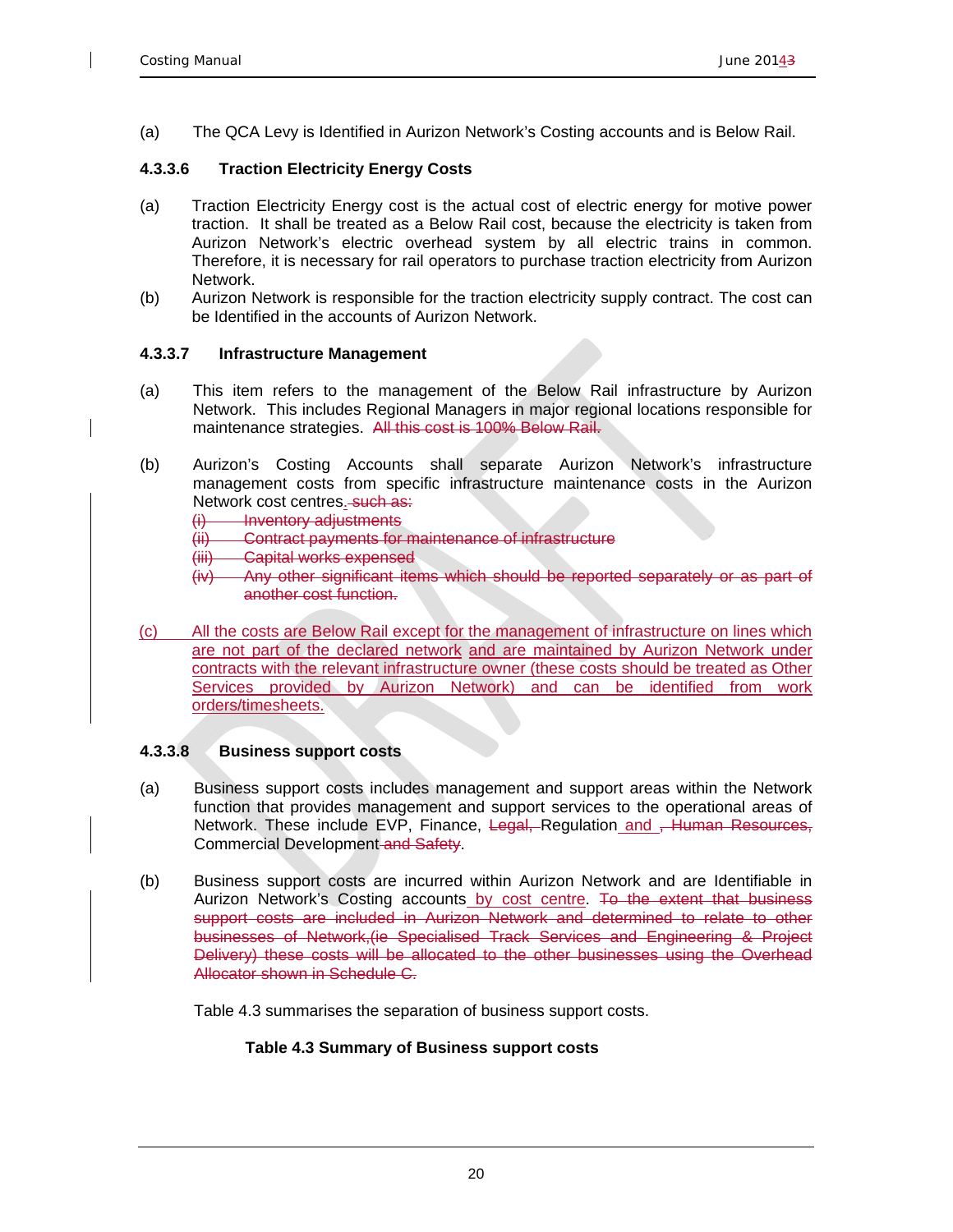| <b>Business support costs</b>          | <b>Network</b><br><b>Below Rail</b><br><b>Services</b><br><b>Business</b> | Other<br><b>Below Rail</b><br><b>Services</b><br>Business<br>Units |
|----------------------------------------|---------------------------------------------------------------------------|--------------------------------------------------------------------|
| <b>EVP Network</b>                     | Ident/Alloc                                                               | Alloc                                                              |
| Network Finance (2)                    | Allee-Ident-                                                              | Alloe-                                                             |
| Legal (1)(2)                           | <b>Ident</b>                                                              |                                                                    |
| <b>Network Regulation</b>              | Ident/Alloc                                                               |                                                                    |
| Human Resources (1)(2)                 | Alloc                                                                     | Alloc                                                              |
| <b>Commercial Development</b>          | Ident/Alloc                                                               | Alloc                                                              |
| $C0 f0 f1 (1)(2)$<br><del>odiciv</del> | Allee                                                                     | Allee                                                              |

Costs of EVP, Regulation and Commercial Development by their nature predominantly relate to Below Rail Services. As timesheets are not kept to record time spent on various activities, an allocation to Other Services will be made based on % revenue Other Services compared to Below Rail Services. Under the functional model these costs are incurred predominantly within the non-operating functions of Aurizon.

(2) Network Finance costs are excluded from business management costs reported as Other Expenses as they are included as part of the corporate overhead charge. The allocation of corporate overhead costs (ref section 4.3.7) will be reduced by the amount of business support costs incurred within Aurizon Network and allocated as Below Rail.

#### **4.3.4 OTHER ITEMS**

#### **4.3.4.1 Land Tax**

(a) Land tax is to be Attributed to Below Rail services provided by Aurizon Network or Other Services provided by Aurizon Network pro rata on the Attributed or Allocated value of Aurizon Network's land holdings, as recorded in Aurizon's and Aurizon Network's Fixed Asset Register, (refer paragraph 4.2.2.1).

#### **4.3.4.2 Miscellaneous**

- (a) Other items occurring in the cost centres of Aurizon Network will be Below Rail Services provided by Aurizon Network or Other Services provided by Aurizon Network by Identification, depending on their specific nature.
- (b) Costs incurred in respect to investments in other entities or joint ventures shall be Identified as Other Services provided by Aurizon Network.

#### **4.3.5 EXPENSES NOT REPORTED IN FINANCIAL STATEMENTS**

#### **4.3.5.1 Financing Costs**

(a) Financing costs of Aurizon Network are to be excluded from the Statement of Earnings before Interest and Tax.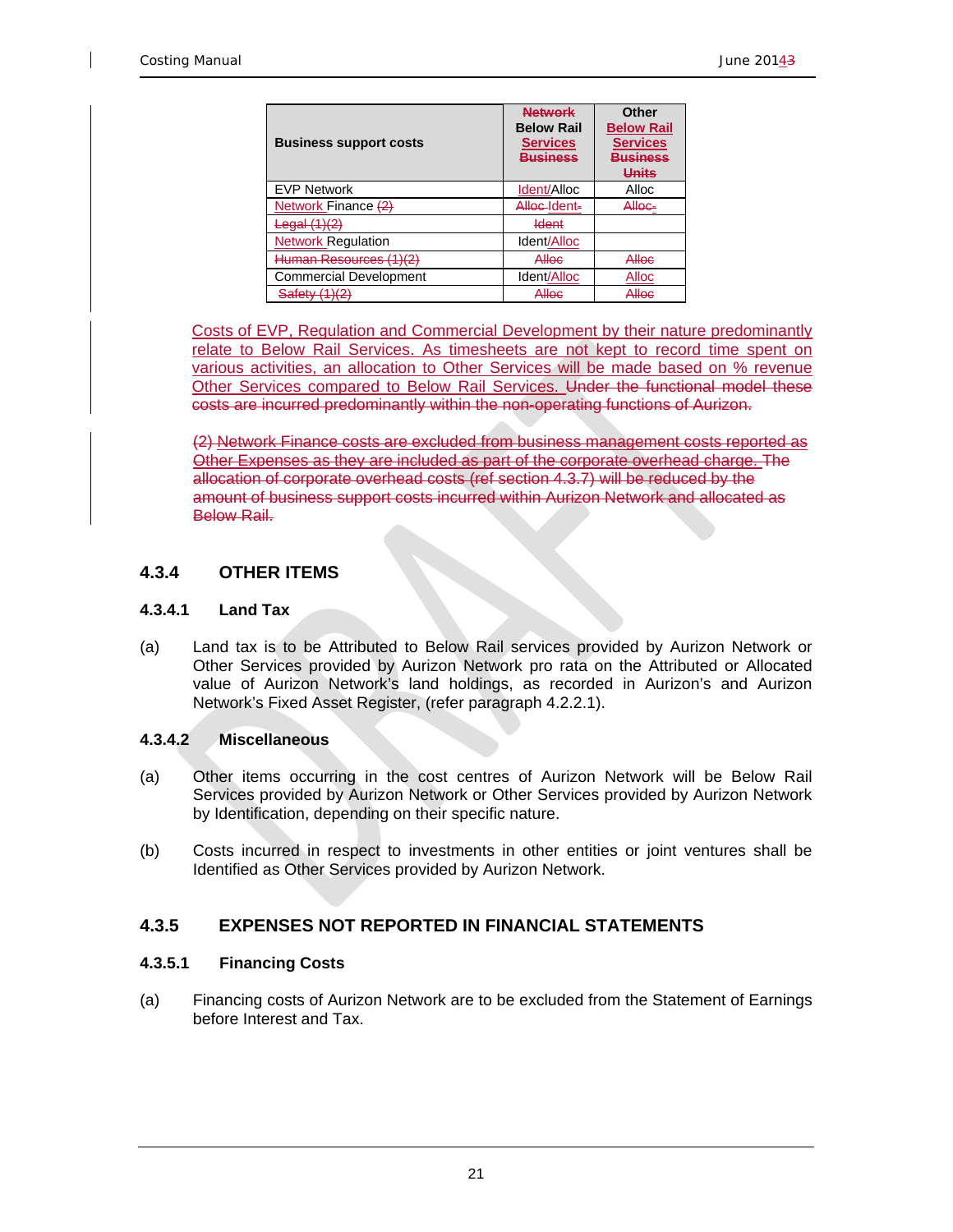#### **4.3.5.2 Income Tax Expense**

(a) Income tax expense of Aurizon Network is to be excluded from the Statement of Earnings before Interest and Tax.

#### **4.3.6 DEPRECIATION AND AMORTISATION**

- (a) Depreciation and amortisation expenses shall only include those items recorded in the accounts of Aurizon Network. Depreciation and amortisation expenses are recorded against cost centres of Aurizon Network which by analysis allow Identification, Attribution or Allocation of these expenses to Below Rail or Other Services provided by Aurizon Network. As a guide, the methodology specified in Section 4.2.2, Fixed Assets, can also be used to separate depreciation and amortisation costs into Below Rail or Other Services provided by Aurizon Network.
- (b) Depreciation and amortisation expenses are recorded against cost centres of Aurizon Network which by analysis allows Identification, Attribution or Allocation of these expenses to Below Rail or Other Services provided by Aurizon Network.
- (c) Line section codes attached to assets in the Fixed Asset Register may be used to identify the infrastructure on which non-coal freight trains are run. Depreciation on this infrastructure will be reported as Other Services.
- (d) Depreciation on the Statement of Earnings before Interest and Tax does not represent the depreciation allowance in the reference tariffs due to differences in methodology between depreciation on the Regulated Asset Base and depreciation calculated under the Australian Accounting Standards.

#### **4.3.7 CORPORATE OVERHEAD**

- (a) Corporate overhead is defined as "those activities concerned with the overall management, control and direction of the Aurizon Group and which do not involve any significant costs relating specifically to a business."
- (b) Corporate overhead shall only include amounts recorded in the accounts of Aurizon Network, except for the following:
- If the intercompany transfers between Aurizon and Aurizon Network do not include an Allocation for corporate overhead, an Allocation is to be calculated outside Aurizon's Costing Accounts and added to the cost base of Aurizon Network for the purposes of preparing the Financial Statements;
- Under the functional organisational model of the Aurizon Group, corporate services (e.g. payroll, HR services, computer services, admin building services, motor vehicle fleet management, legal services and most engineering services) are not charged to the operating functional units separately and are therefore included in corporate overhead.
- (c) Corporate overhead is Allocated as relating to Below Rail Services because it is based on the regulatory allowance because the allocation is calculated only to pertain to Below Rail Services.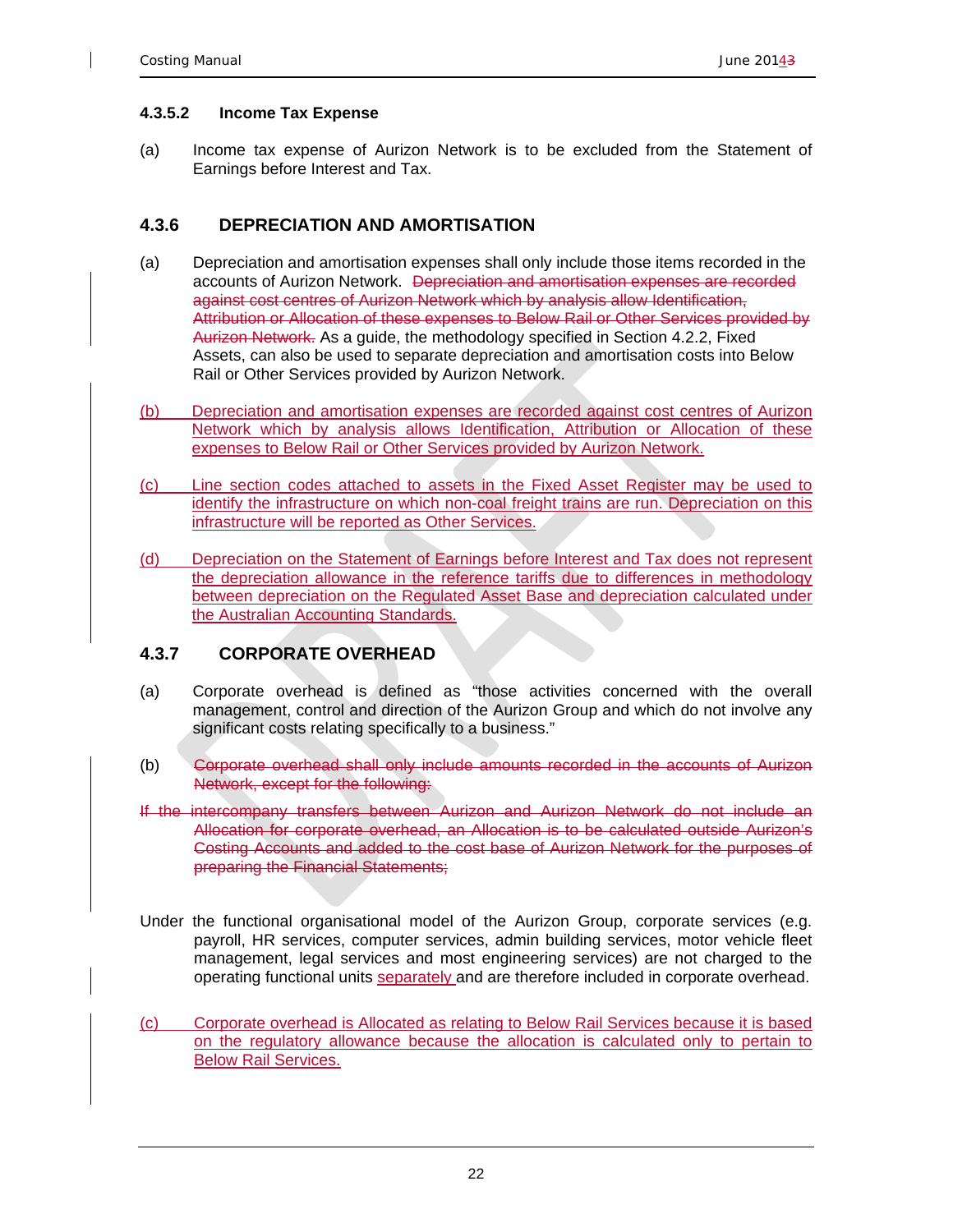- $\left\langle \Theta | d \right\rangle$  The methodology employed for allocating the Aurizon Group's corporate costs to Bbelow Rrail Sservices iwas as follows:
	- (i) Obtain from Costing Accounts the operating expenses for each non-operational function of the Aurizon Group  $-$  eg. Finance (excluding direct Network Finance), Business Sustainability, Enterprise Services, Human Resources, Strategy, Safety and Board & CEO.
	- (ii) Exclude cost centres in the Costing Accounts for each of these functional areas that are specifically related to operating functions other than below rail services.
	- (iii) Apply allocators calculated as at the end of the financial year to all other cost centres in the Costing Accounts as summarised in Table 4.4 where:
		- 1. Network revenue % is the below rail network regulated revenue as a percentage of total Aurizon Group revenue
		- 2. FTEs % is the number of below rail network employees (and a notional allocation of corporate employees) as a percentage of total Aurizon Group employees.
		- 3. Assets % is the written down value of below rail Network assets as a percentage of the total written down value of Aurizon Group assets.
		- 4. Aurizon Network direct costs % is the direct operational and capital costs (excluding labour and depreciation) of the below rail network business as a percentage of the total direct operational and capital (excluding labour and depreciation) of the Aurizon Group.
		- 5. Blended rate is an average of the first three allocators.
		- 6. Network FTEs is the FTEs dedicated to below rail activities as percentage of the FTEs dedicated to the Aurizon Group's Network functional unit.

| <b>Corporate Non-operating function</b>                                                                                                                              | <b>Allocator Applied</b>                                                                                                      |  |  |
|----------------------------------------------------------------------------------------------------------------------------------------------------------------------|-------------------------------------------------------------------------------------------------------------------------------|--|--|
| Board & CEO                                                                                                                                                          | Blended                                                                                                                       |  |  |
| <b>Finance (excluding Network Finance)</b><br>Mergers & Acquisitions<br>Procurement and<br>Accounts<br><b>Payable Payrell</b><br>Payroll<br>All other sub- functions | Nil<br>Direct costs<br><b>FTEs</b><br>Blended                                                                                 |  |  |
| <b>Business Sustainability</b><br><b>Enterprise Procurement</b><br><b>Real Estate</b>                                                                                | Direct costs<br>Generally identifiable by<br>occupancy, with FTEs used for<br>unidentifiable costs                            |  |  |
| Safety, health and environment                                                                                                                                       | Identifiable below rail costs -<br>100 <sub>%</sub><br>Allocable costs – FTEs for labour<br>costs and Blended for other costs |  |  |
| All other sub functions                                                                                                                                              | <b>Blended</b>                                                                                                                |  |  |
| <b>Enterprise Services</b>                                                                                                                                           |                                                                                                                               |  |  |
| <b>Enterprise Procurement</b><br><b>Real Estate</b>                                                                                                                  | Direct costs<br><b>Generally identifiable by</b>                                                                              |  |  |

### **Table 4.4 Summary of Aurizon Corporate Overhead Allocation**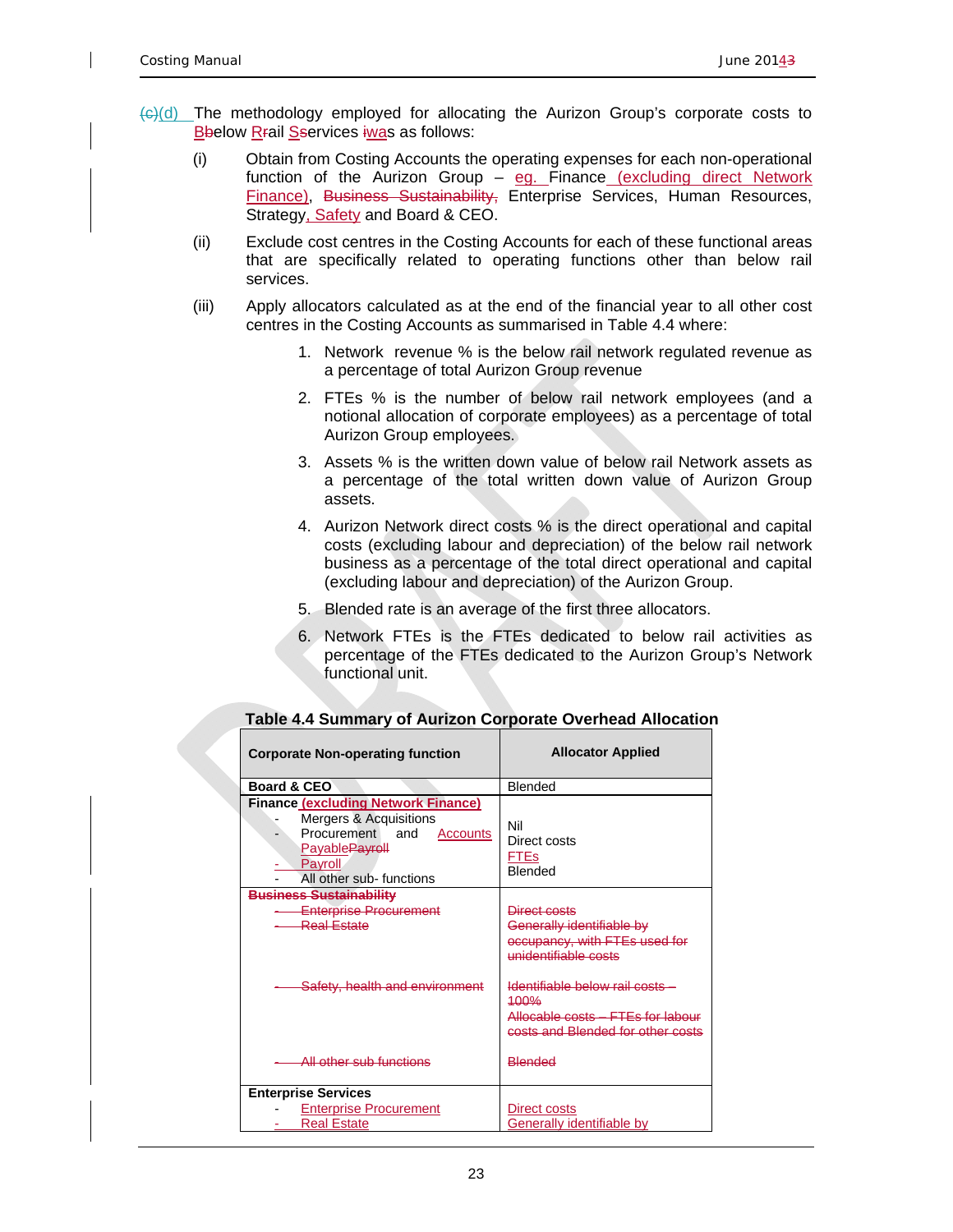| <b>Corporate Non-operating function</b>                                                                                                                                                  | <b>Allocator Applied</b>                                                                                          |
|------------------------------------------------------------------------------------------------------------------------------------------------------------------------------------------|-------------------------------------------------------------------------------------------------------------------|
|                                                                                                                                                                                          | occupancy, with FTEs used for<br>unidentifiable costs                                                             |
| <b>Branding</b><br>Network legal counsel<br>All other sub functions                                                                                                                      | Network Revenue<br>100%<br>Blended                                                                                |
| <b>Human Resources</b><br>EVP, bonuses, External<br><b>Relations &amp; Communications</b><br>HR.<br>Network function<br>management<br>All other sub- functions<br>(excluding VERS costs) | <b>Blended</b><br>Network FTFs<br><b>FTEs</b>                                                                     |
| <b>Operations</b><br>Safety                                                                                                                                                              | Identifiable below rail costs -<br>100%<br>Allocable costs - FTEs for labour<br>costs and Blended for other costs |
| <b>Strategy</b><br>Enterprise strategy                                                                                                                                                   | Blended                                                                                                           |

### **4.4 SEPARATION OF BELOW RAIL REVENUE**

(a) Revenue shall only include those items recorded in the accounts of Aurizon Network.

Table 4.5 summarises the procedures for separating Aurizon Network revenue into Below Rail Services provided by Aurizon Network or Other Services provided by Aurizon Network.

|  |  | Table 4.5 Summary of Procedures for Separating Revenue |
|--|--|--------------------------------------------------------|
|--|--|--------------------------------------------------------|

|                                                                     | <b>Below Rail</b><br><b>Services provided</b><br>by Aurizon<br><b>Network</b> | <b>Other Services</b><br>provided by<br><b>Aurizon Network</b> |
|---------------------------------------------------------------------|-------------------------------------------------------------------------------|----------------------------------------------------------------|
| <b>SALES REVENUE</b>                                                |                                                                               |                                                                |
| Access charges - Coal                                               | Ident                                                                         | Ident                                                          |
| Access charges - Other                                              | <del>Ident</del>                                                              | Ident                                                          |
| Electric traction energy charges                                    | Ident                                                                         |                                                                |
| <b>Contributions from developers</b>                                | ldent                                                                         |                                                                |
|                                                                     |                                                                               |                                                                |
| <b>OTHER REVENUE</b>                                                |                                                                               |                                                                |
| Access facilitation charges<br><b>Contributions from developers</b> | Ident                                                                         |                                                                |
| <b>Property revenue</b>                                             | <del>Ident</del>                                                              | <del>Ident</del>                                               |
| <del>Telecommunications revenue</del><br>(internal and external)    | <b>Ident</b>                                                                  | <del>ldent</del>                                               |
| Construction works revenue                                          | <b>Ident</b>                                                                  | <del>ldent</del>                                               |
| Insurance claims revenue                                            | Ident                                                                         | Ident                                                          |
| Other                                                               | Ident                                                                         | Ident                                                          |
|                                                                     |                                                                               |                                                                |

#### **4.4.1 SALES REVENUE**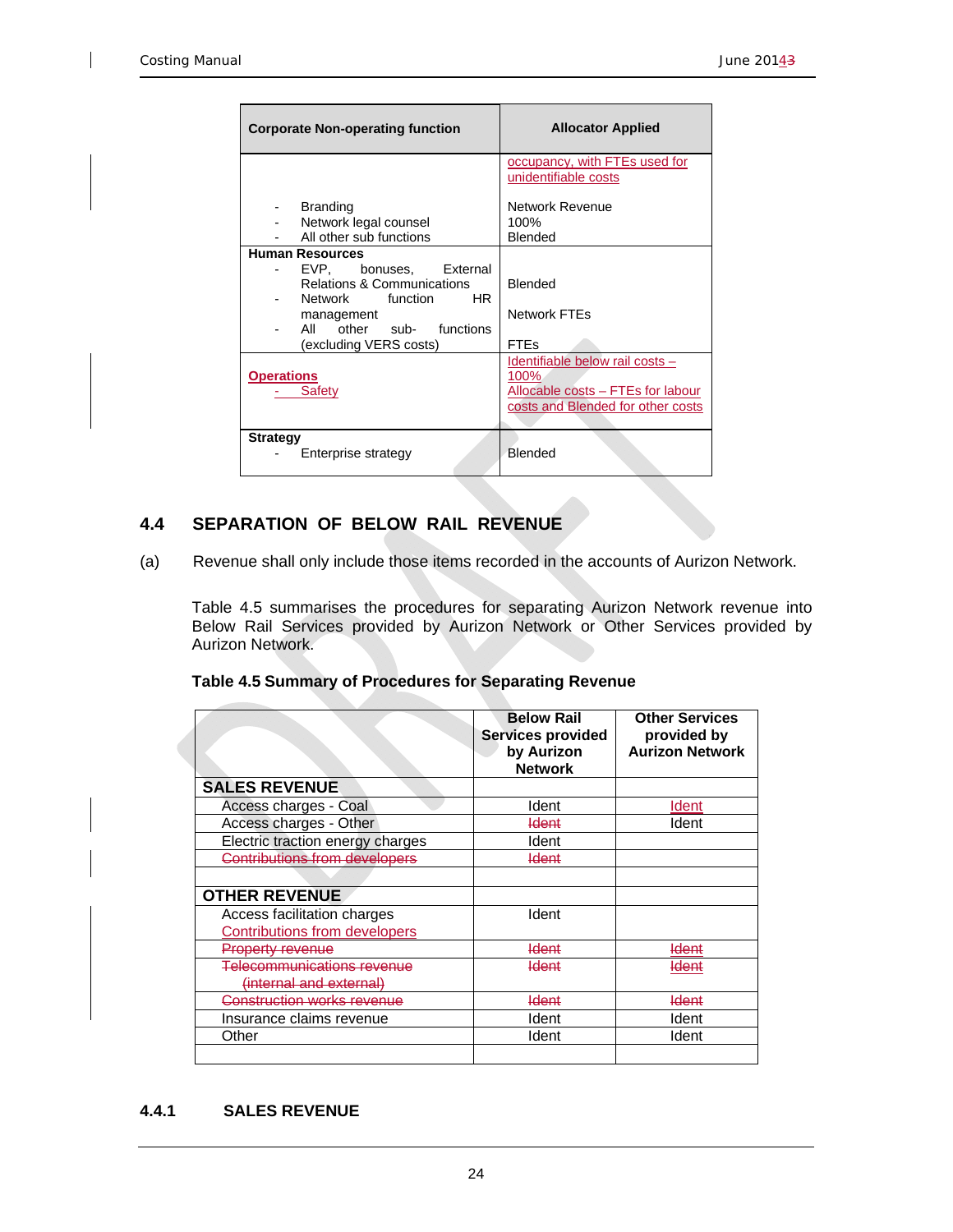- (a) This category relates to the main activities of Aurizon Network provision of network infrastructure services.
- (b) Revenue items in this category are:
	- **External and internal below rail access revenue for Aurizon Network**
	- **Electric traction energy charges (EC)**
	- **-** Developer contributions
	- **External rebates**
- (c) The agreements underlying developer contributions are negotiated separately and the associated revenue recorded by cost centre.

#### **4.4.1.1 Access Charges**

- (a) External and internal access revenue is recorded by cost centre in the accounts of Aurizon Network. These items are to be the amounts advised by Aurizon Network as being in accordance with the access agreements for the year concerned.
- (b) Revenue from access charges for bulk coal trains shall be reported separately in the Financial Statements. Access charges for bulk coal trains shall comprise regulated tariffs AT1 to AT5 $_{.5}$  and aAny other non-regulated charges for these trains are reported as Below Rail Services revenue.

 $\Theta$ 

(c) Access charges – other includes access revenue received from the running of noncoal freight services.

#### **4.4.1.2 Electric Traction Energy Charges**

(a) This item relates to the EC charge only in respect to electric coal trains. These items are in the accounts of Aurizon Network with the amounts being in accordance with the access agreements for the year concerned.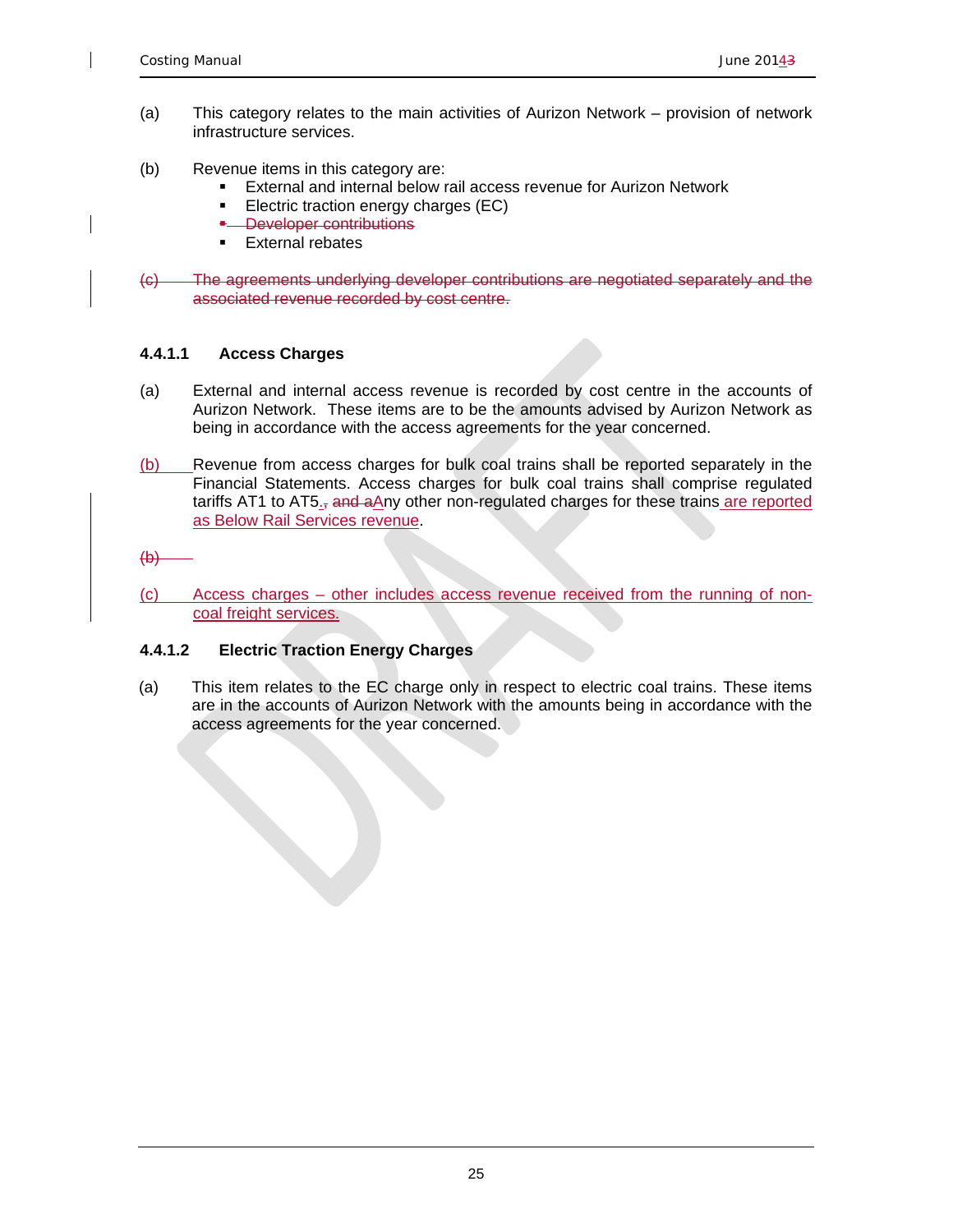#### **4.4.2 OTHER REVENUE**

#### **4.4.2.1 External Other Revenue**

- (a) Any external other revenue for Aurizon Network is Identifiable as Below Rail Services provided by Aurizon Network or Other Services provided by Aurizon Network from an analysis of cost centre data.
- (b) The most significant other revenue is developer contributions and access facilitation charges received pursuant to access facilitation deeds. These agreements and deeds are negotiated separately to reference tariffs and associated revenue recorded in separate Costing Accounts codes than access revenue. This is recognised as Below Rail Services revenue.
- (c) Other typical Other Services revenue Below Rail items include property leasing revenue relating to corridor sites, veneering revenue sale of Preliminary Information items and other fees and telecommunications revenue relating to the backbone.
- (d) External other revenue for Terminal Access Services is Identifiable as Other Services provided by Aurizon Network revenue.
- (e) Other revenue remaining that is related to work on private railways/sidings or non-rail infrastructure is Identifiable as Other Services provided by Aurizon Network revenue.

#### **4.4.2.2 Other Items**

(a) From time to time other revenue items may occur which this manual does not specifically anticipate. In such cases the general principles in Part 3 shall be followed.

#### **4.4.2.3 Telecommunications Backbone Charges to Aurizon Operator Groups**

(a) This item is recorded in the accounts of Aurizon Network and is 100% Below Rail.

### **4.5 SEPARATION OF BELOW RAIL INVESTMENTS**

#### **4.5.1 Information Source**

- (a) Investments relate only to capital projects recorded in the accounts of Aurizon Network and are to be classified as Below Rail Services provided by Aurizon Network or Other Services provided by Aurizon Network by reference to the project details. Reports can be produced from the Costing System showing for every investment project, the project number, the responsible officer, the responsible group, the project title providing a brief description of the project, budget details and project–to-date and year-to-date expenditure. The supporting individual project reports can be referred to if further information is required about a project to assist in its classification.
- (b) Expenditure on fixed assets in the Statement of Investments represents the increase in fixed assets during the year.

#### **4.5.2 General Methodology for Classification**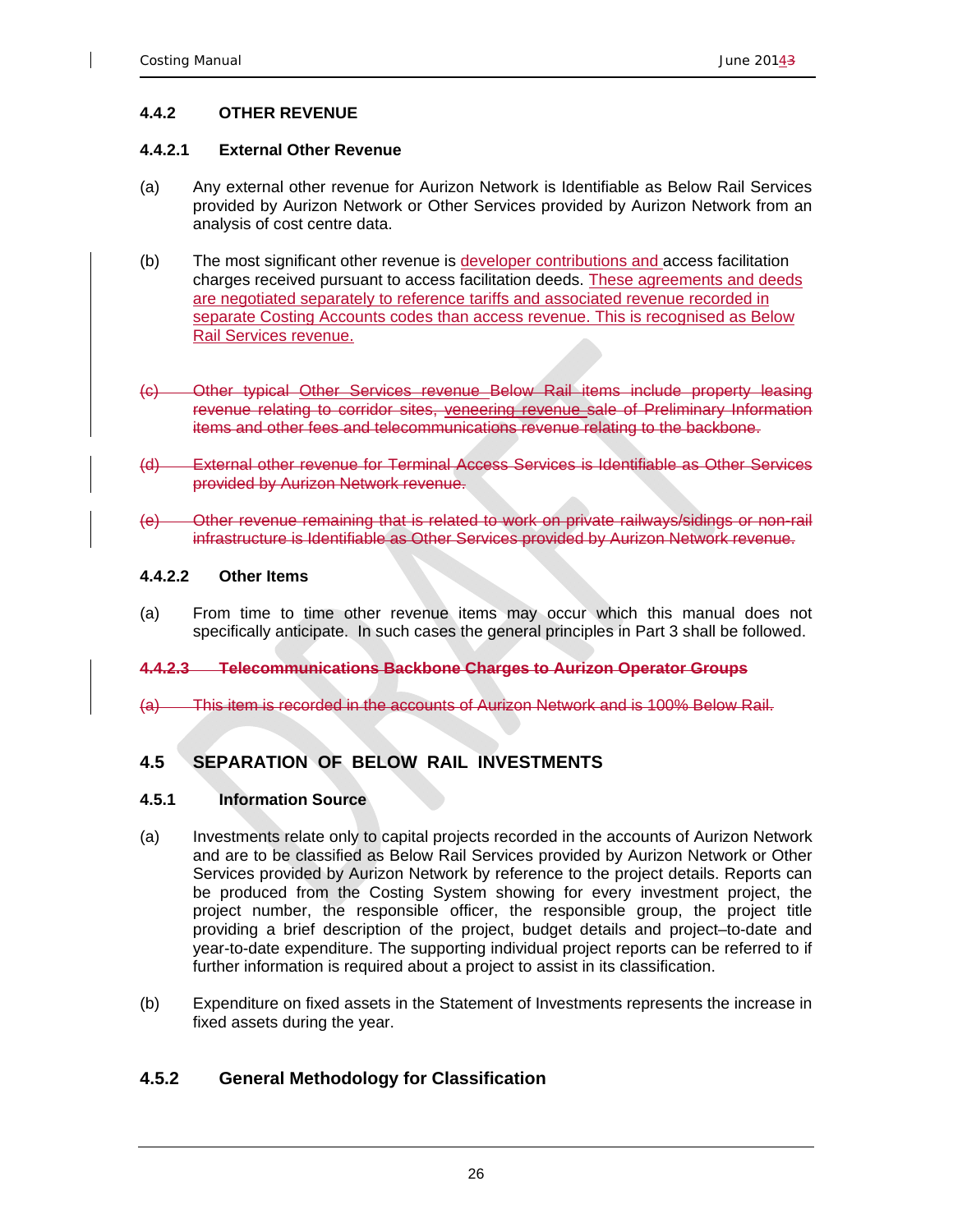$\mathsf{I}$ 

- (a) The general principle to be followed in analysing the capital projects of Aurizon Network is the same as described in section 4.2.2.14 for Assets under Construction.
- (b) Aurizon Network capital projects are assessed in terms of whether, and to what extent, the project is being undertaken for the purpose of providing Below Rail Services or Other Services provided by Aurizon Network.
- (c) Expenditure on Assets under construction shall be Identified as Below Rail or Other Services provided by Aurizon Network based on an identification of each project currently underway and the extent to which the individual projects are related to Below Rail Services or Other Services provided by Aurizon Network.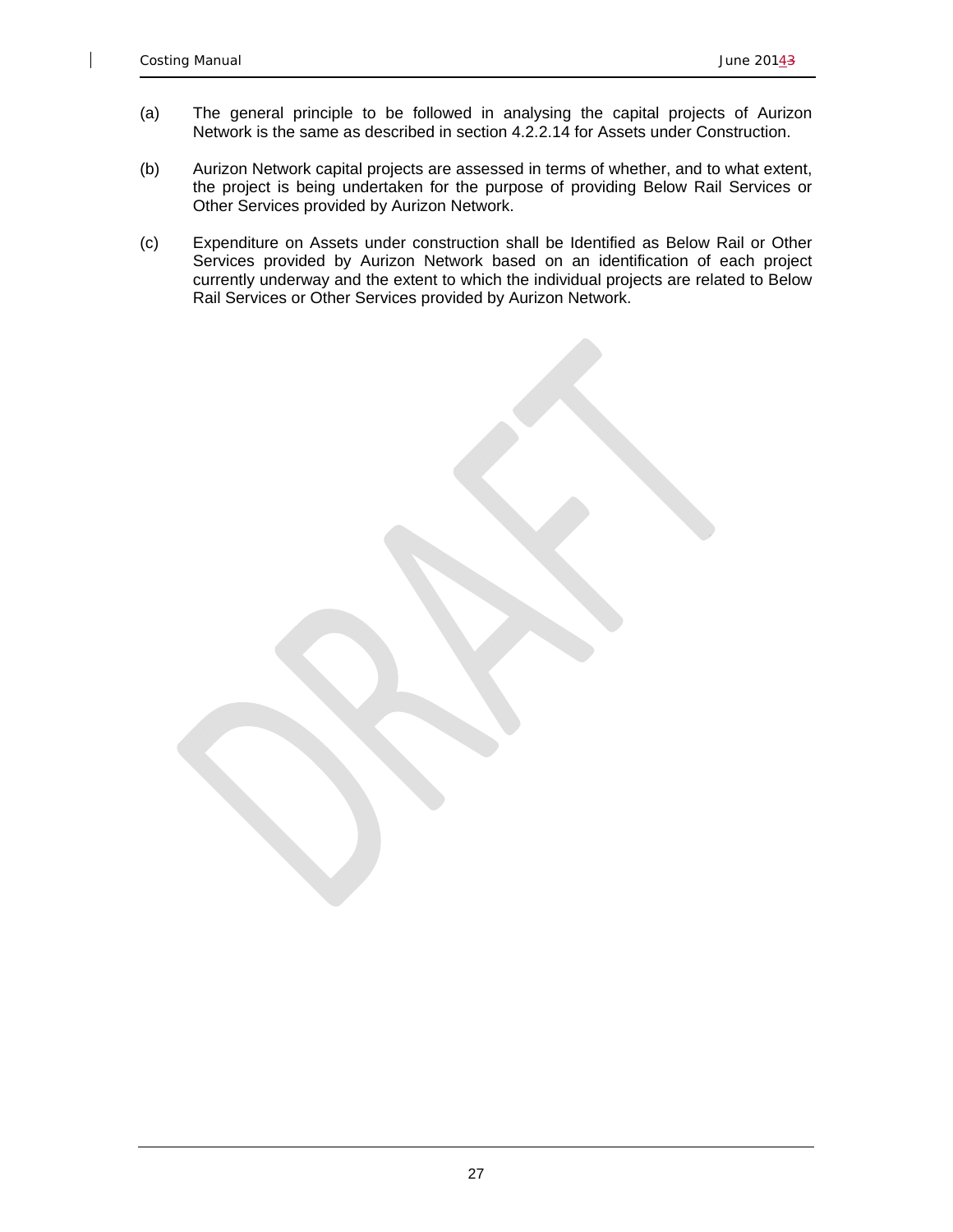# **PART 5. HIERARCHY OF BELOW RAIL ASSETS, COSTS, REVENUE AND INVESTMENTS**

#### **5.1 Introduction**

(a) Clause 12.1 of Aurizon Network's Access Undertaking defines this Costing Manual as:

*"Costing Manual" means a manual prepared by Aurizon Network and approved by the QCA from time to time that identifies the following matters:* 

- *(i) for Financial Statements prepared under Clause 3.3.1(a)(i), the process for identifying, from Aurizon Network's Ultimate Holding Company's audited general purpose financial statements, the cost base for Below Rail Services, separate from other services provided by Aurizon Parties to which those Financial Statements relate; and*
- *(ii) within the cost base for Below Rail Services, the process for identifying costs attributable to specified line sections (line section costs), costs not attributable to specified line sections but attributable to specified geographic regions (regional costs), and costs not attributable to specified line sections or any specified geographic region (network costs); and*
- *(iii) the format of Financial Statements"*
- (b) The Access Undertaking (paragraph 3.3.1 (a) (ii) also requires Aurizon Network to "*develop, on an annual basis … Financial Statements" which include a supplementary set of financial statements separately identifying Aurizon Network's business in respect of the Rail Infrastructure regulated by this undertaking from any other business conducted by Aurizon Network (if any) and are otherwise developed in accordance with the methodology and format set out in the Costing Manual."*

 Accordingly, this Manual is required to set out the process for identifying Below Rail assets, costs, revenues and investments for Below Rail Services provided by Aurizon Network attributable to line sections, regions and network wide.

### **5.25.1 Allocation and Attribution**

- (a) The Aurizon Network Rail Infrastructure regulated by the Access Undertaking is currently 100% of the rail infrastructure of Aurizon Network, currently CQCR.
- $\bigoplus$
- (c) The regions are described in Schedule A "Description of Regions." Details of the numerous line sections defined into regions are provided in Aurizon's "Line Sections" report which is published annually.
- (d) The regions have been defined to reflect geographic differences in rail infrastructure standards, utilisation and costs. To accommodate inclusion of new lines and significant changes in rail infrastructure standards and utilisation, minor changes may be made to the definition of the boundaries of the regions as specified in Schedule A subject to the approval of the QCA. Any such changes shall be included in Aurizon's annual Line Section report and reported as a note to the Financial Statements of the year of the change.
- (d) The Regulated Rail Infrastructure, currently the Central Queensland Coal Region (CQCR) is defined in Schedule A or as amended in accordance with (c) above.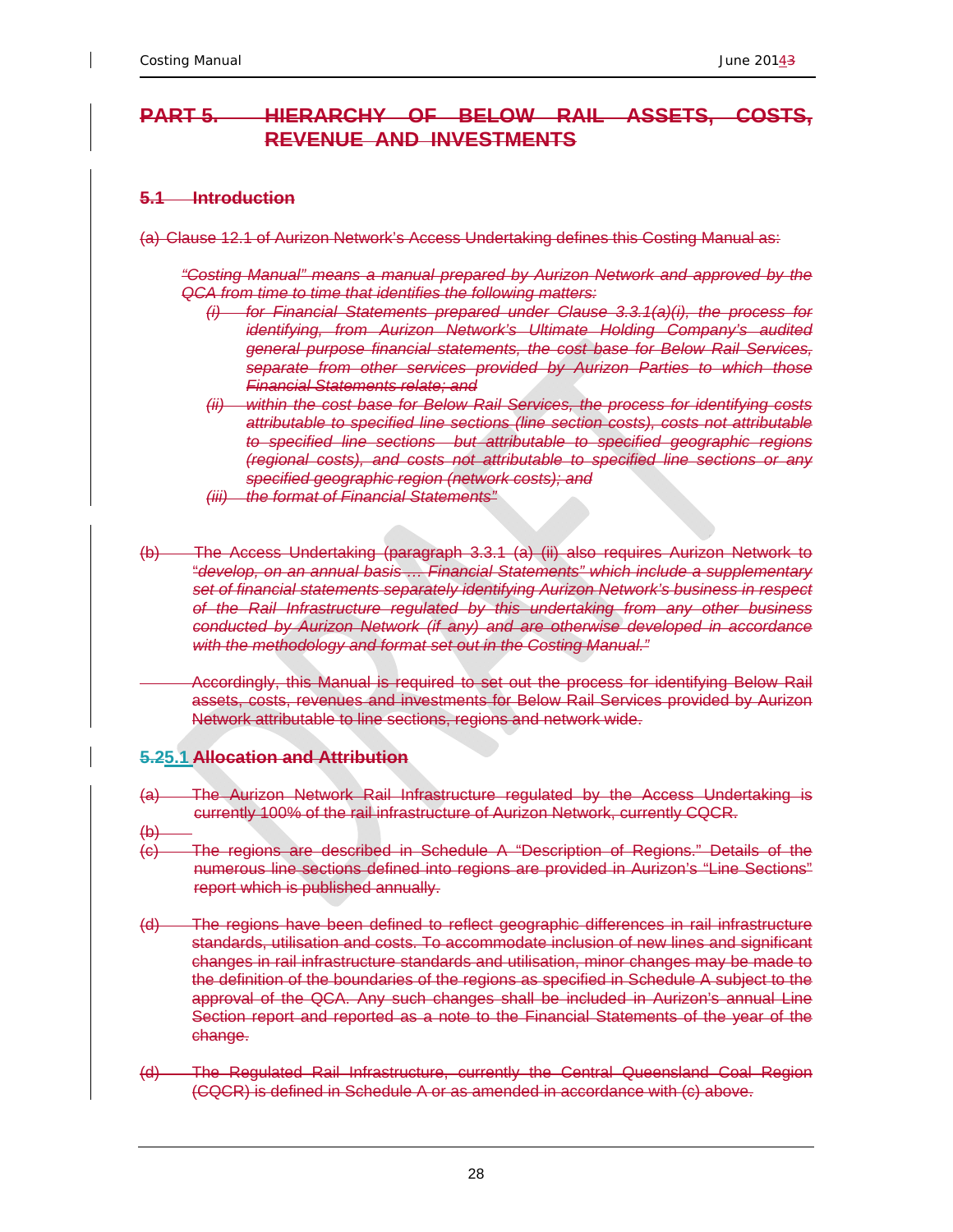- (e) The assets, costs, revenues and investments to be reported under the heading "CQCR" in the annual Financial Statements will be the sum of:
	- assets, costs and investments identified as attributable to line sections in the CQCR; and
	- assets, costs, revenues and investments identified as attributable to regions in the CQCR.
- (f) The line sections and regions have been allocated to cost centre level and each cost centre allocated to a business division within the financial structure in place (SAP hierarchy). This hierarchy attributes the assets, costs, revenues and investments to Below Rail or Other Services.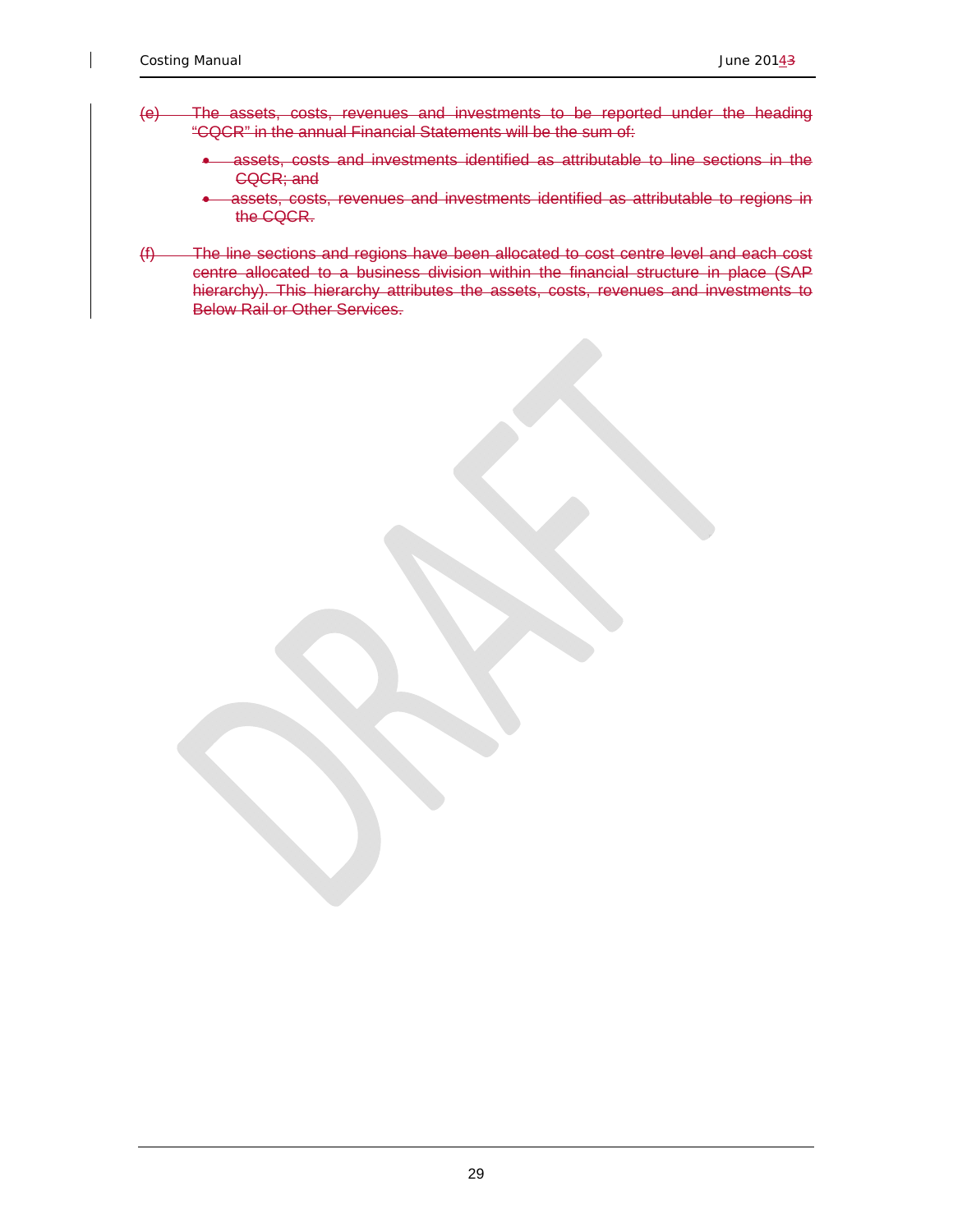# **PART 56. FINANCIAL STATEMENTS**

### **6.15.1 Format of Financial Statements**

(a) Paragraph 3.3.1(a) of the Undertaking allows Aurizon Network to seek approval by the QCA for the preparation of Financial Statements on an annual basis. Aurizon Network is required to "*develop, on an annual basis:…* 

*… (ii) "Financial Statements" which include a supplementary set of financial statements separately identifying Aurizon Network's business in respect of the Rail Infrastructure regulated by this undertaking from any other business conducted by Aurizon Network (if any) and are otherwise developed in accordance with the methodology and format set out in the Costing manual.*

- (b) The format to be used for the Financial Statements is specified in Schedule AB to this Manual.
- (c) Comparative information should be restated for changes in the Costing Manual.

### **56.2 Minor Changes to the Format**

Minor changes to the wording, line items and columns in the Financial Statements can be made to meet changing circumstances subject to the approval of the QCA.

### **6.35.3 Notes to the Financial Statements**

The Financial Statements shall be accompanied by notes which shall:

- (a) Refer to this Manual as the methodological basis of preparation of the Financial Statements;
- (b) Refer to the underlying records for Aurizon Network and where applicable Aurizon as being the source of information for preparation of the Financial Statements;
- (c) Refer to (but not repeat) the notes accompanying Aurizon Network's general purpose financial statements for explanation of Aurizon Network's accounting policies;
- (d) Explain the terms "Below Rail Services Provided by Aurizon Network" and "CQCR" and any changes during the year;
- (e)Disclose amendments made to "CQCR" in Schedule A of the Manual during the year;

(f)Disclose changes made to the Overhead Allocator in Schedule BC during the year;

- $(g)(e)$  Disclose other amendments made to the Manual during the year, including the financial impact, where such amendments have a material impact on the Financial Statements; and
- (h)(f) Provide explanation of material matters about which an informed reader would need to be aware to understand the Financial Statements.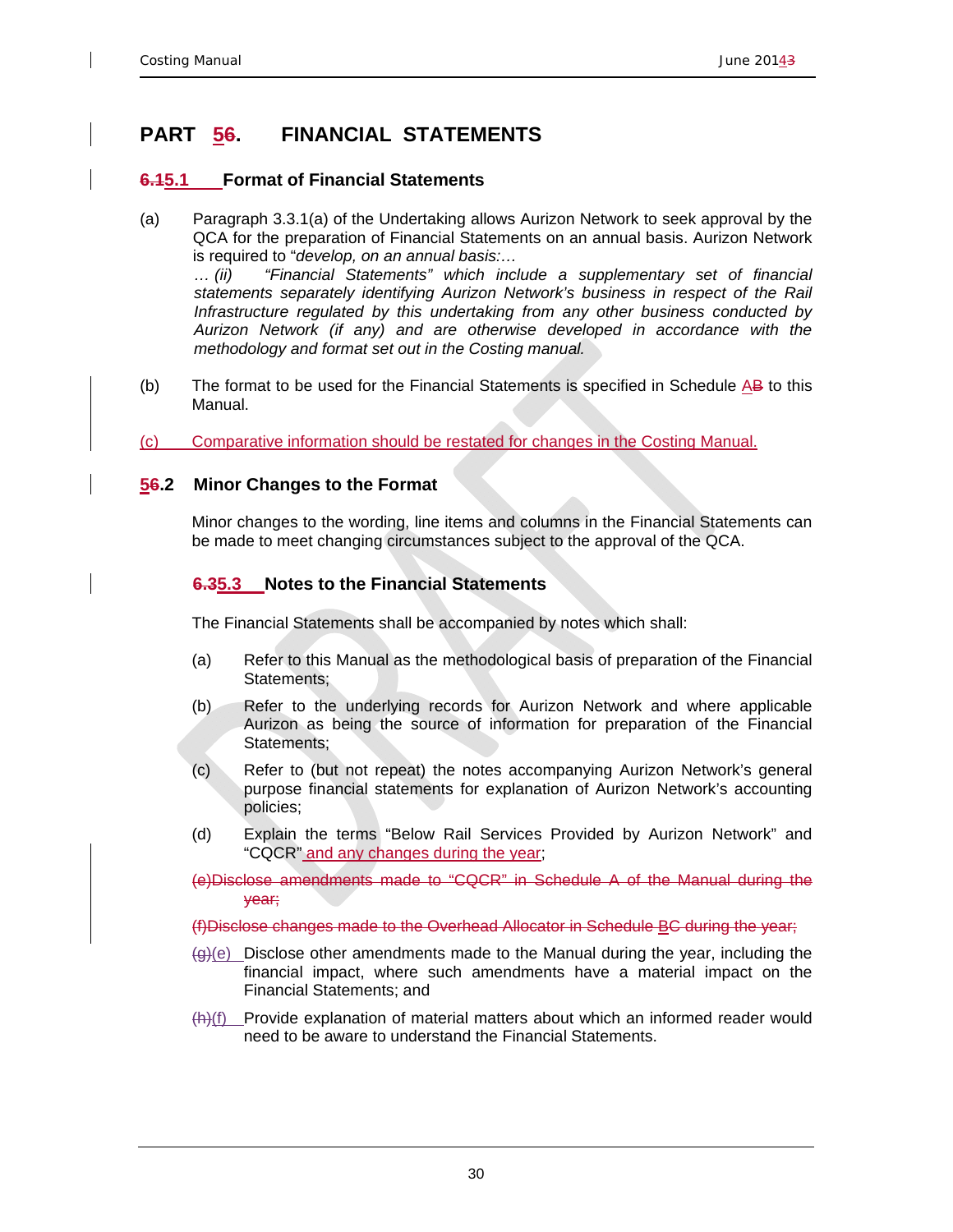# **PART 67. DEFINITIONS**

In this Manual, unless inconsistent with the Manual or context, the following words and expressions shall have the meanings identified in this Part  $67$ . Other parts of speech or grammatical forms of a word or phrase defined in this Manual have a corresponding meaning.

*"Above Rail Services"* means those activities, other than Below Rail Services, required to provide and operate Train Services, including Rollingstock provision, Rollingstock maintenance, non Train Control related communications, train crewing, terminal provision and services, freight handling and marketing and administration of those services and **"Above Rail"** has a similar meaning.

*"Access"* means the non-exclusive utilisation of a specified section of Rail Infrastructure for the purposes of operating Train Services.

*"Access Charge"* means the price paid by a Railway Operator for Access under an Access agreement.

*"Act"* means the *Queensland Competition Authority Act 1997 (Qld)*.

*"Allocation"* means, where assets, costs, or revenues are jointly used for the provision of a function/service and where there is no direct causal relationship between the resources used and the function/service provided, the sharing of such joint costs between those functions/services.

*"Attribution"* means, where assets, costs or revenues are jointly used for the provision of a function/service and where there is a causal relationship between the resources used and function/service provided, the sharing of costs between those functions/services on a basis of cost causality.

**"***Aurizon***"** means Aurizon Holdings Limited the listed parent holding company. Aurizon wholly owns Aurizon Operations Limited that wholly owns Aurizon Network Pty Ltd.

*"Aurizon Deed Party"* means those entities in the Aurizon Group who entered into the Deed of Cross Guarantee on 11 March 2011.

*"Aurizon Network"* means Aurizon Network Pty Ltd, the legal entity established within Aurizon to manage the provision of Below Rail Services with the exception of stations and platforms.

*"Aurizon Operations"* means the wholly owned subsidiary of Aurizon Holdings Limited which wholly owns Aurizon Network Pty Ltd.

*"Below Rail Costs"* means the assets and/or costs, revenue and investments (as the context implies) associated with the provision of Below Rail Services.

*"Below Rail Services"* means the activities associated with the provision and management of Rail Infrastructure operated by Aurizon within Queensland which facilitates the provision of the regulated service being "the use of a coal system for providing transportation by rail", including the construction, maintenance and renewal of Rail Infrastructure assets, and the network management services required for the safe operation of Train Services on the Rail Infrastructure by Aurizon within Queensland, including Train Control Services and the implementation of safeworking procedures and *"Below Rail"* has a similar meaning.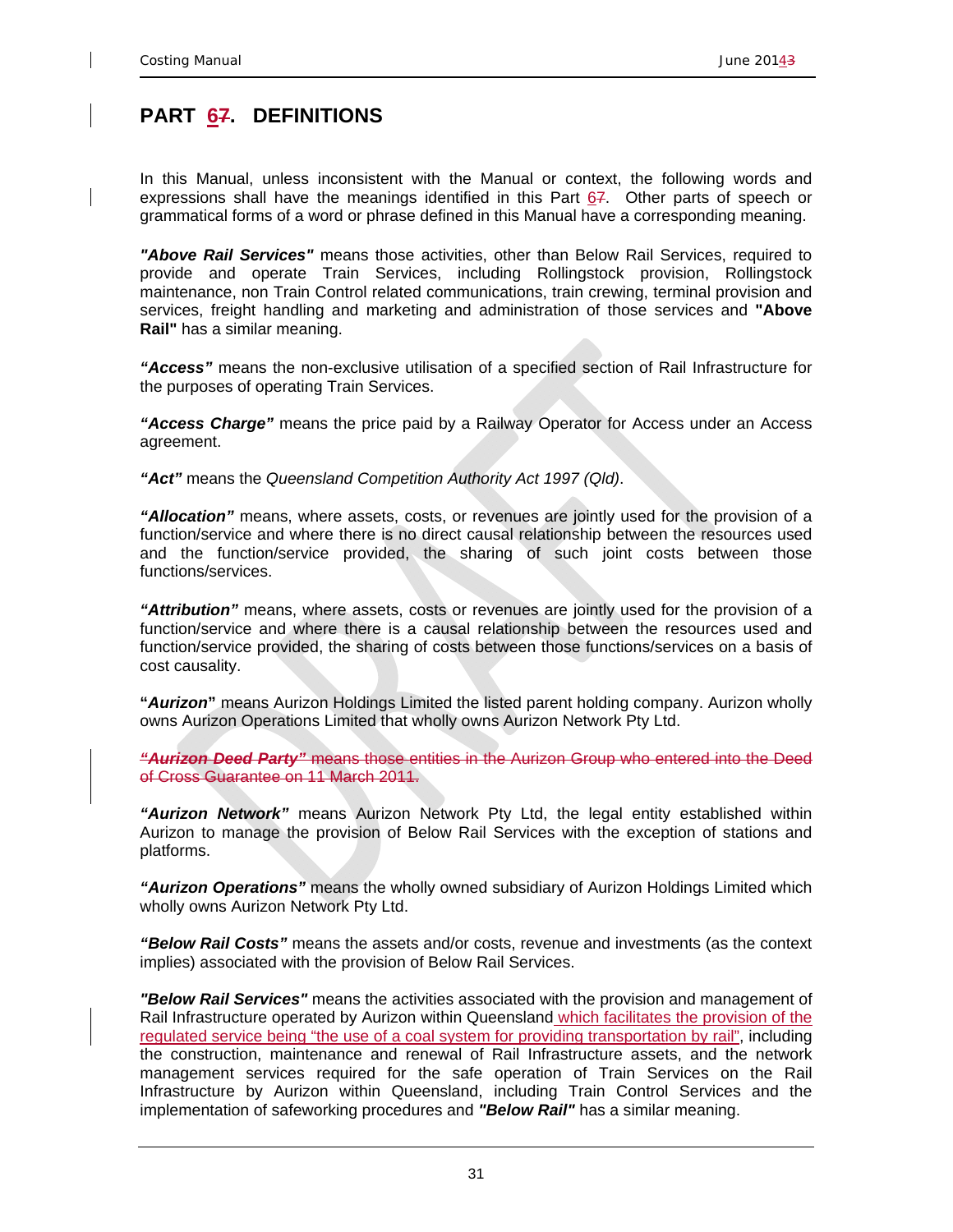*"Central Queensland Coal Region"* means the rail corridors:

- (i) from ports at Hay Point and Dalrymple Bay to Blair Athol mine, North Goonyella mine, Hail Creek mine and the junction with the Gladstone to Gregory mine corridor;
- (ii) from the port of Gladstone (including domestic coal terminals in the vicinity of Gladstone) to Gregory, Minerva and Rolleston mines;
- (iii) from the port of Gladstone (including domestic coal terminals in the vicinity of Gladstone) to Moura mine and the loading facility for Baralaba mine in the vicinity of Moura mine;
- (iv) from the port of Abbot Point to Newlands mine; and
- (v) all branch lines directly connecting coal mine loading facilities to the abovementioned corridors.
- (i) egion defined as such in Schedule A.

*"Corporate Overhead"* costs are the cost of those activities that relate predominantly to the overall management, strategy and governance of the corporation and which under the Aurizon functional organisational model and incurred centrally and not within the operational functions. Under the Aurizon functional organisational model, Corporate Overhead also includes Corporate Services.

*"Corporate Services"* costs are the costs of services that are provided at the corporation wide level to groups and divisions within Aurizon and include, for example, payroll, HR services, computer services, administration building services, motor vehicle fleet management and legal services.

*"Costing accounts"* or *"Costing system"* means the SAP General Ledger used by the Aurizon Group and which are used to extract information for the preparation of management accounts and Financial Statements.

*"Costing Manual"* or *"Manual"* means the document prepared in accordance with Section 159 of the Act that identifies the matters outlined in Clause 12.1 of the Undertaking.

"*Expenses*" means all operating expenses including intercompany transfers.

*"Financial Statements"* means the statement of assets, statement of earnings before interest and tax and statement of investments, which separately identify Aurizon Network's business in respect of the Regulated Rail Infrastructure currently the Central Queensland Coal Region from any other business conducted by Aurizon Network, and which are required in accordance with the Undertaking.

*"Geographic Region"* means the regions described in Schedule A.

*"Identification"* means, where costs are directly incurred, or assets directly used in the performance of a function/service, the identification of those costs to that function/service.

*"Line Section"* means a section of railway route as defined by Aurizon's Network Assets divisionSurvey Section from time to time and that is identified for the purpose of classifying the Rail Infrastructure into line sections with reasonably consistent traffic (in terms of type of traffic and density of traffic) and reasonably consistent track standards.

*"Line Section Specific"* means assets, costs and investments able to be specifically Identified or Attributed to a Line Section.

**"***Network***"** means the operational business division established within the Aurizon Group to provide management services on the rail network.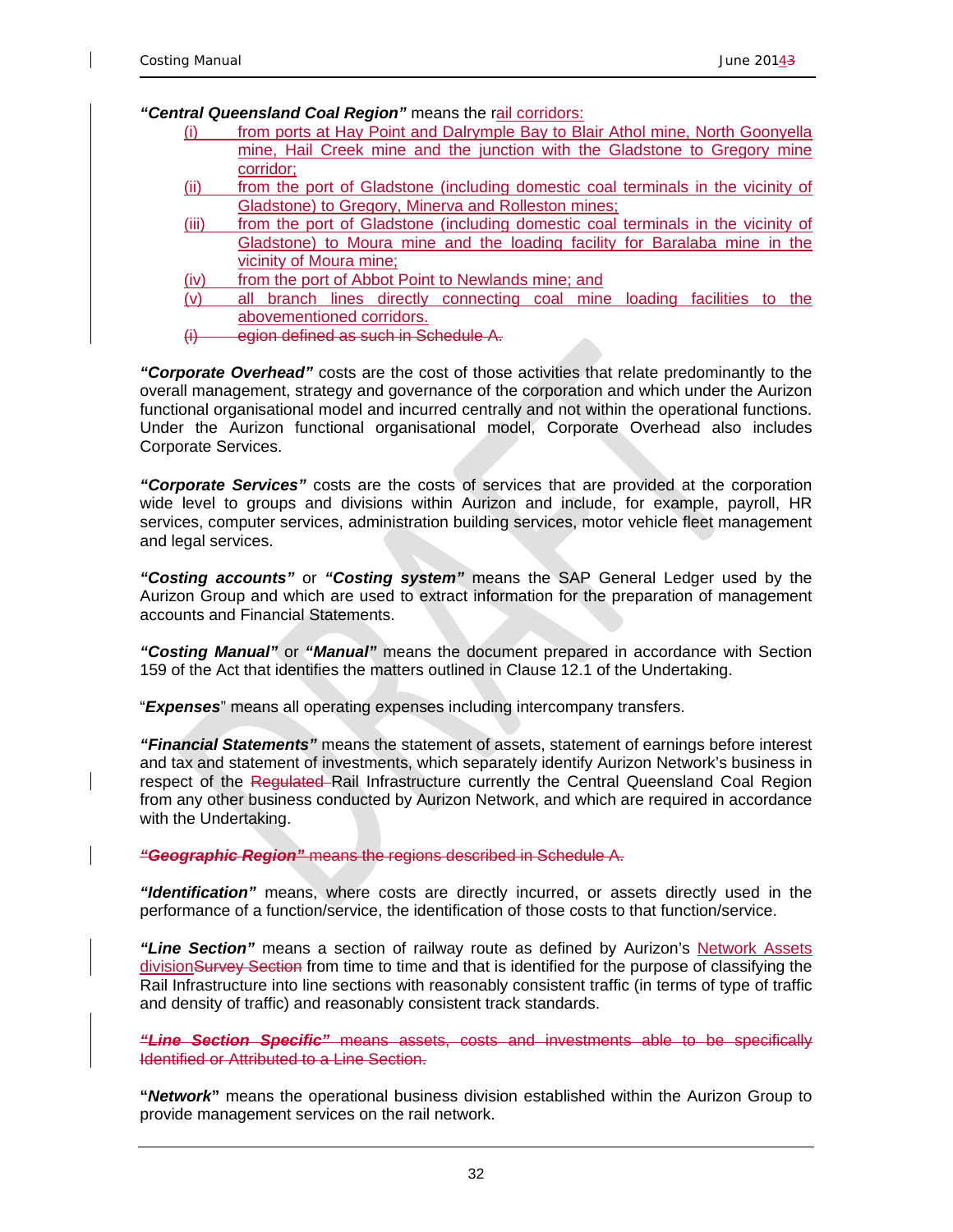*"Network Wide"* means assets, costs, revenue and investments associated with the provision of Below Rail Services not able to be Identified or Attributed to a Line Section or a gGeographic rRegion.

*"Other Below Rail Services"* means the activities associated with the provision and management of Rail Infrastructure outside the Regulated Rail Infrastructure currently the Central Queensland Coal Region, including the construction, maintenance and renewal of Rail Infrastructure assets, and the network management services required for the safe operation of Train Services on the Rail Infrastructure outside the Regulated Rail Infrastructure currently the Central Queensland Coal Region, including Train Control Services and the implementation of safeworking procedures.

*"Other Services" provided by Aurizon Network"* means the activities of Aurizon Network other than those associated with the provision and management of Rail Infrastructure-in the Regulated Rail Infrastructure currently the Central Queensland Coal Region.

*"Permanent Way"* means track and bridge assets including formation, retaining walls, drainage systems, access roads, cuttings, embankments, tunnels, subways, fences along the rail corridor, ballast, sleepers, rails, rail fastenings, points and crossings, culverts and pipes (major), rail bridges and road overbridges (excluding footbridges). The term excludes fences surrounding other assets such as stations, freight terminals, workshops, depots and buildings.

*"QCA"* means the Queensland Competition Authority as established by the Act.

*"Rail Infrastructure"* means Rail Transport Infrastructure, except that the term does not include the track and associated infrastructure on those parts of the network not identified as Regulated Rail Infrastructure the responsibility of Aurizon Network in the Undertaking, andbut for the purpose of clarity, does includes all stations and platforms.

*"Rail Transport Infrastructure"* means rail transport infrastructure as defined in Schedule 6 of the *Transport Infrastructure Act 1994 (Qld)* for which Aurizon is the owner, lessee, or operator. Railway Manager.

*"Railway Manager"* has the meaning given to that term in the *Transport Infrastructure Act 1994 (Qld)*.

*"Railway Operator"* has the meaning given to that term in the *Transport Infrastructure Act 1994 (Qld)*.

*"Region Specific"* means assets, costs, revenue and investments associated with the provision of Below Rail Services not able to be Identified or Attributed to a specified Line Section, but able to be Identified or Attributed to a gGeographic rRegion.

*"Rollingstock"* means locomotives, carriages, wagons, rail cars, rail motors, light rail vehicles, light inspection vehicles, rail/road vehicles, trolleys and any other vehicle that operates on or uses the Track.

*"Train"* means any configuration of Rollingstock operating as a unit on the track.

*"Train Control Services"* means the management and monitoring of Train movements and of all other operation of Rollingstock on the Rail Infrastructure and of any activities affecting or potentially affecting such Train movements or Rollingstock operation. Train Control Services specifically include: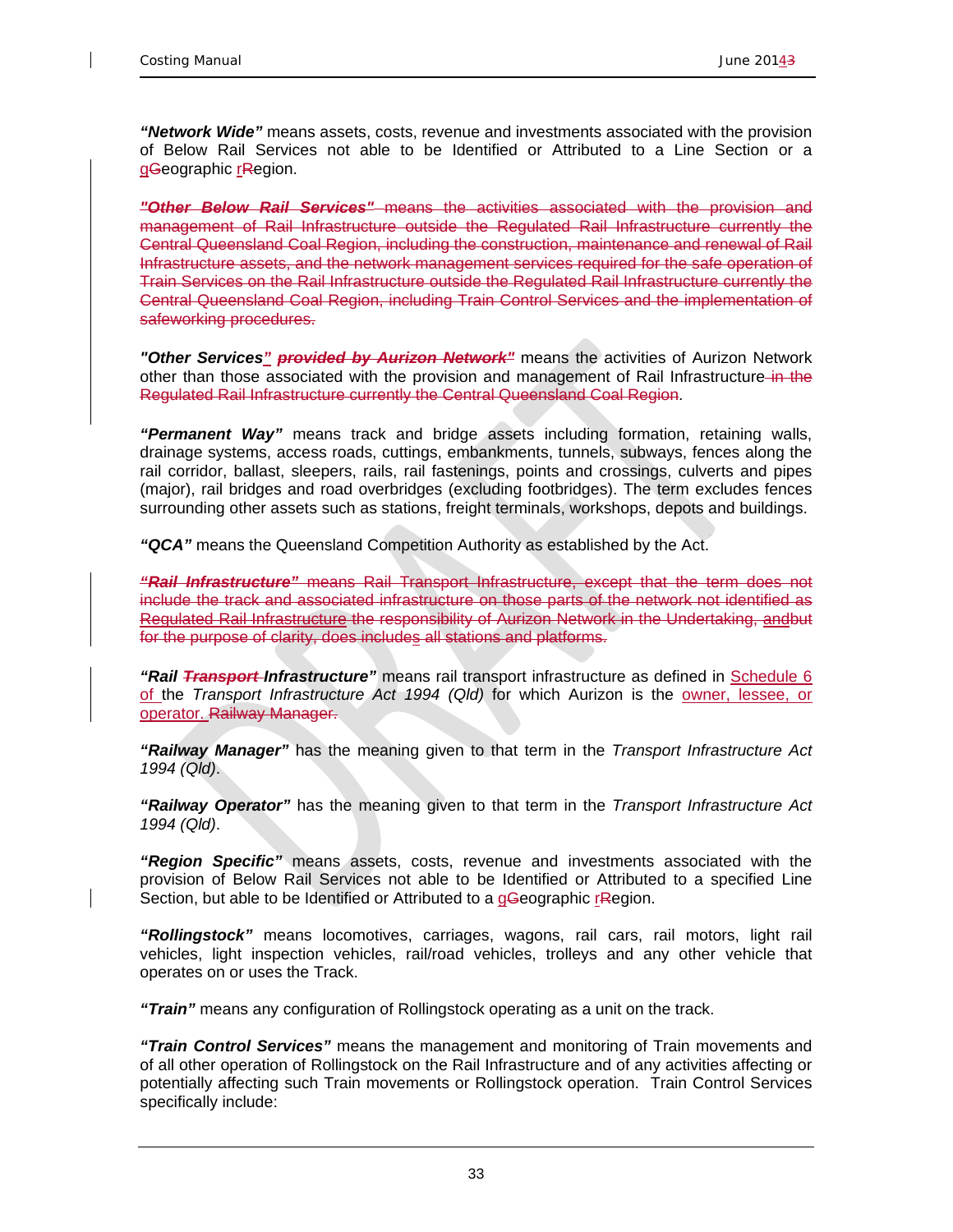- (i) recording Train running times on Train diagrams and in Aurizon's information systems;
- (ii) reporting of incidents occurring on the Rail Infrastructure;
- (iii) managing incidents occurring on the Rail Infrastructure from within a Train Control centre; and
- (iv) exchanging information with access holders

and *"Train Control"* has a related meaning.

*"Train Service"* means the operation of a Train between specified origins and destinations on the Rail Infrastructure.

*"Undertaking"* refers to Aurizon's access undertaking approved by the QCA in accordance with the Act in respect to the provision of Rail Infrastructure for the purpose of operating Train Services.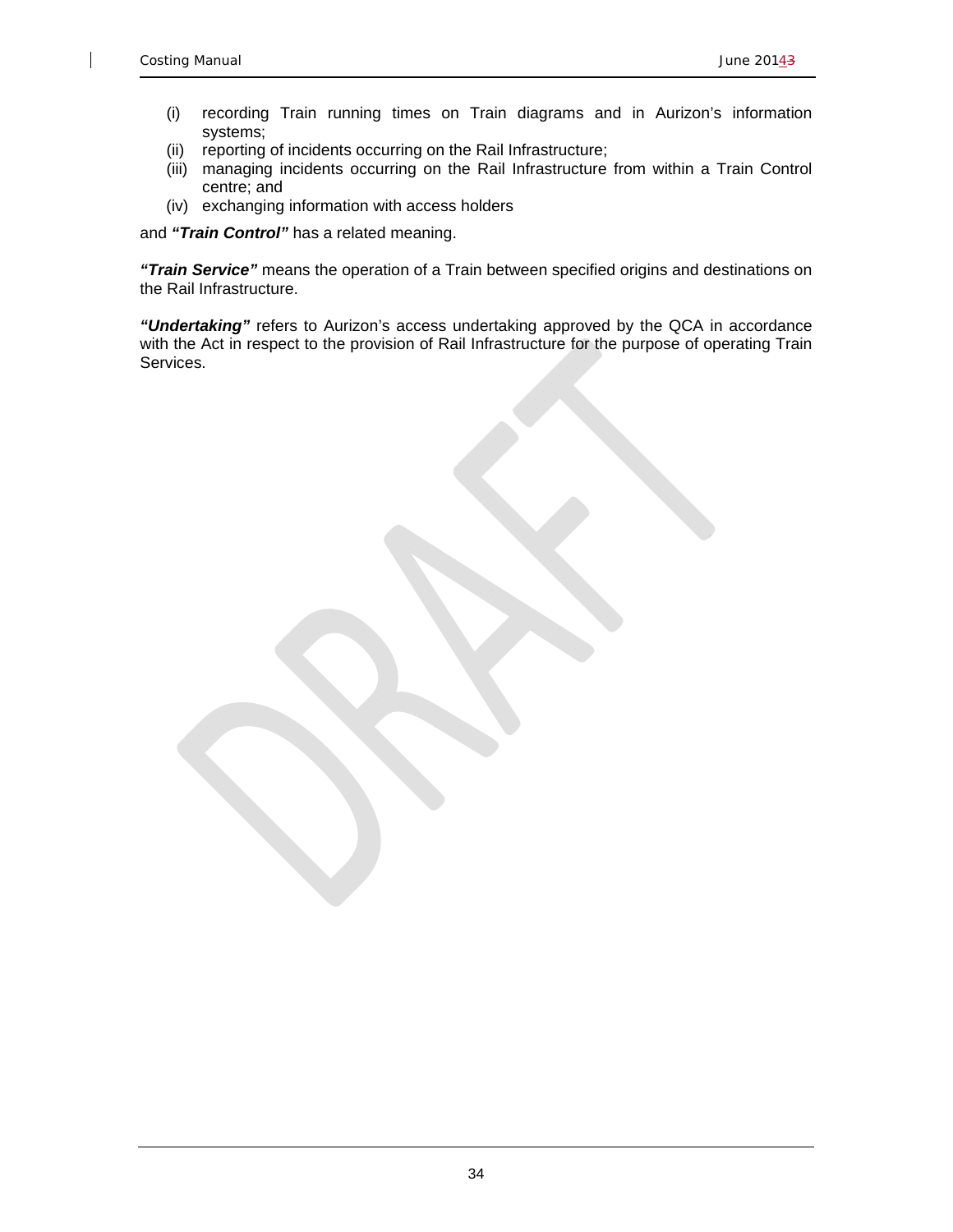# **AURIZON NETWORK COSTING MANUAL**

# **SCHEDULE A**

# **DESCRIPTION OF REGIONS**

# **CENTRAL QUEENSLAND COAL REGION**

Barney Point and QAL to North Coast Line Jct (Parana) via flyover Parana to Callemondah via Moura Short Line Callemondah to Moura Mine Annandale to Boundary Hill Earlsfield to Callide Coalfields

Gladstone Station to Callemondah Callemondah to Powerhouse and Golding (RG Tanna Terminal)

Callemondah to Rocklands Mount Miller to Fishermans Landing Aldoga to East End

Rocklands to Nogoa and branches Nogoa to Minerva mine

Hay Point/ Dalrymple Bay to Coppabella and branches Coppabella to North Goonyella and branches Wotonga to Blair Athol Mine Balloon Loop Coppabella to Gregory Junction and branches

Newlands to Abbot Point Pring to Merinda Collinsville to McNaughton Sonoma Mine Branch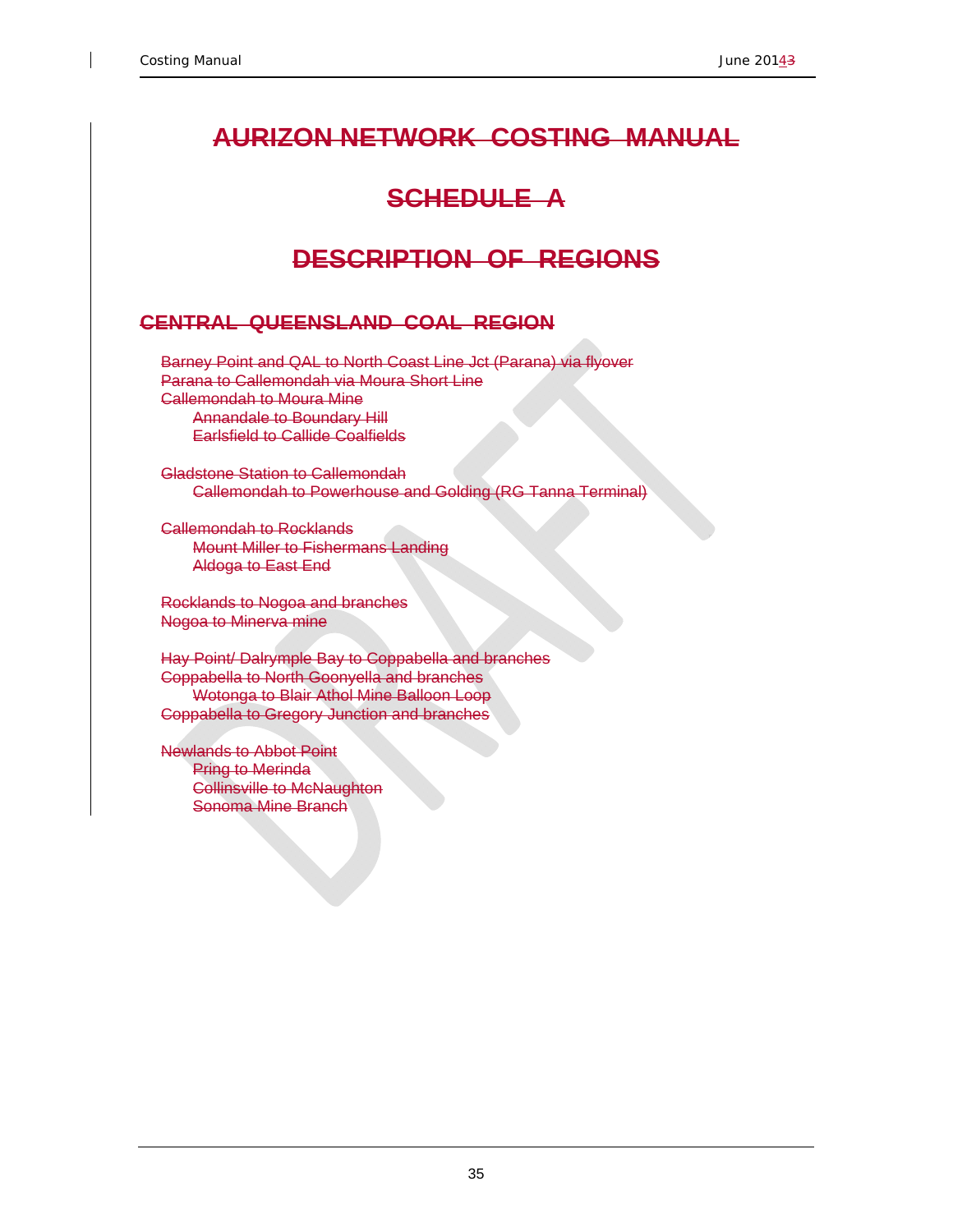# **COSTING MANUAL – SCHEDULE AB**

#### **PRO FORMA FINANCIAL STATEMENTS**

#### **FINANCIAL STATEMENTS PURSUANT TO THE ACCESS UNDERTAKING**

#### **BELOW RAIL SERVICES PROVIDED BY AURIZON NETWORK**

#### **STATEMENT OF EARNINGS BEFORE INTEREST AND TAX**

|                                        | <b>FOR THE</b>             |                |              |                                 |                |              |
|----------------------------------------|----------------------------|----------------|--------------|---------------------------------|----------------|--------------|
|                                        | <b>YEAR</b>                |                |              |                                 |                |              |
|                                        | <b>ENDED 30</b>            |                |              | FOR THE YEAR ENDED 30 JUNE XXXX |                |              |
|                                        | <b>JUNE</b><br><b>XXXX</b> |                |              |                                 |                |              |
|                                        | <b>Below</b>               |                |              | <b>Below</b>                    |                |              |
|                                        | Rail                       |                |              | Rail                            |                |              |
|                                        | <b>Services</b>            | <b>Rest Of</b> | <b>Total</b> | <b>Services</b>                 | <b>Rest Of</b> | <b>Total</b> |
|                                        | <b>Central</b>             | <b>Network</b> | <b>Below</b> | <b>Central</b>                  | <b>Network</b> | <b>Below</b> |
|                                        | <b>QLD Coal</b>            |                | Rail         | <b>QLD Coal</b>                 |                | Rail         |
|                                        | <b>Region</b>              |                |              | <b>Region</b>                   |                |              |
|                                        | \$000's                    | \$000's        | \$000's      | \$000's                         | \$000's        | \$000's      |
| <b>REVENUE</b>                         |                            |                |              |                                 |                |              |
| Access charges - Coal                  | X, XXX                     | X, XXX         | X, XXX       | X, XXX                          | X, XXX         | X, XXX       |
| Access charges - Other                 | X, XXX                     | <b>X,XXX</b>   | X, XXX       | X,XXX                           | X, XXX         | X, XXX       |
| Electric traction energy charges       | X, XXX                     | <b>X,XXX</b>   | <b>XXXXX</b> | X, XXX                          | X, X           | X, XXX       |
| <b>Contributions from developers</b>   | X, XXX                     | X, XXX         | X, XXX       | X, XXX                          | X, X           | X, XXX       |
| Other                                  | X, XXX                     | X, XXX         | X, XXX       | X, XXX                          | X, X           | X, XXX       |
| Total revenue                          | X, XXX                     | X, X           | X, XXX       | X, XXX                          | X, XXX         | X, XXX       |
|                                        |                            |                |              |                                 |                |              |
| <b>EXPENSES</b>                        |                            |                |              |                                 |                |              |
| Infrastructure maintenance             | X, XXX                     | <b>X,XXX</b>   | X, XXX       | X, XXX                          | X, XXX         | X, XXX       |
| Derailment / collision / flood repairs | X, XXX                     | X, XXX         | X, XXX       | X, XXX                          | X, XXX         | X, XXX       |
| Train operations management            | X, XXX                     | X, XXX         | X, XXX       | X, XXX                          | X, XXX         | X, XXX       |
| Infrastructure management              | X, XXX                     | X, XXX         | X, XXX       | X, XXX                          | <b>X, XXX</b>  | X, XXX       |
| Insurance and accreditation            | X, XXX                     | <b>X,XXX</b>   | X, XXX       | X, XXX                          | X, X           | X, XXX       |
| <b>Traction electricity</b>            | X, XXX                     | X, XXX         | X, XXX       | X, XXX                          | X, XXX         | X, XXX       |
| Other expenses                         | X, XXX                     | <b>X,XXX</b>   | X,XXX        | X, XXX                          | <b>X,XXX</b>   | X,XXX        |
| Corporate Ooverhead transfers          |                            |                |              |                                 |                |              |
| from Aurizon Holdings Limited          |                            |                |              |                                 |                |              |
| Group                                  | X, XXX                     | <b>X,XXX</b>   | X,XXX        | X, XXX                          | <b>X.XXX</b>   | X,XXX        |
| Depreciation and amortisation          | X, XXX                     | X, XXX         | X, XXX       | X, XXX                          | X, XXX         | X, XXX       |
|                                        |                            |                |              |                                 |                |              |
| Total expenses                         | X, XXX                     | X, XXX         | X, XXX       | X,XXX                           | X, XXX         | X, XXX       |
| <b>EARNINGS BEFORE</b>                 |                            |                |              |                                 |                |              |
| <b>INTEREST AND TAX</b>                | X, XXX                     | X, XXX         | X, XXX       | X, XXX                          | X, XXX         | X, XXX       |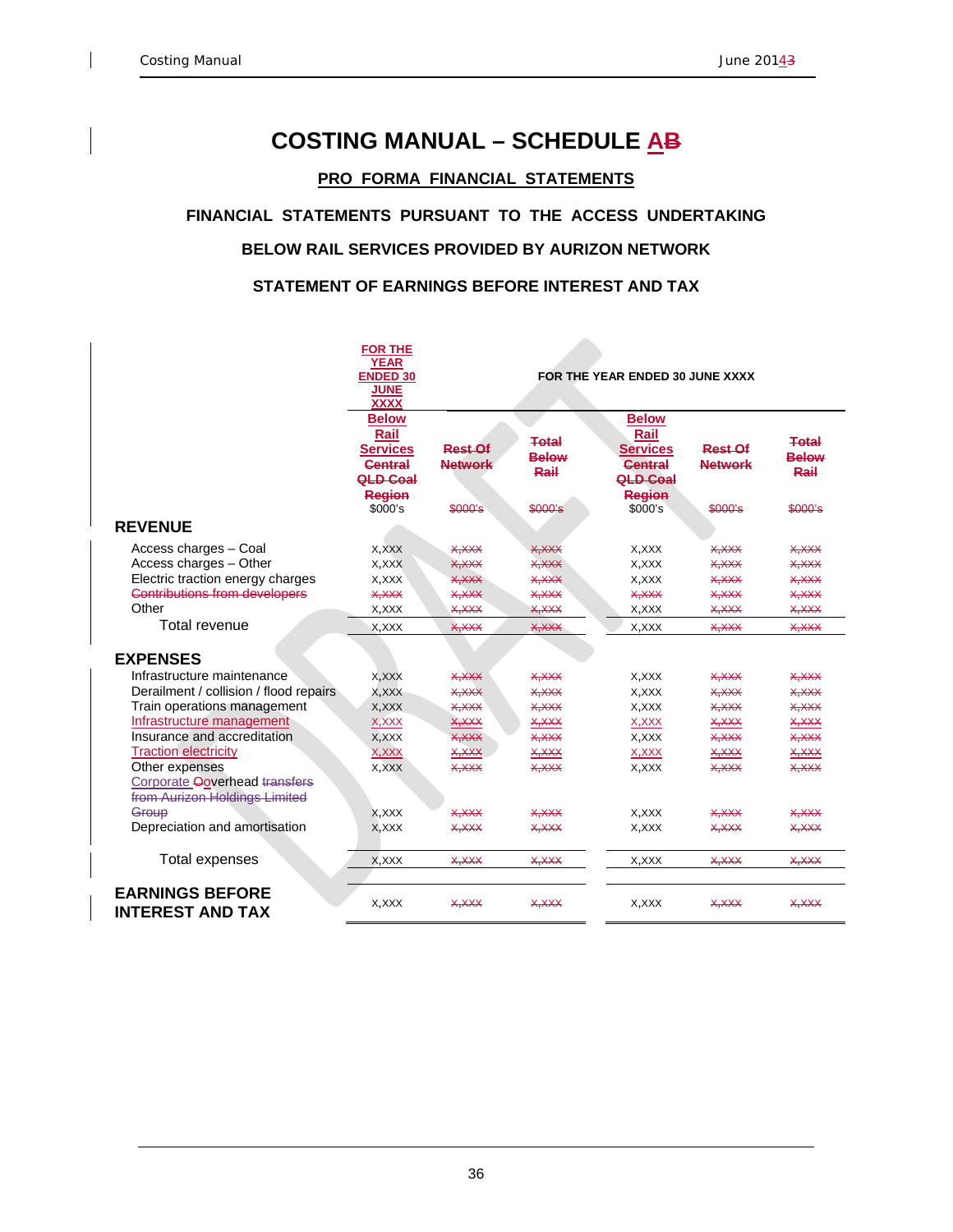# **COSTING MANUAL – SCHEDULE AB (cont)**

### **PRO FORMA FINANCIAL STATEMENTS**

### **BELOW RAIL SERVICES PROVIDED BY AURIZON NETWORK**

#### **STATEMENT OF ASSETS**

|                                       | <b>AS AT 30</b><br><b>JUNE</b><br><b>XXXX</b>              | AS AT 30<br><b>JUNE XXXX</b>                |                                              |                                                            |                                             |                                              |
|---------------------------------------|------------------------------------------------------------|---------------------------------------------|----------------------------------------------|------------------------------------------------------------|---------------------------------------------|----------------------------------------------|
|                                       | <b>Below Rail</b><br><b>Services</b><br><b>Central QLD</b> |                                             |                                              | <b>Below Rail</b><br><b>Services</b><br><b>Central QLD</b> |                                             |                                              |
|                                       | Coal<br><b>Region</b><br>\$000's                           | <b>Rest Of</b><br><b>Network</b><br>\$000's | <b>Total</b><br><b>Below Rail</b><br>\$000's | <b>Goal</b><br>Region<br>\$000's                           | <b>Rest Of</b><br><b>Network</b><br>\$000's | <b>Total</b><br><b>Balow Rail</b><br>\$000's |
| <b>CURRENT ASSETS</b>                 |                                                            |                                             |                                              |                                                            |                                             |                                              |
| Cash                                  | X, XXX                                                     | <b>X,XXX</b>                                | X,XXX                                        | X, XXX                                                     | X, XXX                                      | X, X                                         |
| Receivables                           | X, XXX                                                     | <b>X,XXX</b>                                | X.XXX                                        | X, XXX                                                     | X,XXX                                       | X,XXX                                        |
| Inventories                           | X, XXX                                                     | <b>X,XXX</b>                                | X,XXX                                        | X, XXX                                                     | X,XXX                                       | X,XXX                                        |
| Other                                 | X, XXX                                                     | X,XXX                                       | X, XXX                                       | X, XXX                                                     | X, XXX                                      | X, XXX                                       |
| <b>Total Current Assets</b>           | X, XXX                                                     | <b>X,XXX</b>                                | X, XXX                                       | X, XXX                                                     | X, XXX                                      | <b>X,XXX</b>                                 |
| <b>NON - CURRENT ASSETS</b>           |                                                            |                                             |                                              |                                                            |                                             |                                              |
| Receivables                           | X, XXX                                                     | <b>X,XXX</b>                                | X, XXX                                       | X, XXX                                                     | X, XXX                                      | X,XXX                                        |
| Inventories<br><b>Fixed Assets</b>    | X, XXX                                                     | X, XXX                                      | <u>X,XXX</u>                                 | X, XXX                                                     | X, XXX                                      | X, XXX                                       |
| Property (Land and Buildings)         | X, XXX                                                     | <b>X.XXX</b>                                | <b>XXXXX</b>                                 | X, XXX                                                     | X, X                                        | <b>X, XXX</b>                                |
| Plant and Equipment<br>Infrastructure | X, XXX                                                     | <b>X,XXX</b>                                | X, XXX                                       | X, XXX                                                     | X, XXX                                      | X, XXX                                       |
| Permanent way                         | X, XXX                                                     | X,XXX                                       | X,XXX                                        | X, XXX                                                     | X,XXX                                       | X, X                                         |
| Other                                 | X, XXX                                                     | X,XXX                                       | X,XXX                                        | X, XXX                                                     | X, XXX                                      | X, X                                         |
| Assets under construction             | X, XXX                                                     | X, XXX                                      | X,XXX                                        | X, XXX                                                     | X,XXX                                       | X,XXX                                        |
|                                       | X, XXX                                                     | X, XXX                                      | X,XXX                                        | X, XXX                                                     | X, XXX                                      | X,XXX                                        |
| <b>Intangibles Assets</b>             | X, XXX                                                     | <b>X,XXX</b>                                | X, XXX                                       | X, XXX                                                     | X, XXX                                      | X, XXX                                       |
| Other                                 | X, XXX                                                     | <b>X,XXX</b>                                | X, XXX                                       | X, XXX                                                     | X, XXX                                      | X, XXX                                       |
| <b>Total Non-Current Assets</b>       | X, XXX                                                     | X, XXX                                      | X,XXX                                        | X, XXX                                                     | X, XXX                                      | X, XXX                                       |
| <b>TOTAL ASSETS</b>                   | X, XXX                                                     | X, XXX                                      | X, XXX                                       | X, XXX                                                     | X, XXX                                      | X, XXX                                       |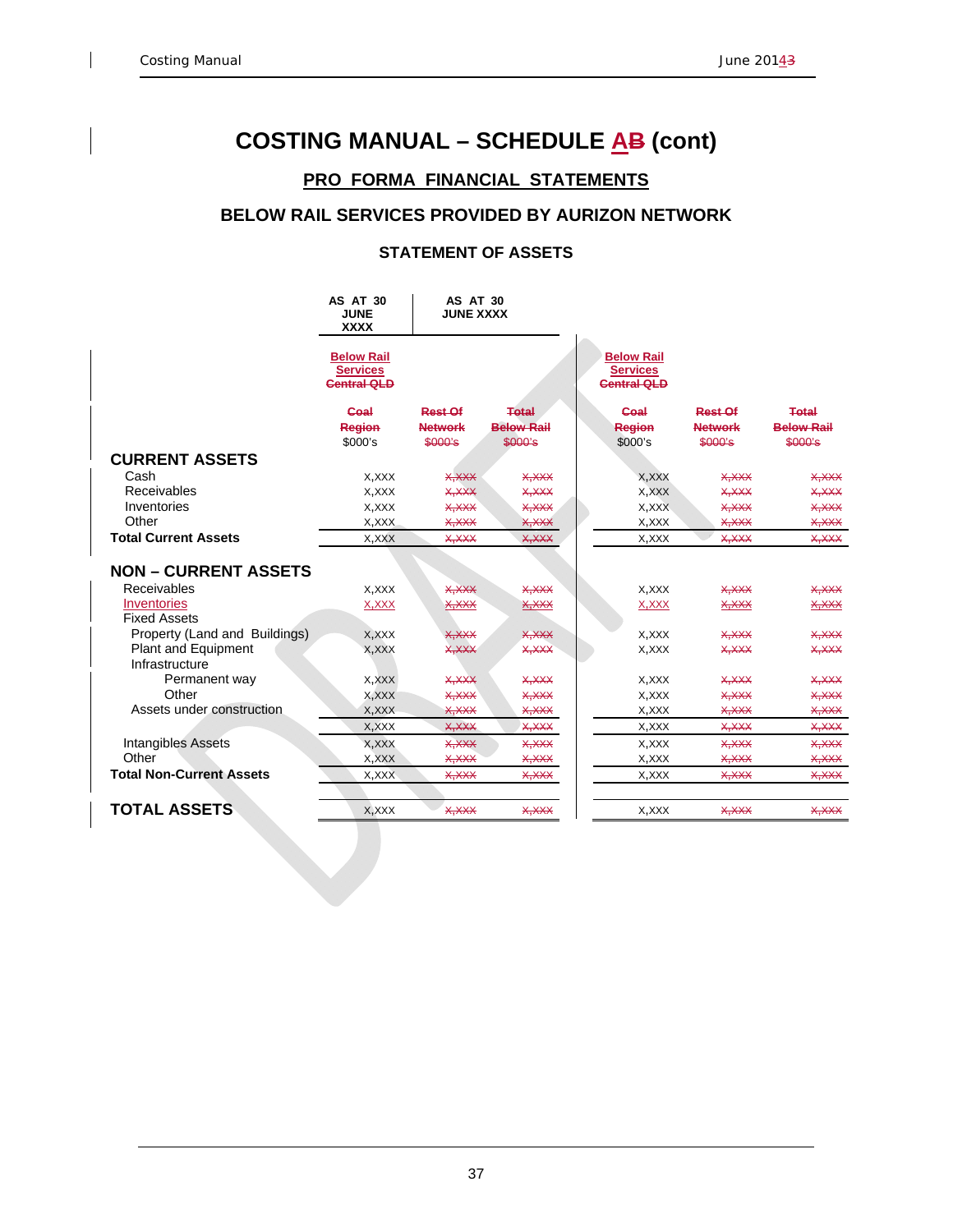$\mathbf{I}$ 

### **BELOW RAIL SERVICES PROVIDED BY AURIZON NETWORK**

### **STATEMENT OF INVESTMENTS**

| <b>Below</b><br><b>Below</b><br>Rail<br>Rail<br><b>Services</b><br><b>Services</b><br><b>Total Below</b><br>Rest Of<br>Rest Of<br><b>Central</b><br><b>Central</b><br><b>Total Below Rail</b><br><b>Network</b><br>Rail<br><b>Network</b><br><b>QLD</b><br><b>QLD</b><br><b>Coal</b><br><b>Coal</b><br>Region<br>Region<br>\$000's<br>\$000's<br>\$000's<br>\$000's<br>\$000's<br>\$000's<br>Expenditure<br>on fixed<br>assets<br>X, XXX<br>X, XXX<br>x, xxx<br>X, XXX<br><b>X,XXX</b><br>X, XXX | FOR THE YEAR ENDED 30 JUNE XXXX |
|--------------------------------------------------------------------------------------------------------------------------------------------------------------------------------------------------------------------------------------------------------------------------------------------------------------------------------------------------------------------------------------------------------------------------------------------------------------------------------------------------|---------------------------------|
|                                                                                                                                                                                                                                                                                                                                                                                                                                                                                                  |                                 |
|                                                                                                                                                                                                                                                                                                                                                                                                                                                                                                  |                                 |
|                                                                                                                                                                                                                                                                                                                                                                                                                                                                                                  |                                 |
|                                                                                                                                                                                                                                                                                                                                                                                                                                                                                                  |                                 |
|                                                                                                                                                                                                                                                                                                                                                                                                                                                                                                  |                                 |
|                                                                                                                                                                                                                                                                                                                                                                                                                                                                                                  |                                 |
|                                                                                                                                                                                                                                                                                                                                                                                                                                                                                                  |                                 |
|                                                                                                                                                                                                                                                                                                                                                                                                                                                                                                  |                                 |
|                                                                                                                                                                                                                                                                                                                                                                                                                                                                                                  |                                 |
|                                                                                                                                                                                                                                                                                                                                                                                                                                                                                                  |                                 |
|                                                                                                                                                                                                                                                                                                                                                                                                                                                                                                  |                                 |
|                                                                                                                                                                                                                                                                                                                                                                                                                                                                                                  |                                 |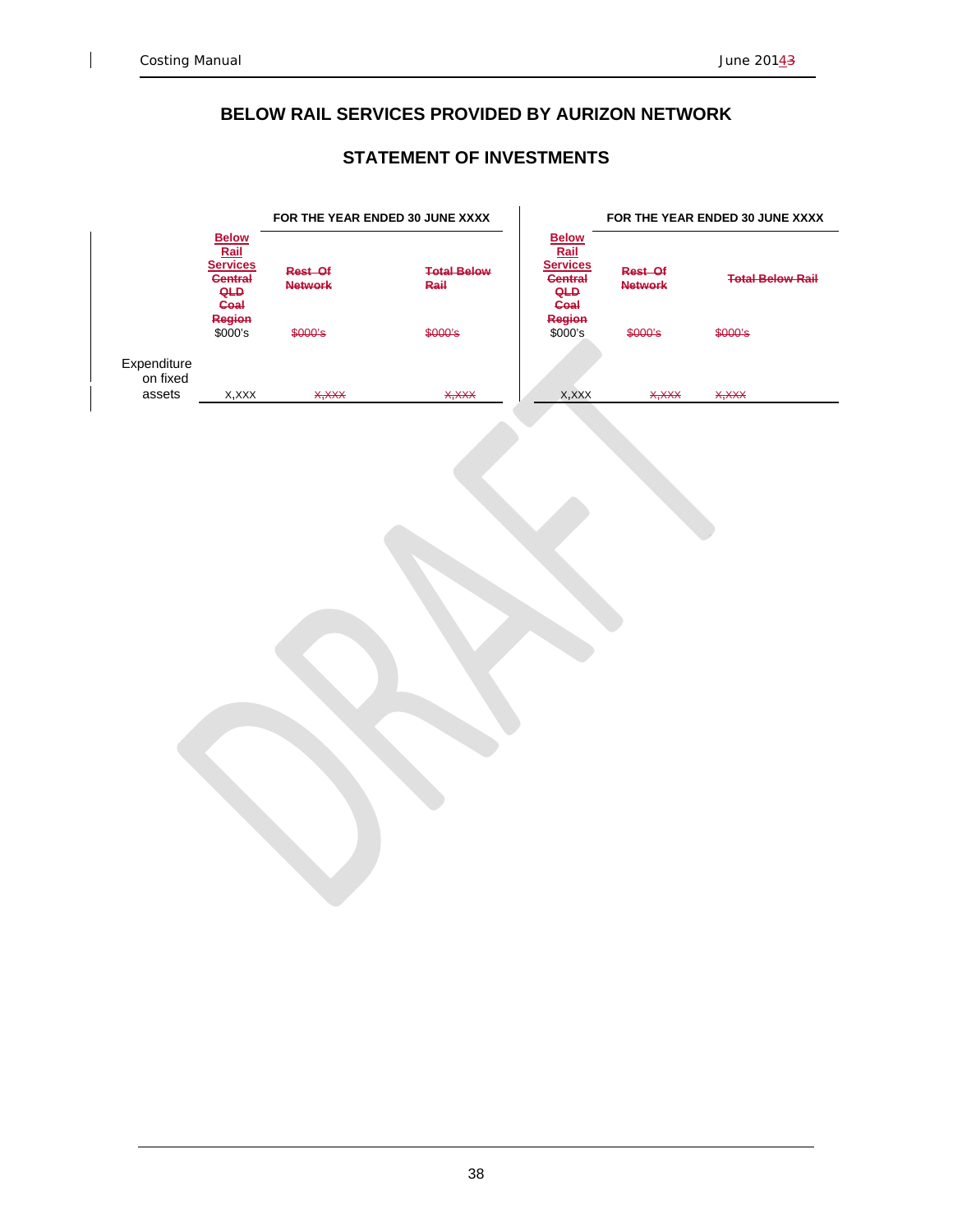# **AURIZON NETWORK COSTING MANUAL**

# **SCHEDULE C**

# **OVERHEAD ALLOCATOR**

|                                                                                              |                                          | Ratio in                              | <b>Amended Ratio</b> |                                            |  |  |
|----------------------------------------------------------------------------------------------|------------------------------------------|---------------------------------------|----------------------|--------------------------------------------|--|--|
|                                                                                              | <b>Relevant Clauses</b><br>in the Manual | <b>Previous Manual</b><br>(June 2012) | <b>Ratio</b>         | <b>First Year of</b><br><b>Application</b> |  |  |
| <b>Overhead Allocator</b>                                                                    |                                          |                                       |                      |                                            |  |  |
| Rueingee eupport coete attributable to<br><del>pusilices support costs attributable to</del> | 4.3.3.8                                  | <del>75%</del>                        | 80%                  | 2012/2013                                  |  |  |
| businesses other than Aurizon Network                                                        |                                          |                                       |                      |                                            |  |  |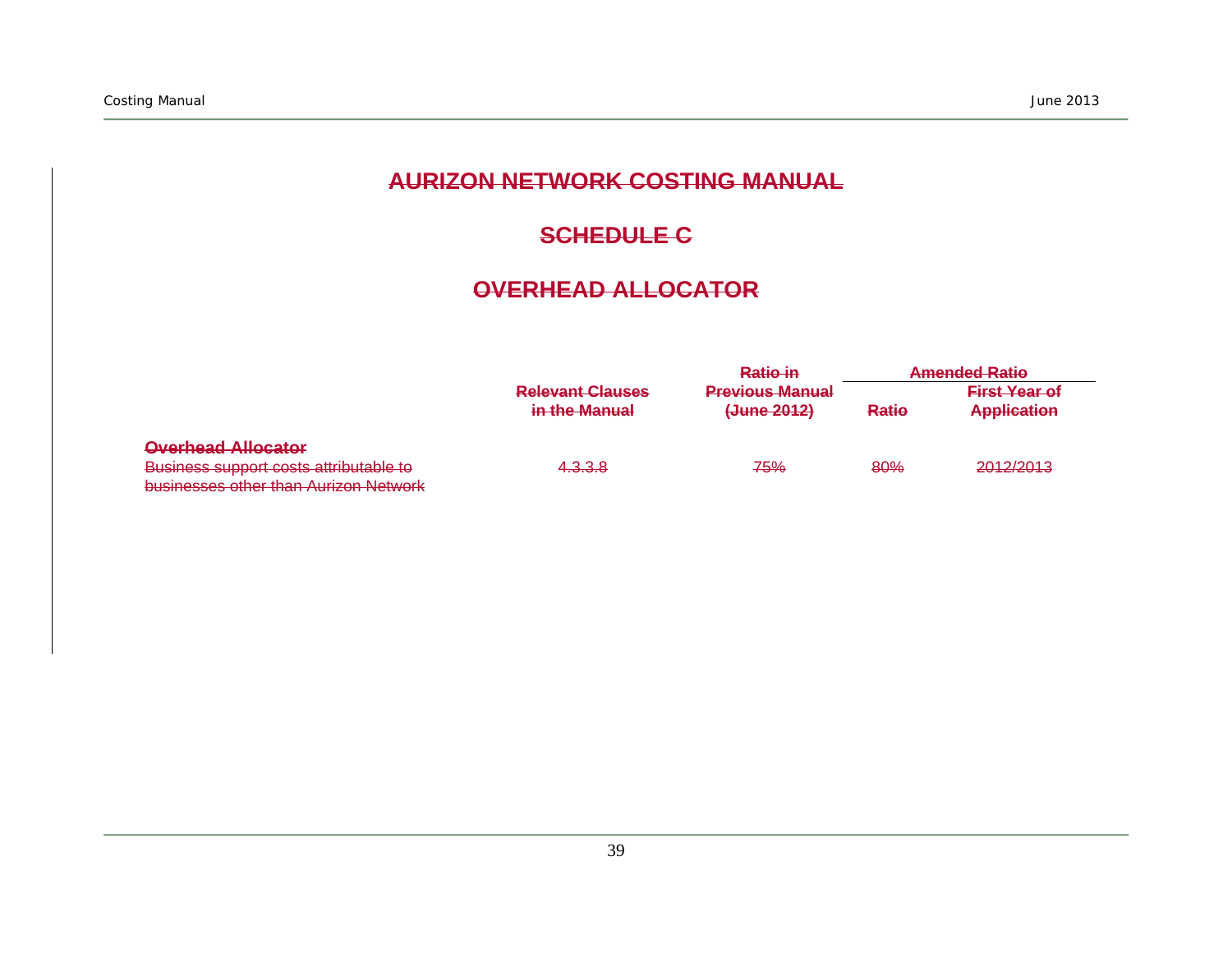# **AURIZON NETWORK COSTING MANUAL**

# SCHEDULE -<mark>BD</mark>

# **AURIZON STRUCTURE**